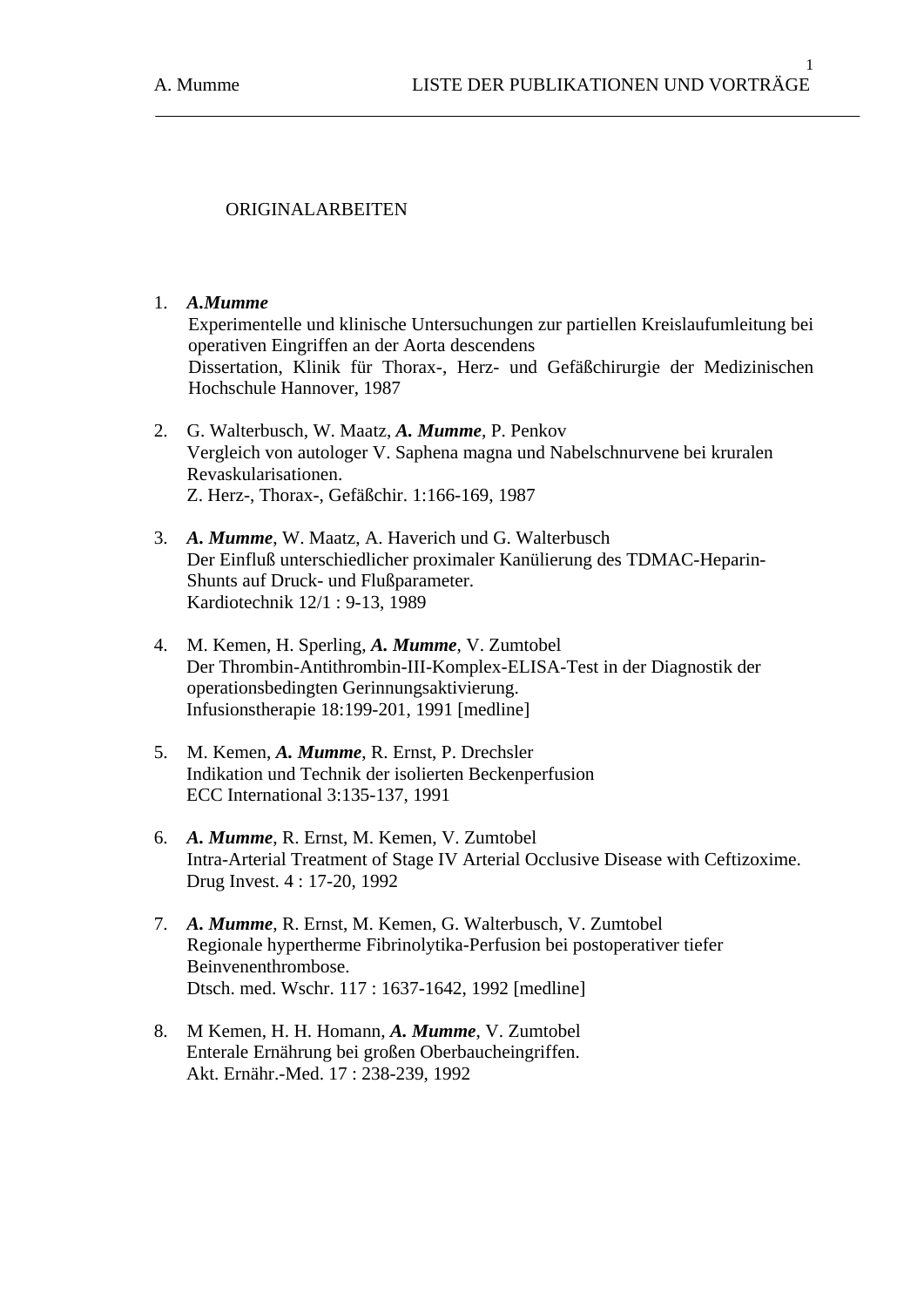- 9. H.-H. Homann, M. Kemen, *A. Mumme*, K. H. Bauer, V. Zumtobel The role of carbohydrate malabsorption in the pathogenesis of diarrhea during postoperative enteral nutrition. J. Clin. Nutr. Gastr. 7 : 54-59, 1992 [medline]
- 10. K. Ranft, D. Stahlknecht, G. Hauer, *A. Mumme*, T. Zimmermann, P. März Ceftizoxim intraarteriell bei bakteriell superinfizierten Läsionen der unteren Extremität Zeitschr. antimikr. antineoplast. Chemother. 10 : 103-109, 1992
- 11. *A. Mumme*, V. Zumtobel Regionale hypertherme Fibrinolytika-Perfusion. Dtsch. med. Wschr.118 : 645-646, 1993 [medline]
- 12. *A. Mumme*, M. Kemen, H.-H. Homann, V. Zumtobel Temperaturabhängigkeit der Fibrinolyse mit Streptokinase. Dtsch. med. Wschr. 118 : 1594-1596, 1993 [medline]
- 13. R. Ernst, M. Kemen, *A. Mumme* Sprunggelenksinstabilität. Hefte zu der Unfallchirurg 232 : 694-701, 1993
- 14. *A. Mumme*, M. Kemen , G. Walterbusch Die isolierte Extremitätenperfusion Q. M. 3 : 267 - 276, 1994
- 15. M. Kemen, M. Senkal, H.H. Homann, *A. Mumme*, A.K. Dauphin, J. Baier, J. Windeler, H. Neumann, V. Zumtobel Early postoperative enteral nutrition with arginine-omega-3 fatty acids and ribonucleic acid-supplemented diet versus placebo in cancer patients: An immunologic evaluation of Impact $R$ Crit Care Med, 23:652-659, 1995 [medline]
- 16. *A. Mumme*

 Drohende Amputation abwenden durch regionale hypertherme Fibrinolytika perfusion - Ein intraoperatives Verfahren zur Wiedereröffnung thrombosierter Extremitätenarterien. Fortschr. Med. 113. (13), 196, 1995 [medline]

17. T. Böhmeke, C. Hanefeld, K. Weber, *A. Mumme*, M. Kemen, O. Köster Kardiogener Schock bei embolisierender sapheno-femoraler Thrombose, sonographischer Nachweis bei unauffälliger Phlebographie Herz/Kreisl. 28 : 296-299,1996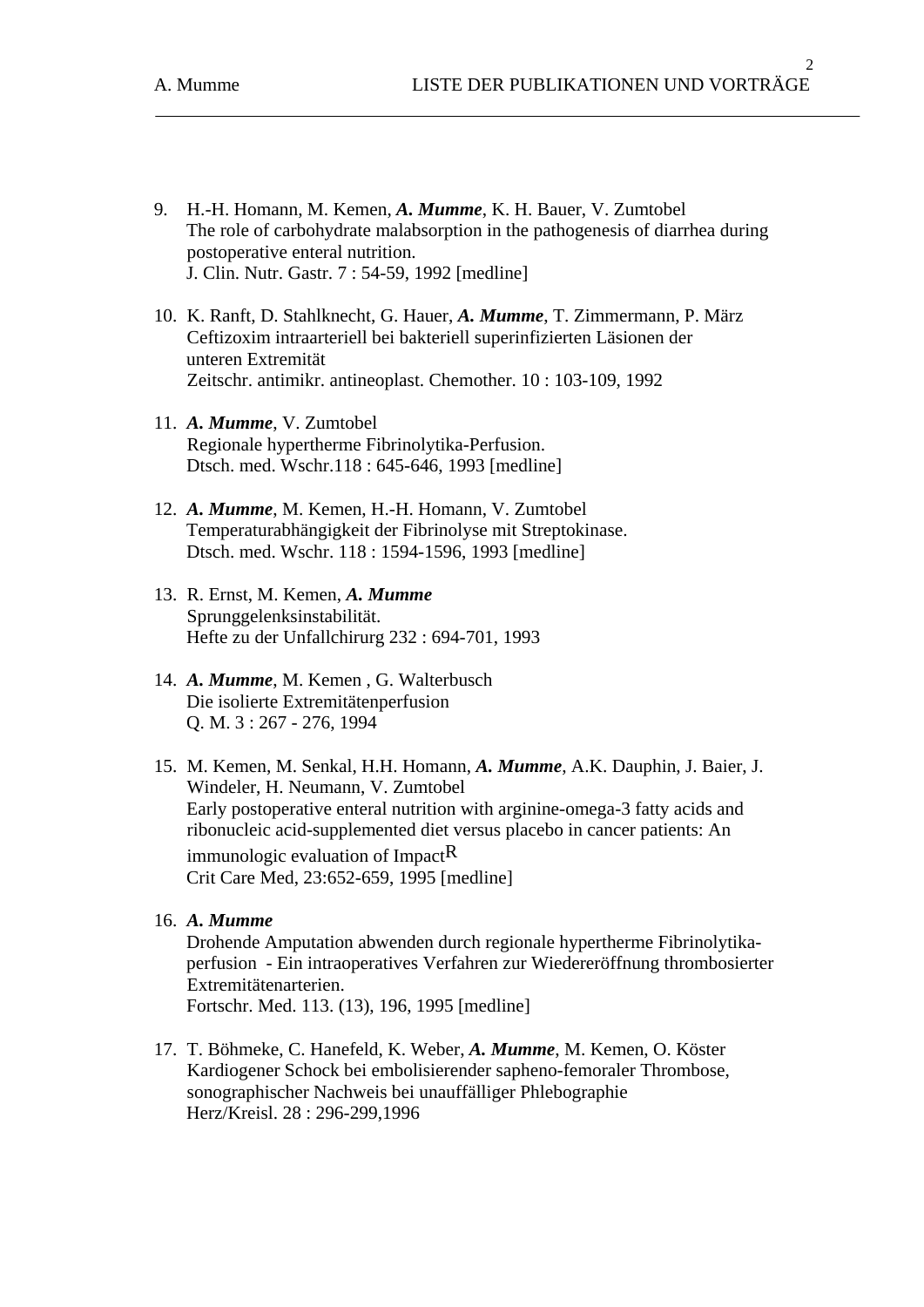- 18. *A. Mumme*, W. Maatz, G. Walterbusch Regionale hypertherme Fibrinolytika-Perfusion als ultima ratio bei kritischer Ischämie der unteren Extremitäten Zentralbl. Chir. 121 : 1069 - 1075, 1996 [medline]
- 19. M. Senkal, *A. Mumme*, U. Eickhoff, B. Geier, A. Späth, D Wulfert, A. Frei, M. Kemen Early postoperative enteral immunonutrition: clinical outcome and cost-benefit analysis in surgical patients. Crit. Care. Med 25 (9) : 1489 – 96, 1997 [medline]
- 20. *A. Mumme*

 Klinische und experimentelle Untersuchungen zur intraoperativen Fibrinolysebehandlung therapierefraktärer tiefer Beinvenenthrombosen Habilitationsschrift, Chirurgische Klinik der RUB, St. Josef-Hospital, 1998

- 21. L. Barbera, *A. Mumme*, M. Senkal, V. Zumtobel, M. Kemen Operative results and outcome of twenty-four totally laparoscopic vascular procedures for aortoiliac occlusive disease . J. Vasc. Surg. 28 : 136 - 142, 1998 [medline]
- 22. L. Barbera, M. Kemen, *A. Mumme*, V. Zumtobel Results of 31 laparoscopic interventions of the aorto-iliac vessels for arterial occlusive disease Langenbecks Arch Chir 115 : 528 – 531, 1998 [medline]
- 23. T. Böhmeke T; Lange R; *Mumme A*; Barbera L Karotisstenose – nichtinvasive Diagnostik bevorzugen Fortschr Med, 1998 Nov, 116:31, 20-2, 24 [medline]
- 24. L. Barbera, M. Kemen, V. Zumtobel, *A. Mumme*  Die laparoskopische Anlage aortobifemoraler Bypässe. Eine neue Technik für ein bewährtes gefäßchirurgisches Rekonstruktionsverfahren. Gefässchirurgie 4 : 34 - 39, 1999
- 25. L. Barbera, B. Geier, M. Kemen, *A. Mumme* Laparoscopic aortofemoral grafting for aortoiliac occlusive disease ECVMM 3 : 41 - 44, 1999
- 26. B. Geier, L. Barbera, M. Kemen, *A. Mumme*  Video-assisted crossover iliofemoral obturator bypass grafting: A minimally invasive approach to extra-anatomic lower limb revascularization J Vasc Surg 29 : 730 - 733, 1999 [medline]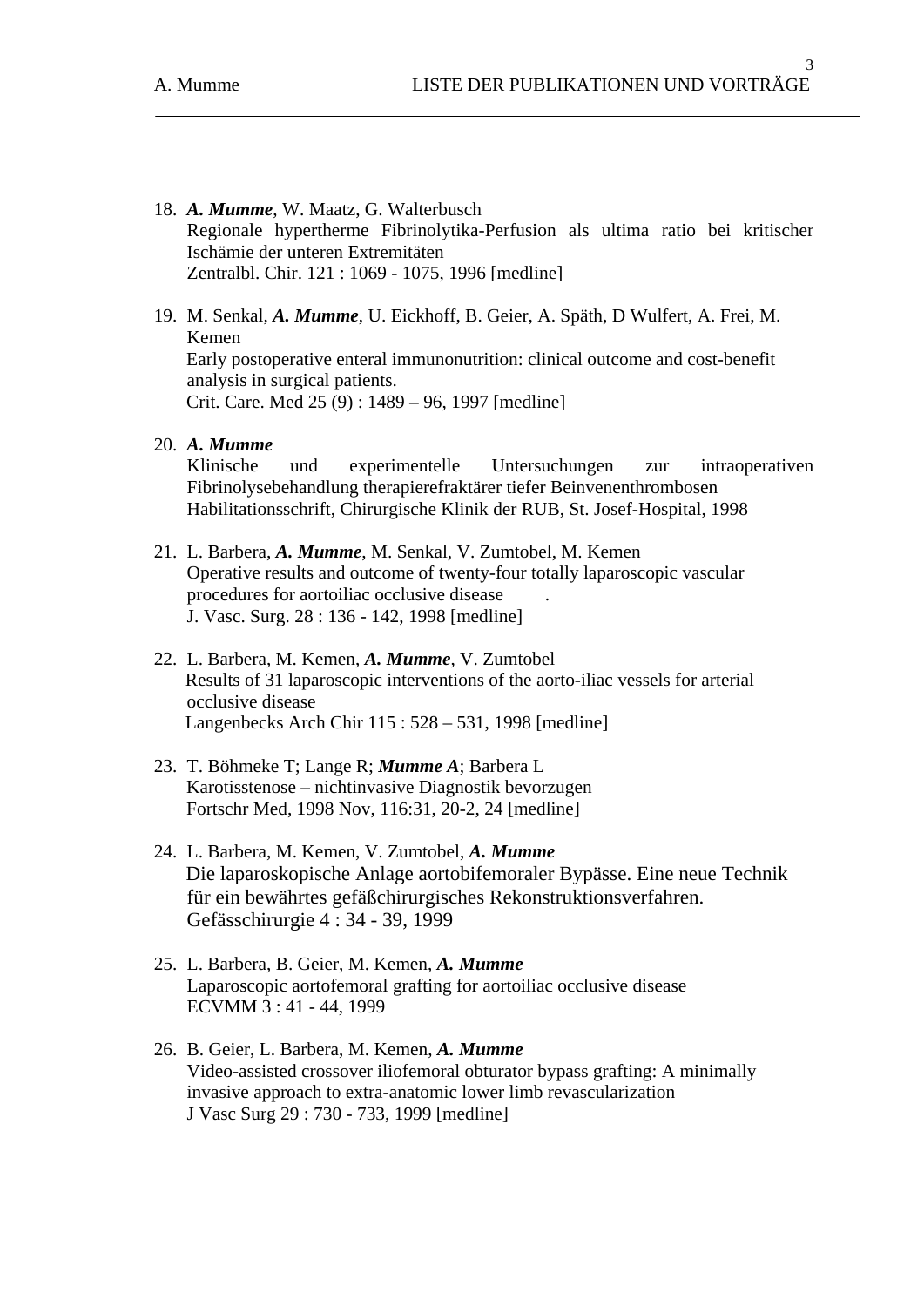$\overline{A}$ 

- 27. Barbera L, Geier B, Kemen M, *Mumme A*. Laparoscopic thrombendarterectomy of the infrarenal aorta. Surg Laparosc Endosc 9 : 426-429, 1999 [medline]
- 28. L. Barbera, R. Ludemann, M. Grossefeld, L. Welch, *A. Mumme*, L. Swanstrom Newly designed retraction devices for intestine control during laparoscopic aortic surgery: a comparative study in an animal model Surg Endosc 14 : 63 - 66, 2000 [medline]
- 29. L. Barbera, B. Geier, M. Kemen*, A. Mumme*  Klinische Erfahrungen mit 43 laparoskopischen Rekonstruktionen an der aortoiliacalen Etage – Eine Analyse hinsichtlich Morbidität, Effektivität und Behandlungskomfort Zentralbl Chir  $126$ ,  $1 - 4$ ,  $2001$  [medline]
- 30. B. Geier, M. Großefeld, L. Barbera, *A. Mumme*  Pharmacocinetics of tissue plasminagen activator in an isolated extracorporeal circuit J Vasc Surg 33, 165 – 169, 2001 [medline]
- 31. B Geier, *A Mumme*, M Grossefeld, M Kemen, L Barbera Intraoperative and early postoperative results after laparoscopic implantation of aortofemoral bifurcation prostheses. Zentralbl Chir 126, 122-125, 2001 [medline]
- 32. J. Gantenberg*, A. Mumme*, V. Zumtobel, J. Werner Assessment of the temperature distribution during hyperthermia treatment by isolated extremity perfusion Int J Hyperthermia 17, 189 – 206, 2001[medline]
- 33. M Grossefeld, R Ludemann, B Geier, L Barbera, *A Mumme* Laparoscopic aortic surgery in a swine model using a newly designed intestine retraction system Zentralbl Chir 126, 126-128, 2001[medline]
- 34. *A. Mumme*, W. Heinen, B. Geier, W. Maatz, L. Barbera, G. Walterbusch Efficacy and safety of intraoperative high dosage fibrinolytic therapy for the treatment of extensive deep venous thrombosis J Vasc Surg 36, 1219 – 1224, 2002 [medline]
- 35. L. Barbera, M. Kemen, B. Geier, *A. Mumme*  A 5 Year experience with totally laparoscopic surgery for aortoiliac occlusive disease Angiology and Vascular Surgery 8, 57 – 66, 2002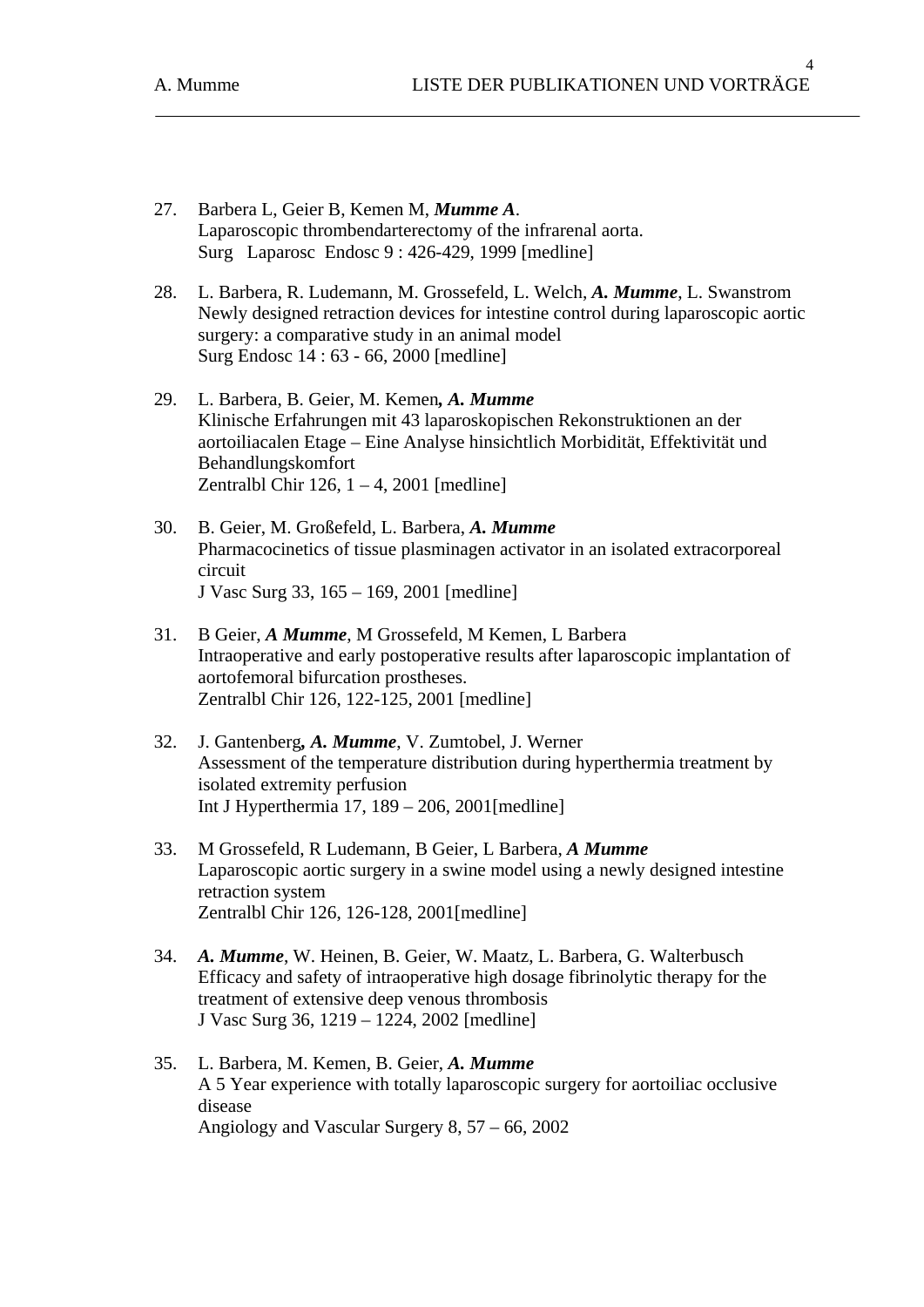- 36. *Mumme*, S. Olbrich, L. Barbera, M. Stücker Saphenofemorales Leistenrezidiv nach Stripping der V. saphena magna: technischer Fehler oder Neovaskularisation ? Phlebologie 31,  $38 - 41$ ,  $2002$  [web of science]
- 37. B. Geier, K. Neuking, *A. Mumme*, G. Eggeler, L. Barbera Comparison of laparoscopic aortic clamps in a pulsatile circulation model J Laparoendosc Adv A 12 : 317 – 326, 2002 [medline]
- 38. B. Geier, L. Barbera, M. Stücker, S. El Gammal, *A. Mumme* Venenerhaltende Therapie der Stamminsuffizienz der V. saphena magna: Erfahrungen mit der extraluminalen Valvuloplastie Vasomed 6 : 240 – 246, 2002
- 39. Geier B, Voigt I, Marpe B, Deska T, El-Gammal S, Stücker M, Barbera L*, Mumme A.* External valvuloplasty in the treatment of greater saphenous vein insufficiency: a five year follow-up. Phlebology 18 : 137-42, 2003; [web of science]
- 40. *A. Mumme*, S. Olbrich, L. Barbera, B. Geier, M. Stücker Validität der makroskopischen Identifikation von Neovaskulaten durch den Operateur. Phlebologie 32, 143-6, 2003 [web of science]
- 41. M. Stücker, K. Netz, F. Breuckmann, P. Altmeyer, *A. Mumme* Histomorphologic classification of recurrent saphenofemoral reflux**.** J Vasc Surg 39 : 816 – 21, 2004 [medline]
- 42. B. Geier, I. Voigt, L. Barbera, B. Marpe, M. Stücker, S. El Gammal, *A. Mumme*  Extraluminale Valvuloplastie bei Stamminsuffizienz der V. saphena magna: Fünf-Jahres-Ergebnisse. Phlebologie 33, 149 – 55, 2004 [web of science]
- 43. B. Geier, S. Olbrich, L. Barbera, M. Stücker, *A. Mumme* Validity of macroscopic identification of neovascularization at the saphenofemoral junction by the operating surgeon. J Vasc Surg 41:64 – 68 ; 2005 [medline]
- 44. B. Geier, D. Muth-Werthmann, L. Barbera, K. Militzer, S. Philipou, *A. Mumme* Laparoscopic ligation of the infrarenal vena cava in combination with transfemoral thrombin infusion: a new animal model of chronic deep venous thrombosis. Eur J Vasc Endovasc Surg. 29(5):542-8 , 2005[medline]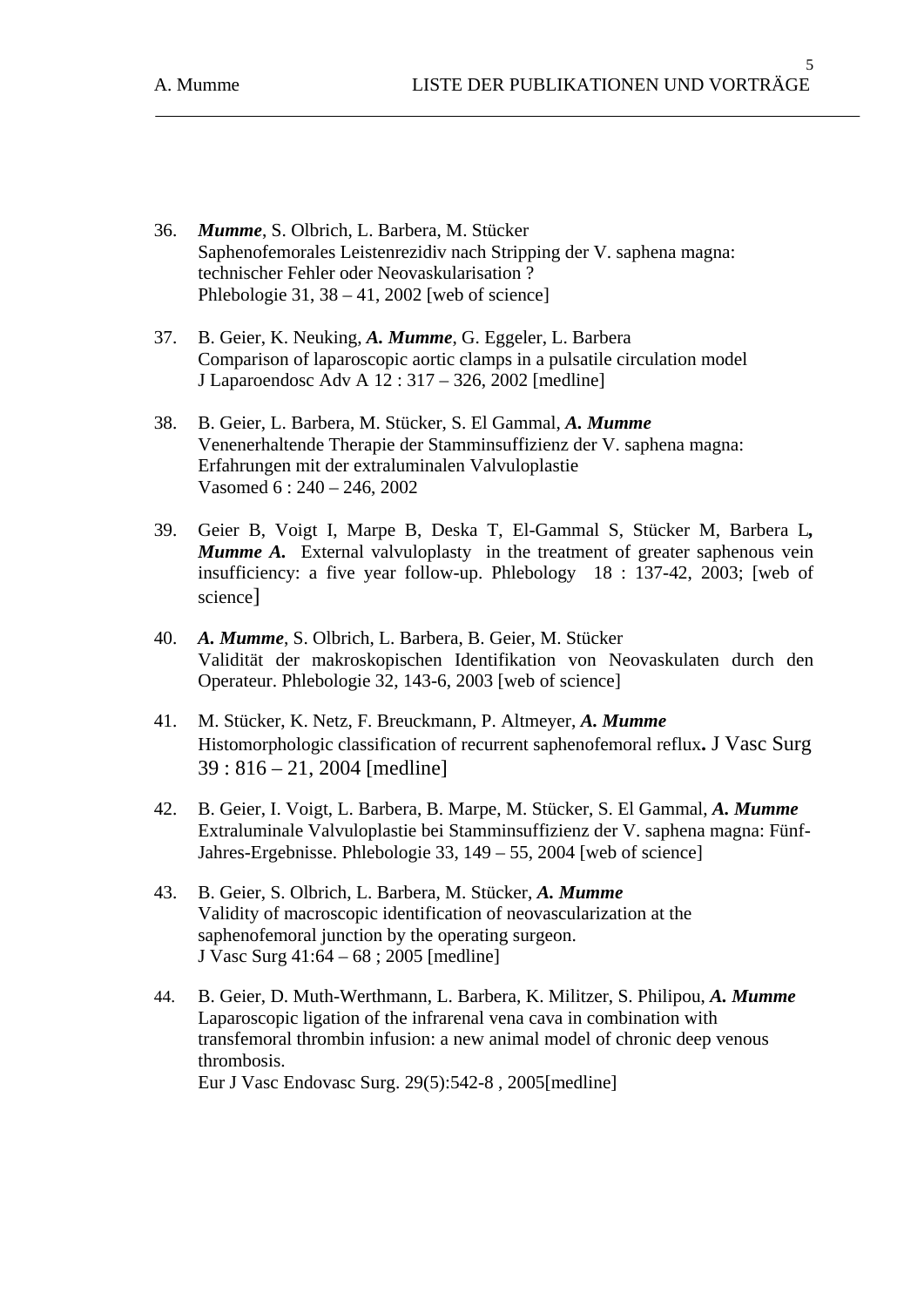- 45. B. Geier, L. Barbera, D. Muth-Werthmann, S. Siebers, H. Ermert, S. Philippou, *A.Mumme* Ultrasound elastography for the age determination of venous thrombi. Evaluation in an animal model of venous thrombosis. Thromb Haemost. Feb;93(2):368-74, 2005.[medline]
- 46. M. Kamphausen, L. Barbera, *A. Mumme*, B. Marpe, M. Großefeld, G. Asciutto, B. Geier Klinische und funktionelle Ergebnisse nach transfemoraler Thrombektomie bei tiefer Bein- und Beckenvenenthrombose: ein 5-Jahres-Follow-up Zentralbl Chir 130: 454-62; 2005 [medline]
- 47. G. Asciutto, B. Marpe, M. Grossefeld, T. Hummel, *A. Mumme*, B. Geier Management delle infezioni proteiche vascolari Chir Ital 58:469-476,2006 [medline]
- 48. G. Asciutto, B. Geier, B. Marpe, T. Hummel, *A. Mumme* Factors influencing early results and complication rates of the thrombolytic treatment of lower limb ischaemia with recombinant tissue-type plasminogen activator Chir Ital 58(5):597-604,2006 [medline]
- 49. B. Geier, *A. Mumme*, G. Asciutto, B. Marpe, O. Köster, L. Barbera Pelvine Insuffizienz und Varikosis der unteren Extremitäten Phlebologie 35; 243-248, 2006 [web of science]
- 50. B. Geier, *A. Mumme*, O. Köster, B. Marpe, G. Asciutto Is initial success of thrombolytic therapy with rt-PA in patients with lower limb ischemia durable ? A long-term follow-up series. VASA 36:114-120, 2007
- 51. B. Geier, L. Barbera, *A. Mumme*, O. Köster, B. Marpe, C. Kaminsky, G. Asciutto Reflux patterns in the ovarian and hypogastric veins in patients with varicose veins and signs of pelvic venous incompetence Chir Ital 59, 4: 481-488, 2007
- 52. G. Asciutto, *A. Mumme*, B. Marpe, T. Hummel, B. Geier Different approaches in the treatment of cystic adventitial disease of the popliteal artery Chir Ital 59,4: 467-473, 2007
- 53. G.Asciutto, *A. Mumme*, B. Marpe, O. Köster, K.C. Asciutto, B. Geier MR venography in the detection of pelvic venous congestion Eur J Vasc Endovasc Surg 36, 491 – 496, 2008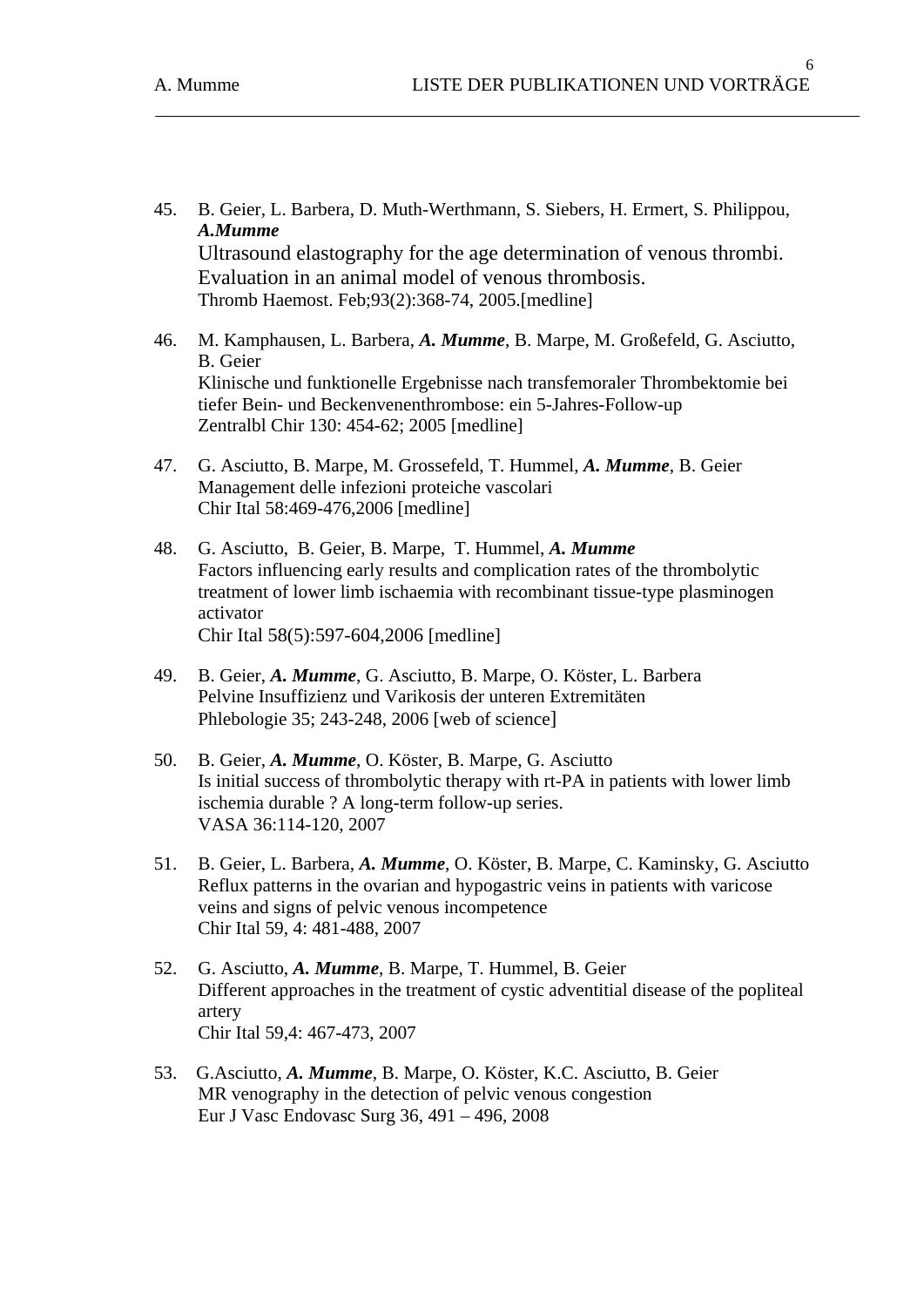- 54. B. Geier, *A. Mumme*, T.Hummel, B. Marpe, M. Stücker, G. Asciutto Validity of duplex-ultrasound in identifying the cause of groin recurrence after varicose vein surgery. J Vasc Surg 49 : 968-972, 2009
- 55. *A. Mumme*, T. Hummel, P. Burger, N. Frings, M. Hartmann, M. Broermann, C. Schwahn-Schreiber, D. Stenger, M. Stücker High ligation of the sapheno-femoral junction is necessary ! Results of the German Groin Recurrence Study Phlebologie 38 : 99-102, 2009
- 56. B. Geier, C. Lindow, G. Asciutto, B. Strohmann, T. Hummel, H. Freis, *A. Mumme* Langzeitergebnisse nach venöser Thrombektomie bei iliofemoraler Thrombose vasomed 21: 101-104, 2009
- 57. G. Asciutto, KC Asciutto, *A. Mumme*, B. Geier Pelvic Venous Incompetence: Reflux Patterns and Treatment Results Eur J Vasc Endovasc Surg 38 : 381-86, 2009
- 58. M. Gotzmann, T. Hehen, A. Germing, M. Linstaedt, A. Yazar, A. Laczkovics, *A. Mumme*, A. Mügge, W. Bojara Short-term effects of percutaneous aortic valve replacement on neurohormonal activation, quality of life and six-minute walk test in severe and symptomatic aortic stenosis

eingereicht

ÜBERSICHTSARBEITEN

## 1. *A.Mumme*

Reparatur statt Entfernung-Zerstörung der Vena saphena magna. Kosmetische Medizin 5-6 : 232-233, 2005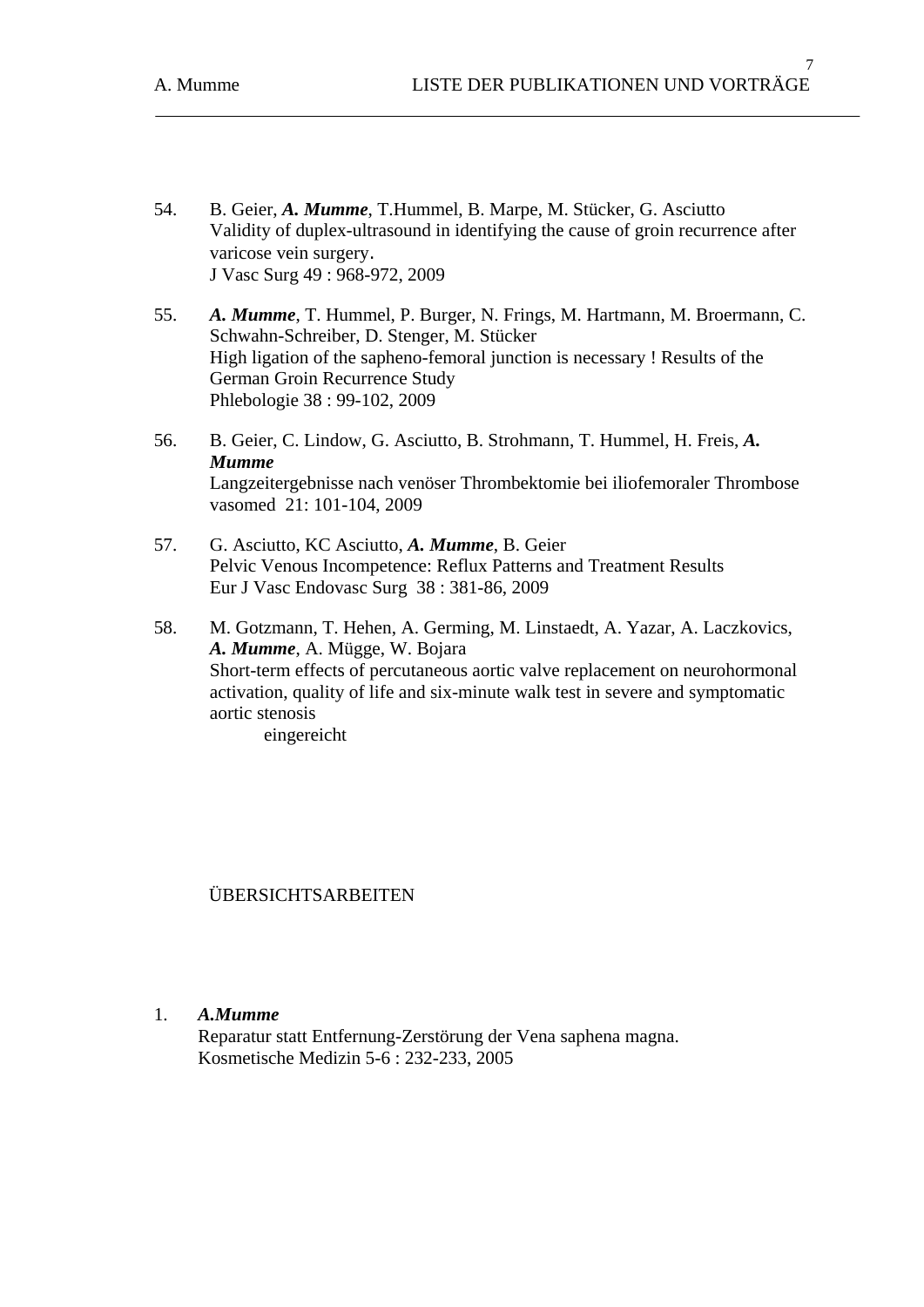2. J. Eyding, C. Krogias, M. Seemann, R. Gold, *A. Mumme*

Review: Discordant findings in color-coded duplex-sonography and magnetic resonance angiography in symptomatic internal carotid artery stenosis: implications for diagnostic work-up and early intervention Therapeutic Advances in Neurological Disorders 3 : 69 – 71, 2009

### 3. *A. Mumme*

Krossektomie und Stripping Vasomed 22 : 19, 2010

## FALLBERICHTE

- 1. *A. Mumme*, R. Ernst, J. Brandt, K. Schäfer, V. Zumtobel Extremitätenbedrohende Ischämie bei Ergotismus- Erfolgreiche Behandlung durch intraarterielle Gabe von Nifedipin. Dtsch. med. Wschr. 116 : 137-140, 1991 [medline]
- 2. Deska T, *Mumme A*, Geier B, Pennekamp W, Barbera L. Videoskopische Ligatur der linken Vena ovarica bei pelviner venöser Insuffizienz. Phlebologie 30 : 120-123, 2001 [web of science]
- 3. G. Asciutto, B. Geier, *A. Mumme*  Distal revascularization-interval ligation for the treatment of angioaccess-induced ischemia. Case report. Minerva Urol Nefrol. 58 : 91 - 95, 2006 [medline]
- 4. G. Asciutto, B. Geier, B. Marpe, T. Hummel, *A. Mumme* Dacron Patch Infection After Carotid Angioplasty. A Report of 6 Cases. Eur J Vasc Endovasc Surg. 2006 Sep 8; [Epub ahead of print] [medline]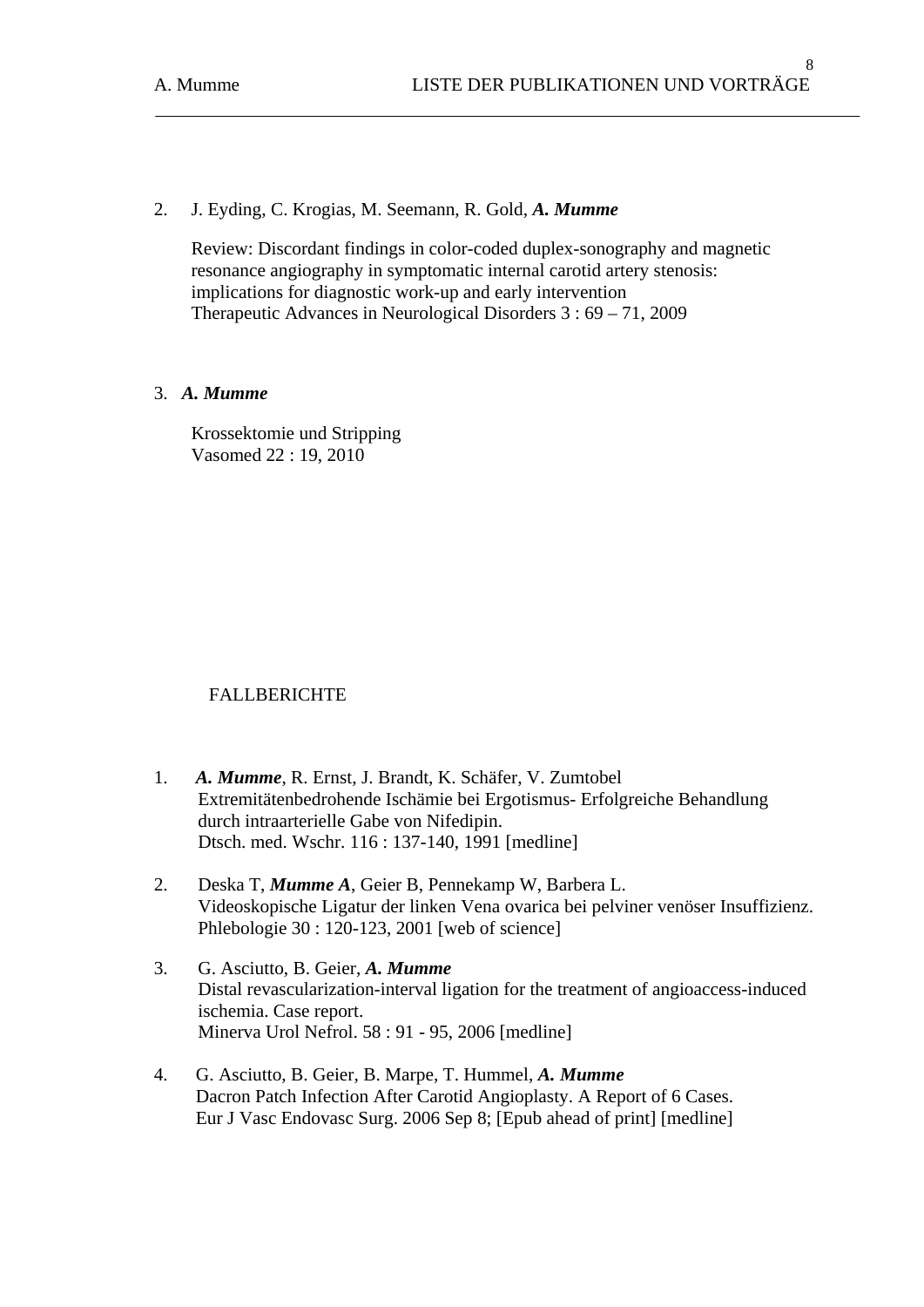- 5. G. Asciutto, B. Geier, B. Marpe, T. Hummel, A. Mumme A case of container ruptured aortitis due to Clostridium septicum infection in a patient with colon maligancy. Chir Ital 2007; 59 : 743-746
- 6. P. Nitz, H. Laubenthal, S. Haller, A. Mumme, A. Meiser Symptomatisches epidurales Hämatom unter therapeutischer Heparinisierung Anästhesist 2008; 57 : 57-60
- 7. G. Asciutto, A. Mumme, B. Marpe, T. Kummel, K.C. Asciutto, B. Geier Deep venous thrombosis in a patient with large uterine myomata Minerva Ginecol 2008; 60 : 451 – 453
- 8. W. Bojara, A. Mumme, U. Gerckens, M. Lindtstaedt, M. Gotzmann, A. Germing, M. Fritz, W. Pennekamp, A. Mügge Implantation of the CoreValve self-expanding valve prosthesis via a subclavian artery approach: a case report Clin Res Cardiol 2009; 98 : 201-204
- 9. H. Lohmann, S. Esenwein, B. Geier, T. Vogel, H Kleinert False Aneurysm of the Deep Femoral Artery due to Pertrochanteric Fracture of the Hip with Displaced Fragment of the Lesser Trochanter Zeitschrift für Orthopädie und Unfallchirurgie 147 : 23-27, 2009
- 10. T. Hummel, G. Asciutto, B. Geier, B. Strohmann, A. Mumme Deep vein thrombosis, vena cava inferior stenosis in combination with May-Thurner syndrome Phlebologie 38 : 172 – 175, 2009
- 11. G. Asciutto G, A. Mumme, KCh Asciutto KCh, B. Geier Salvage of a dialysis angioacess by bypassing a central venous obstruction to the commeon femoral vein. Vasa 38 : 245 – 248, 2009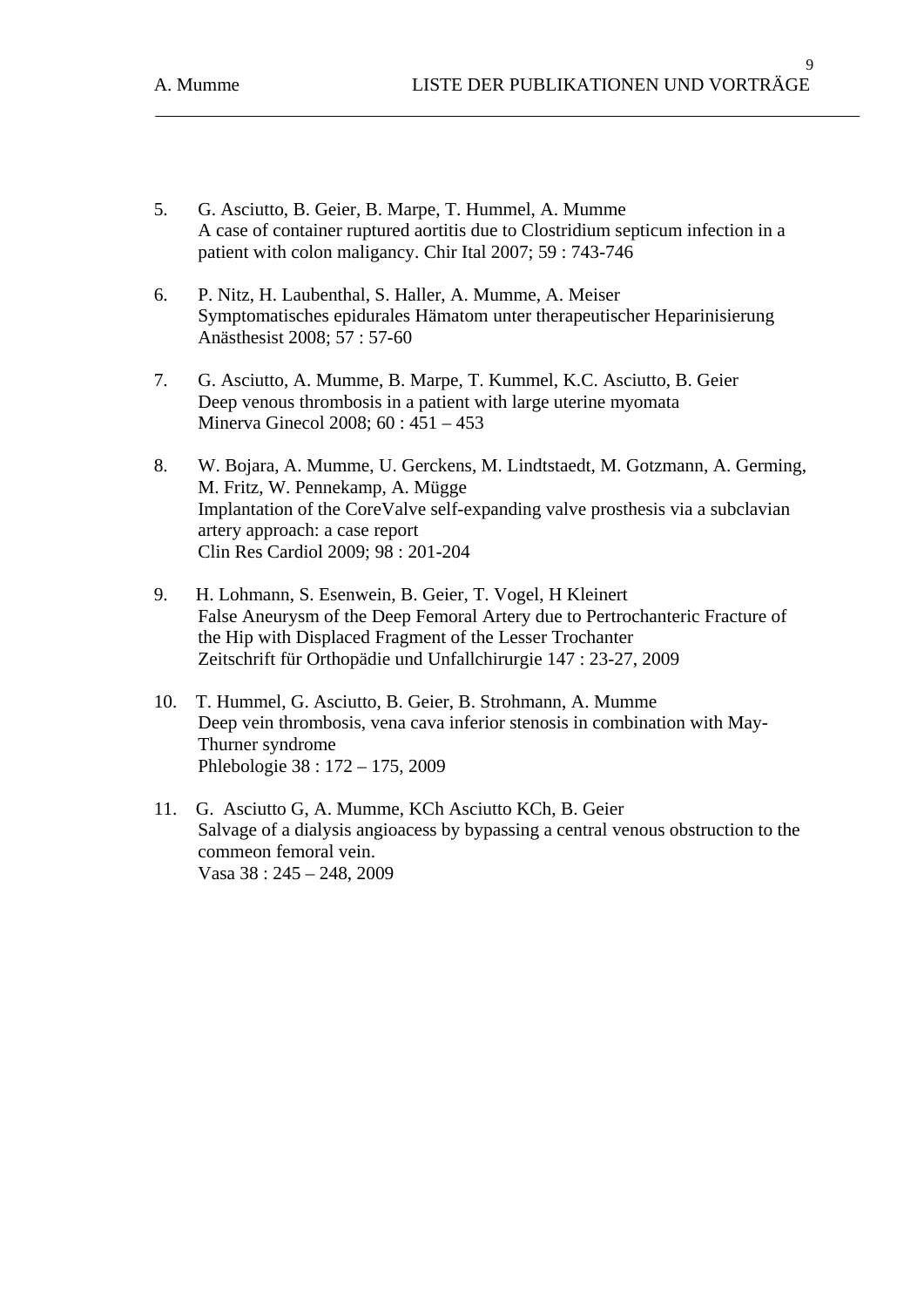## LESERBRIEFE

- 1. *A.Mumme*  Die endoluminale Therapie der Karotisstenose: Wirksamkeit nicht nachgewiesen Deutsches Ärzteblatt 97 (A) : 257, 2000
- 2. L. Barbera, B. Geier, M. Kemen, *A. Mumme*  Regarding ". Laparoscopic aortofemoral bypass grafting: human cadaveric and initial clinical experiences" J Vasc Surg 31 : 412 – 414, 2000 [medline]
- 3. L. Barbera, Kemen M, Zumtobel V, *Mumme A*. Die laparoskopische Anlage aortobifemoraler Bypässe. Eine neue Technik für ein bewährtes gefäßchirurgisches Rekonstruktionsverfahren [Stellungnahme der Autoren]. Gefäßchirurgie 4 : 178, 1999

## VIDEOFILME

- 1. L. Barbera, M. Kemen, *A. Mumme*. Die laparoskopische aortale Anastomose in der rekonstruktiven Gefäßchirurgie. Videothek der Deutschen Gesellschaft für Chirurgie. Heidelberg 1999
- 2. *A. Mumme*, S. el Gammal Extraluminale Valvuloplastie bei Stammvarikosis In perimed video 5/6 00, perimed Verlag, Erlangen, 2000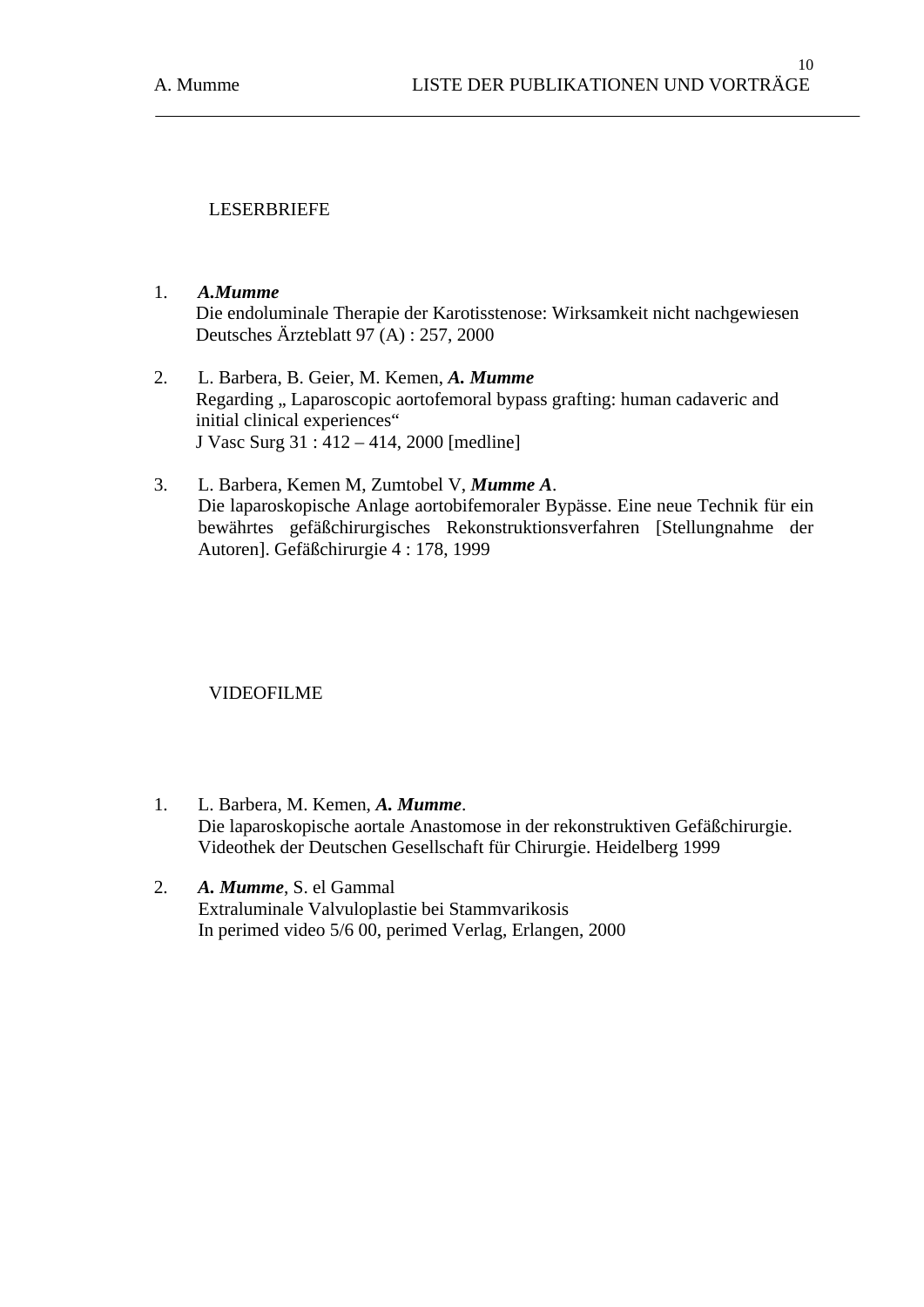# BUCHBEITRÄGE

- 1. W. Maatz, *A. Mumme*, G. Walterbusch Einfluß einer initialen Kollagen-Beschichtung auf das Einheilungsverhalten gestrickter Dacron-Doppelvelour-Prothesen. in "J.R. Allenberg (Hrsg.): Die primär dichte Dacronprothese - Standortbestimmung", Demeter-Verlag, Gräfeling, 1989
- 2. S. v. Liebe, *A. Mumme*, A. Tiemann Drainagesysteme in der Gefäßchirurgie in "V. Zumtobel und K. Schäfer (Hrsg.): Wunddrainage in der Elektiv- und Notfallchirurgie", Wolfgang Pabst Verlag, Lengerich, 1991
- 3. L. Barbera, M. Grossefeld, M. Kemen, *A. Mumme* Transperitoneal laparoscopic vascular surgery for occlusive disease: technique, indications and results. In: Alimi YS, Juhan C (Hrsg.). Laparoscopic aortoiliac surgery. Université de la Méditerranée, Marseille. 1999; 75-86
- 4. L. Barbera , M. Kemen , *A. Mumme* Aorto-iliacale Rekonstruktionen unter Zuhilfenahme des Pneumoperitoneums. In: Kolvenbach R (Hrsg.). Video-endoskopische Techniken in der Herz- und Gefäßchirurgie. Sternkopff, Darmstadt. 1999; 67-78
- 5. L. Barbera, B. Geier, M. Kemen, *A. Mumme* Laparoscopic aortic surgery through a transperitoneal approach. In: Cormier JM, Fichelle JM (Hrsg.). Techniques et Stratégies en Chirurgie Vasculaire IV, Paris. 1999; 421-426
- 6. L. Barbera, B. Geier, M. Kemen, *A. Mumme* Endoskopische Prothesen-Implantation- wann ist das Verfahren indiziert und wie sind die Ergebnisse? In: Metz L, Kortmann H (Hrsg.) Hersfelder Gefäßdialog. Steinkopff, Darmstadt. 2000; 97-101
- 7. L. Barbera, B. Geier, M. Kemen, *A. Mumme* Laparoscopic aortoiliac surgery through the transperitoneal approach: an update regarding technical aspects and clinical experience. In: Alimi YS, Juhan C (Hrsg.). Laparoscopic aortoiliac surgery for occlusive disease and aneurysms. Université de la Méditerranée, Marseille. 2000; 90-99
- 8. *A. Mumme*, M. Kemen, L. Barbera Laparoskopische Gefäßchirurgie. In Horsch S, Torsello S (Hrsg.). Gefäßchirurgie kontrovers. Steinkopff, Darmstadt. 2000; 163 – 169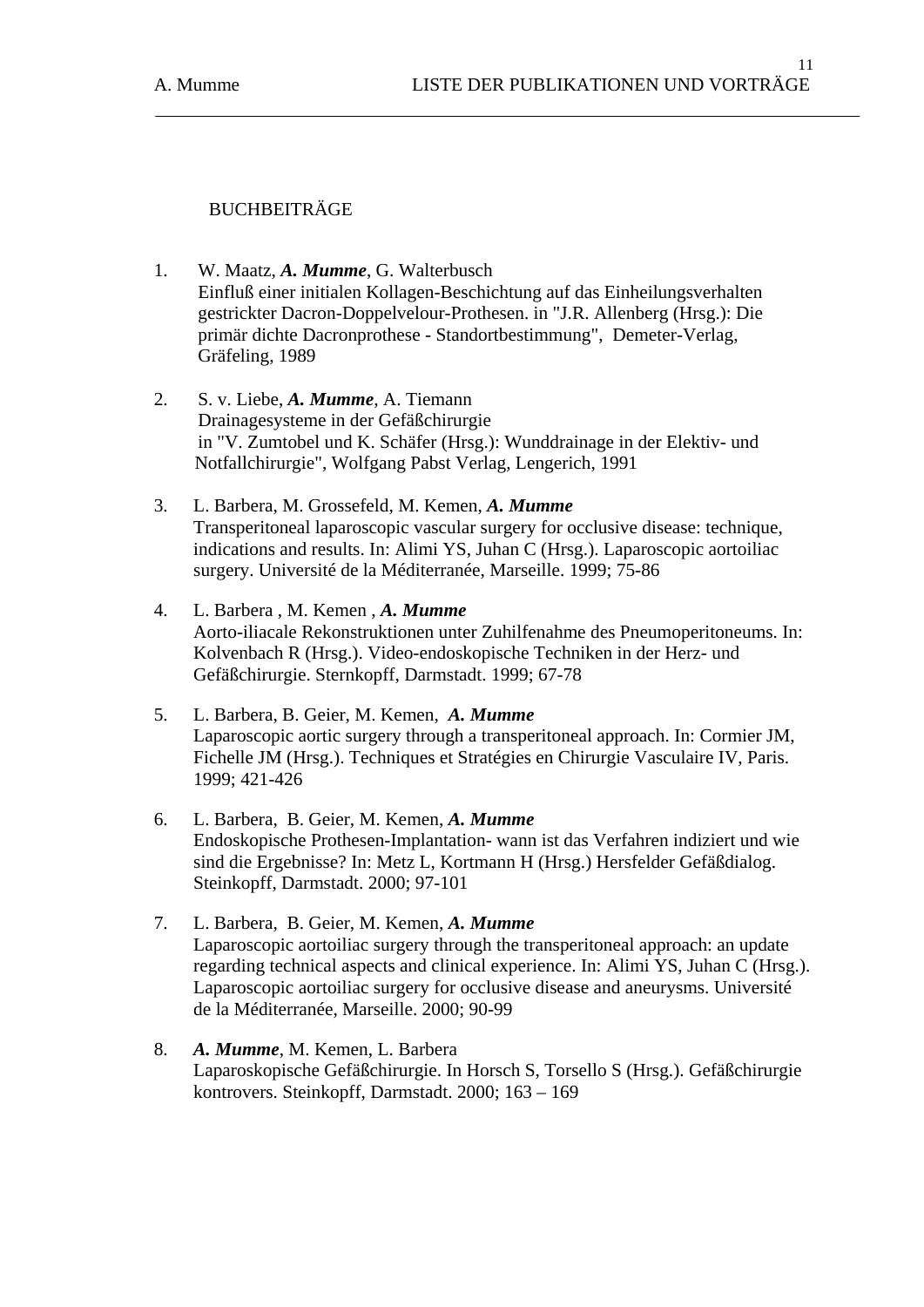9. L. Barbera, B. Geier, M. Kemen, *A. Mumme* Totally laparoscopic or short laparatomy: which approach do we prefer for aortofemoral bypass grafting ? In: J.-P. Becquemin, Y.S. Alimi, J. Watelet, D. Loisance (Hrsg.): Controversies and updates in vascular and cardiac surgery, Edizioni Minerva Medica 2004, 225 – 230.

## PUBLIZIERTE ABSTRACTS VON WISSENSCHAFTLICHEN VORTRÄGEN UND POSTERN

- 1. H. J. Schäfers, A. Haverich, *A. Mumme*, J. Laas, Th. Wahlers und H. G. Borst The Incidence of Paraplegia after Replacement of the Descending Thoracic Aorta with and without Temporary Shunt. angio archiv 12:127, 1986
- 2. W. Maatz, A. *Mumme, A*. Haverich und H. G. Borst Healing of Collagen-Coated Double-Velour Knitted (DVK) Dacron Prostheses. angio archiv 12:295, 1986
- 3. *A. Mumme*, D. Läge, W. Maatz und G. Walterbusch Longterm results of crural bypass grafting with homologous umbilical cord vein. Thorac. cardiovasc. Surgeon 38 (Suppl. I):96, 1990
- 4. M. Kemen, H.-H. Homann, *A. Mumme,* R. Ernst Kontrolle der frühpostoperativen Ernährung mit Hilfe des H<sub>2</sub>-Atemtestes. Infusionsther. 18:57, 1990
- 5. M. Kemen, N. Bein, *A. Mumme*, H.-H. Homann Kontinuierliche Messung der postoperativen Dünndarmmotilität nach abdominalchirurgischen Eingriffen. Infusionsther. 18:57, 1990
- 6. M. Kemen, H. Sperling, *A. Mumme*, V. Zumtobel Der Thrombin Antithrombin III-Komplex ELISA-Test in der Diagnostik der operationsbedingten Gerinnungsaktivierung. Akt. Chir. 26:167, 1990
- 7. H.-H. Homann, M. Kemen, *A. Mumme*, V. Zumtobel Control of postoperative enteral feeding by hydrogene breath test.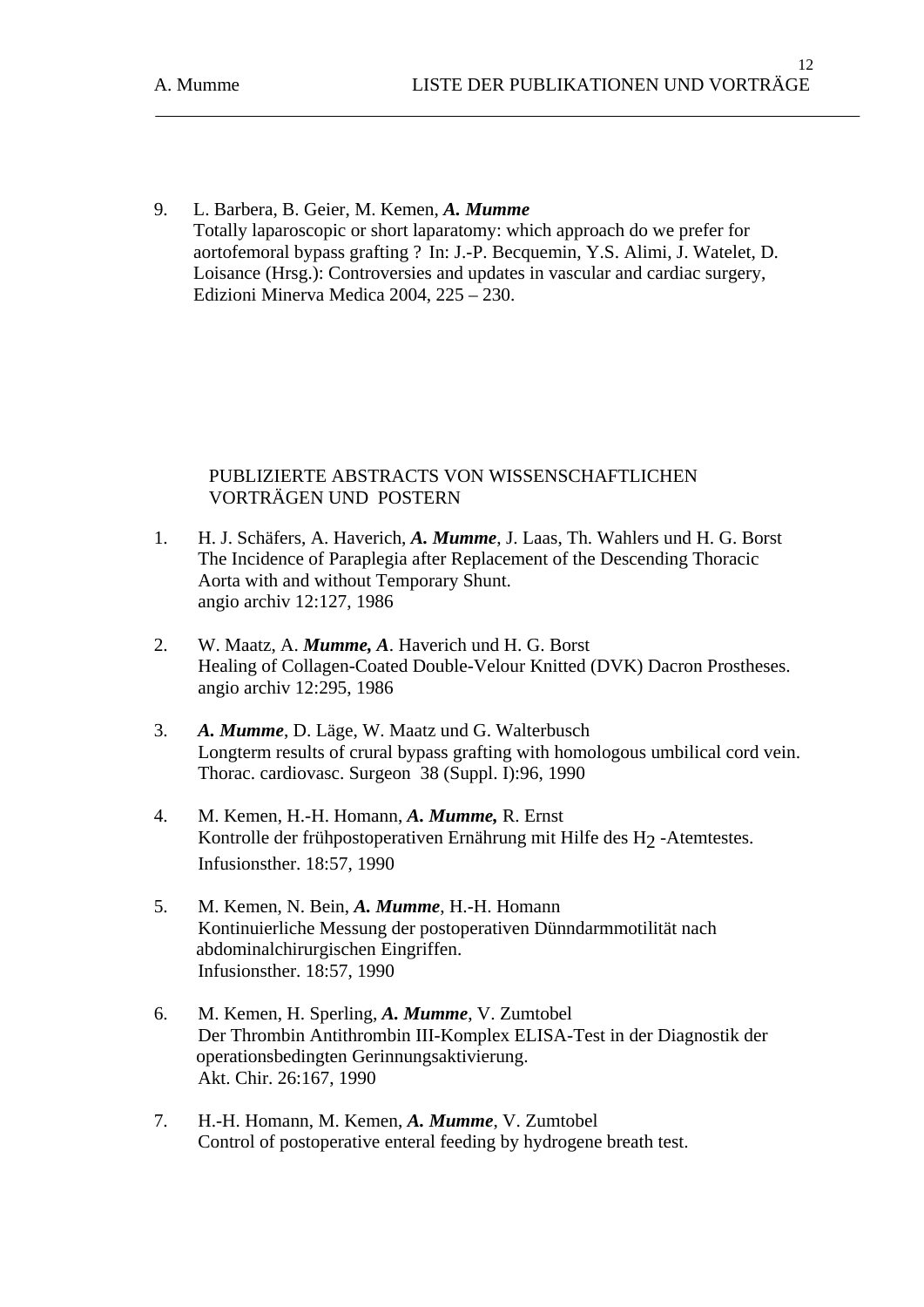Clin. Nutr. (Suppl.) 2:36, 1990

- 8. *A. Mumme*, M. Kemen, R. Ernst, V. Zumtobel Lokoregionäre ultrahochdosierte Fibrinolyse tiefer Venenthrombosen. VASA 33 (Suppl.):122-133, 1991
- 9. *A. Mumme*, R. Ernst, M. Kemen, V. Zumtobel Intraoperative ultrahochdosierte Fibrinolyse bei venöser Thrombektomie. Acta Chir. Austriaca 24 (Suppl. 98):139, 1992
- 10. *A. Mumme*, R. Ernst, M. Kemen, V. Zumtobel Akute extremitätenbedrohende Ischämie bei Ergotismus- erfolgreiche Behandlung durch intraarterielle Gabe von Nifedipin. Acta Chir. Austriaca 24 (Suppl. 98):128, 1992
- 11. M. Kemen, *A. Mumme*, H. G. Sippel, V. Zumtobel Gastroduodenale Ulcusperforation: Definitive chirurgische oder hoffen auf eine lebenslange konservative Therapie Acta Chir. Austriaca 24 (Suppl. 98):112, 1992
- 12. M. Kemen, N. Bein, H.-H. Homann, *A. Mumme*, V. Zumtobel Continous registration of postoperative small bowel motility after different surgical procedures J. Gastrointest. Mot. (Suppl.) 4:227,1992
- 13. M. Kemen, H.-H. Homann, *A. Mumme*, J. Baier, V. Zumtobel Radionucleotide transit studies of the intrathoracic stomach as esophageal replacement. Gastroenterology (Suppl.) A 467, 1992
- 14. N. Bein, M. Kemen, H.-H. Homann, *A. Mumme*, V. Zumtobel Small bowel motility during nutrition with enteral formulas containing peptides and intact protein in healthy volunteers. J. Gastrointest. Motil. (Suppl.) 4:208, 1992
- 15. *A. Mumme*, M. Kemen, H.H. Homann, V. Zumtobel Risiken der intraoperativen Fibrinolyse thrombotischer Gefäßverschlüsse. Fortschritte der Anästhesiologie, Notfall- und Intensivmedizin 7 (Suppl. 1):45, 1993
- 16. M. Kemen, T. Harings, *A. Mumme*, V. Zumtobel Die perioperative unspezifische Immunantwort bei Patienten mit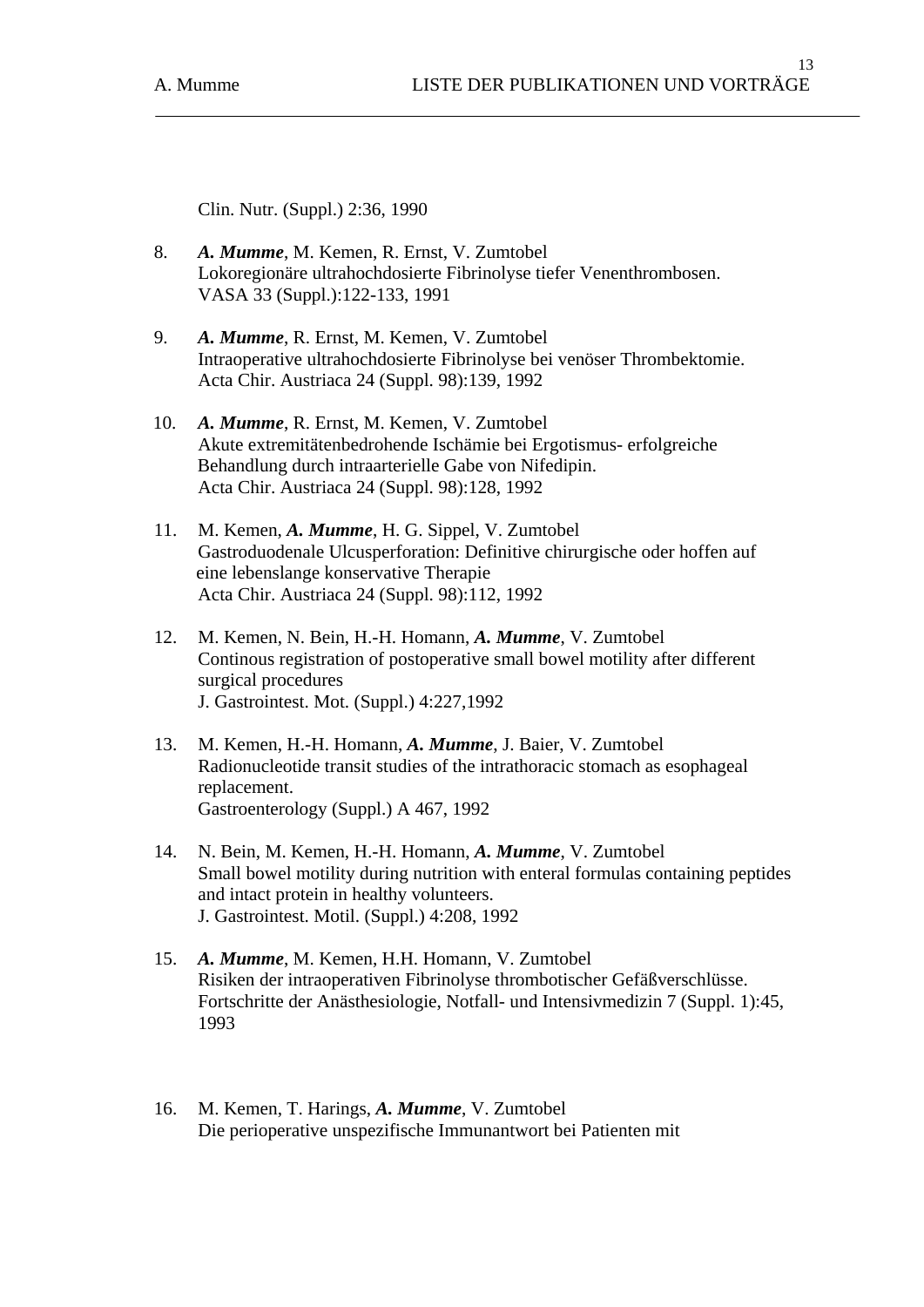großen Oberbaucheingriffen. Fortschritte der Anästhesiologie, Notfall- und Intensivmedizin 7 (Suppl. 1):72, 1993

- 17. *A. Mumme*, G. Walterbusch, V. Zumtobel Regional hyperthermic fibrinolytic perfusion after incomplete thrombectomy of multiple stage deep vein thrombosis Thorac. cardiovasc. Surgeon 42 (Suppl. I):136, 1994
- 18. M. Kemen, M. Bartens, *A. Mumme*, V. Zumtobel Perioperative Monozytenfunktion bei Patienten mit großen Oberbaucheingriffen. Acta Chir. Austriaca 26 (Suppl. 107):27, 1994
- 19. *A. Mumme*, M. Kemen, V. Zumtobel, G. Walterbusch Regionale hypertherme Fibrinolytika-Perfusion langstreckiger Becken-Beinvenenthrombosen. Acta Chir. Austriaca 26 (Suppl. 107):34, 1994
- 20. M. Senkal, *A. Mumme*, M. Bacherach-Buhles, M. Kemen Ultrastructural alterations of the skin after hyperthermic perfusion of the extremities in melanoma patients. Br. J. Surg. (Suppl.) 81: 104, 1994
- 21. *A. Mumme*, M. Rudke, W. Maatz, G. Walterbusch Sekundärer Gefäßersatz in Ober- und Unterschenkeletage mit der Dardik-Bioprothese. Zentralbl Chir120 (Suppl. 1) : 71-73, 1995
- 22. *A. Mumme*, M. Senkal, M. Kemen, V. Zumtobel Temperature-dependency of the fibrinolysis with streptokinase and recombinant tissue-type plasminogen activator (rt-PA). Onkologie 18 (Suppl. 2) : 195, 1995
- 23. M. Kemen, M. Senkal, *A. Mumme*, W. König, V. Zumtobel Immunmodulation durch parenterale Ernährung mit einer Omega-3-Fettsäuren supplementierten Fettemulsion. Intensivmedizin und Notfallmedizin 32 (Suppl. 1) : 11, 1995
- 24. M. Senkal, M. Kemen, U. Späth, U. Joosten, D. Wulfert, *A. Mumme*, V.Zumtobel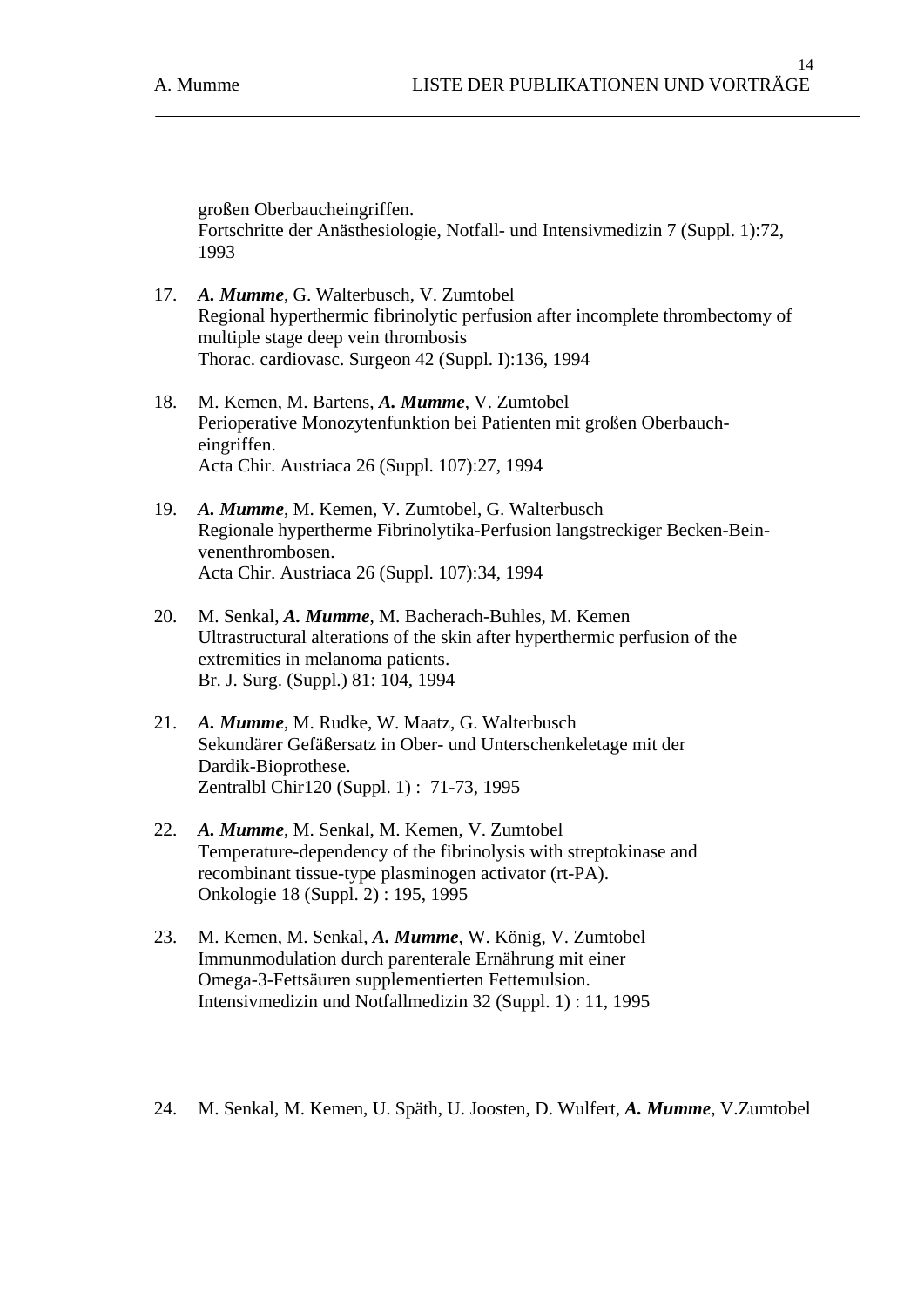Effect of postoperative enteral support with arginine, RNA and omega-3 fatty acids on clinical outcome following major abdominal surgery. Clinical Intensive Care 6 ( Suppl. ) : 50, 1995

- 25. C.W. Israel, K. Weber, *A. Mumme* AV-Synchronicity of New VDD-Single-Lead Systems During a Follow-Up Period of 2 Years. Eur. J. C. P. E. 6 (Suppl. 5) : 247, 1996
- 26. *A. Mumme*, W. Heinen, M. Kemen, G. Walterbusch, V. Zumtobel Intraoperative Fibrinolyse thrombotischer Gefäßverschlüsse unter Einsatz der isolierten Extremitätenperfusion mit der Herz- Lungenmaschine. Langenbecks Arch Chir (Suppl. 2): 1260-1261, 1996
- 27. M. Senkal, M. Kemen, U. Eickhoff, *A. Mumme*, V. Zumtobel Preoperative immunonutrition improves postoperative immune response ICMED 9 22 (Suppl. 3) : 353, 1996
- 28. M. Senkal, M. Kemen, *A. Mumme*, U. Späth Enterale Immunonutrition - Therapieergebnisse und Kosten-Nutzen-Analyse einer Multicenterstudie Akt. Ernähr.-Med. 21 : 45, 1996
- 29. C.W. Israel, E. Floren, *A. Mumme*, K. Weber, D. Ricken Effektivität von VDD-Single-Lead-Schrittmachern im Langzeit-Verlauf über 3 Jahre. Elektrophys. 8 : 83, 1997
- 30. M. Senkal, M. Kemen, U. Eickhoff, *A. Mumme,* V. Zumtobel Perioperative enteral immunonutrition in surgical patients. Shock 7 (Suppl.) : 150, 1997
- 31. L. Barbera,M. Kemen, *A. Mumme,* V. Zumtobel. Feasibility of vascular surgery on laparoscopic route: a report on 20 transabdominal procedures upon infrarenal aorta and iliac arteries for occlusive disease. Surg Endosc 11:567, 1997
- 32. C.W. Israel, E. Floren, *A. Mumme,* K. Weber Long-term follow-up of VDD-single-lead pacemaker systems PACE 20 : 1542, 1997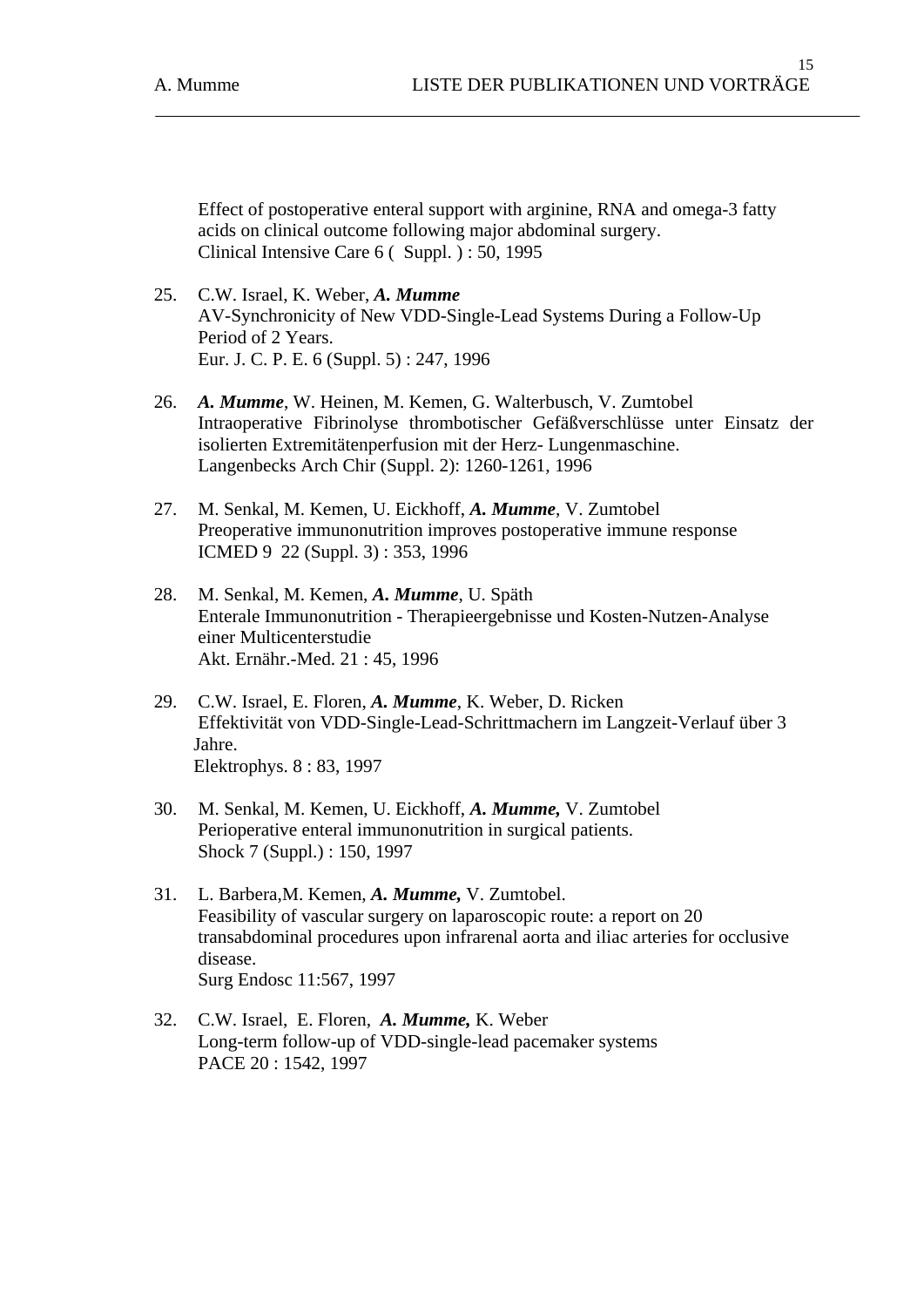- 33. M. Senkal, M. Kemen, E. Kollig, U. Eickhoff, *A. Mumme* Cost-effectiveness of enteral nutrition versus parenteral nutrition after gastric surgery in "P. Dohrmann, D. Henne-Bruns, B. Kremer (Hrsg.): Surgical Efficiency and Economy (SEE)" Thieme-Verlag Stuttgart, New York, 1997
- 34. E. Rembs, M. Kemen, *A. Mumme*, V. Zumtobel Optimiertes und computergestütztes Erlöscontrolling durch den Chirurgen Langenbecks Arch Chir Suppl II (Kongreßbericht 1997) : 810 - 811, 1997
- 35. S. el Gammal, W. Fischer-Barth, *A. Mumme*, P. Altmeyer Die extraluminale Valvuloplastie vasomed 10 (Suppl.): 27, 1998
- 36. L. Barbera, M. Kemen, *A. Mumme*, V. Zumtobel Laparoscopic aortobifemoral bypass. Surg Endosc 12 : 794, 1998
- 37. L. Barbera, *A. Mumme,* M. Kemen, V. Zumtobel Laparoskopische Thrombendarteriektomie der Aorta im infrarenalen Abschnitt. Langenbecks Arch Chir (Suppl II) :1594, 1998
- 38. S. El Gammal,R. Nordmeier, T. Reuther, P. Altmeyer, A. *Mumme A* Partielle Saphenektomie und Sklerosierungstherapie bei Stammvarikosis der V. saphena magna Grad IV nach Hach. Hautarzt 50 (Suppl 1): 18 ,1999
- 39. W. Fischer-Barth, *A. Mumme*, P. Altmeyer, S. El Gammal S: Die extraluminale Valvuloplastie – eine venenerhaltende Behandlung der Stammvarikosis der V. saphena magna. Hautarzt 50 (Suppl 1): 96, 1999
- 40. K. Hunscheidt, H. Neubauer, C. Drewes, L. Barbera, B. Geier, A. Mügge, *A. Mumme*  Interdisziplinäres Vorgehen von Gefäßchirurgie und Kardiologie bei der Schrittmacherimplantation: Operationsbezogene Komplikationen Herzschr Elektrophys 12, 81-82, 2001
- 41. H. Neubauer, K. Hunscheidt, B. Geier, C. Drewes, L. Barbera, A. Mügge, *A. Mumme* Lebensqualität und Komplikationsrate heute: 40 Jahre nach der ersten deutschen Schrittmacherimplantation Herzschr Elektrophys 12, 85-86, 2001
- 42. *A. Mumme*, S. Olbrich, L. Barbera, M. Stücker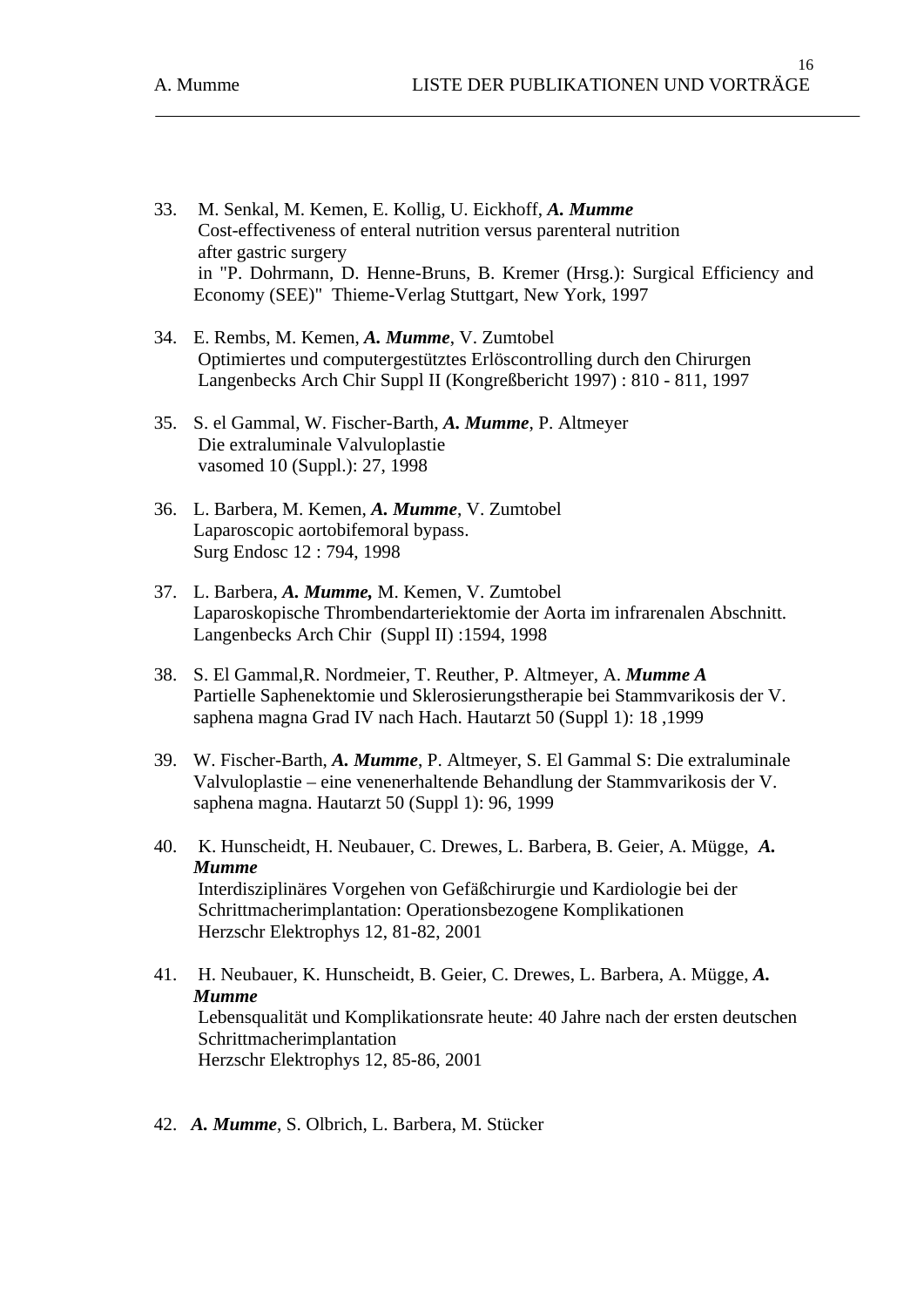Saphenofemoral groin recurrence following stripping of the long saphenous vein: technical error or neovascularization ? International Venous Digest Vol VI Nº 23, 2003

- 43. *A. Mumme*, S. Olbrich, L. Barbera, M. Stücker Are technical errors responsible for recurrent saphenofemoral varicosis ? Phlebology Digest 16 : 21-2, 2003
- 44. *A. Mumme*, S. Olbrich, L. Barbera, B. Geier, M. Stücker Können Neovaskulate von Pseudorezidiven makroskopisch unterschieden werden ? Vasomed 16 : 98-99, 2004
- 45. B. Marpe, S. Olbrich, B. Geier, L. Barbera, *A. Mumme* Sonographisch kontrollierte Ergebnisse nach Re-Crossektomie Wiener Medizinische Wochenschrift, Kongressjournal, 1 :17, 2004
- 46. B. Geier, A. *Mumme, B*. Marpe, G. Schmid, M. Stücker, L. Barbera Ergebnisse nach selektiver Angiographie der Ovarial- und Beckenvenen bei symptomatischer Varikosis Wiener Medizinische Wochenschrift, Kongressjournal, 1 :16, 2004

WISSENSCHAFTLICHE VORTRÄGE UND POSTER

- 1. H. J. Schäfers, *A. Mumme*, A. Haverich, J. Laas, Th. Wahlers und H. G. Borst Risikofaktoren der Frühletalität bei Ersatz der Aorta descendens. 15. Jahrestagung der Deutschen Gesellschaft für Thorax-, Herz- und Gefäß chirurgie, Bad Nauheim, 1986
- 2. W. Maatz, A. *Mumme, A*. Haverich und H. G. Borst Healing of Collagen-Coated Double-Velour Knitted (DVK) Dacron Prostheses. 14th World Congress International Union of Angiology, München, 1986
- 3. H. J. Schäfers, A. Haverich, *A. Mumme*, J. Laas, Th. Wahlers und H. G. Borst The Incidence of Paraplegia after Replacement of the Descending Thoracic Aorta with and without Temporary Shunt. 14th World Congress International Union of Angiology, München, 1986
- 4. W. Maatz, *A. Mumme*, G. Walterbusch Einfluß einer initialen Kollagen-Beschichtung auf das Einheilungsverhalten gestrickter Dacron-Doppelvelour-Prothesen. Gefäßchirurgische Tagung Titisee-Hochschwarzwald, 1988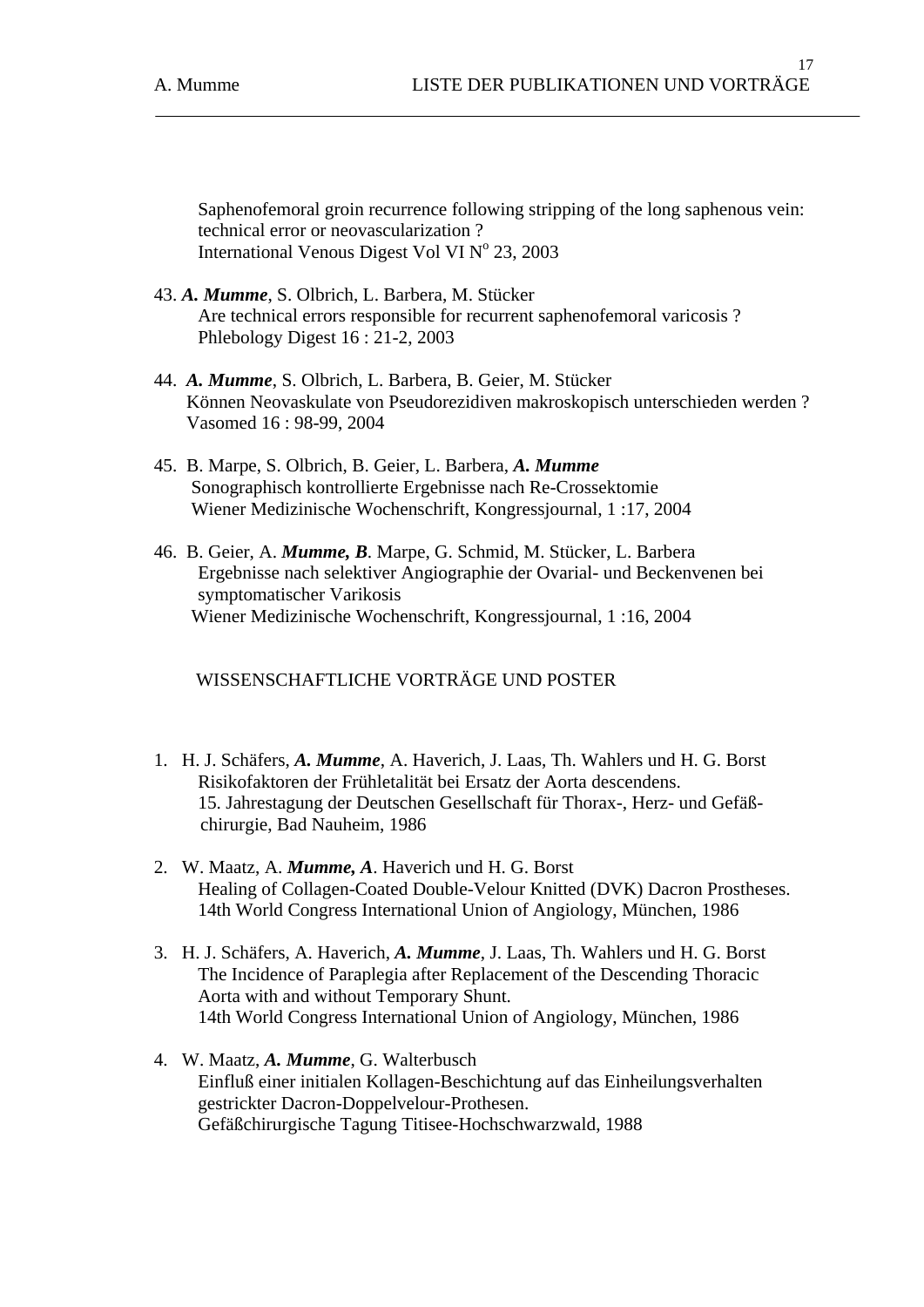- 5. S. v. Liebe, *A. Mumme*, A. Tiemann Die Wunddrainage in der Gefäßchirurgie. Interdisziplinäres Symposium "Wunddrainagen in der Abdominal- und Extremitätenchirurgie, Bochum, 1989
- 6. *A. Mumme*, D. Läge, W. Maatz und G. Walterbusch Langzeitergebnisse des kruralen Bypass mit homologer Nabelschnurvene. 19. Jahrestagung der Deutschen Gesellschaft für Thorax-, Herz- und Gefäßchirurgie, Bad Nauheim,1990
- 7. M. Kemen, H. Sperling, *A. Mumme*, V. Zumtobel Der Thrombin Antithrombin III-Komplex ELISA-Test in der Diagnostik der operationsbedingten Gerinnungsaktivierung. 157. Tagung der Vereinigung Niederrheinisch-Westfälischer Chirurgen, Düsseldorf, 1990
- 8. M. Kemen, H.-H. Homann, *A. Mumme,* V. Zumtobel Is intact protein superior for postoperative enteral nutrition than hydrolyzed protein? 13th Congress of the European Society of Parenteral and Enteral Nutrition, Antwerpen, 1990
- 9. *A. Mumme*, D. Läge, W. Maatz, G. Walterbusch Femoro-kruraler Gefäßersatz mit der menschlichen Nabelschnurvene - Langzeitergebnisse 5. Gefäßchirurgisches Symposium, Berlin, 1990
- 10. G. Walterbusch, D. Läge, *A. Mumme* 5 - Jahresergebnisse von supragenual angeschlossenen autologen Venen, PTFE - Gefäßprothesen und homologen Nabelschnurvenen. 4. Gefäßchirurgisches Symposium am Titisee, 1990
- 11. M. Kemen, N. Bein, *A. Mumme*. H. H. Homann Kontinuierliche Messung der postoperativen Dünndarmmotilität nach abdominalen - chirurgischen Eingriffen. 10. Jahrestagung DAKE - AKE, Göttingen, 1990
- 12. M. Kemen, H. H. Homann, *A. Mumme*, R. Ernst Kontrolle der frühpostoperativen Ernährung mit Hilfe des H2- Atemtest. 10. Jahrestagung DAKE/AKE, Göttingen, 1990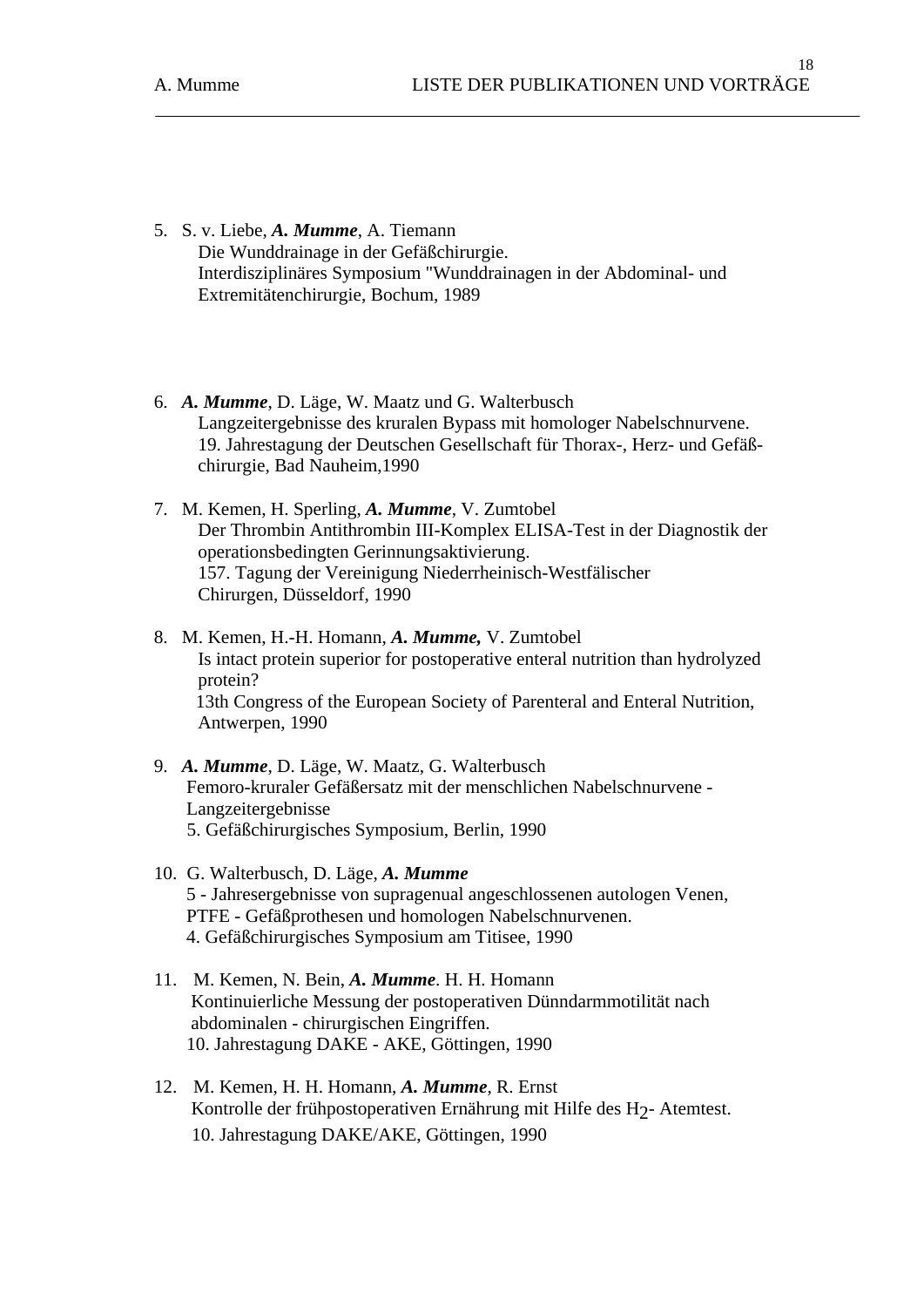- 13. M. Kemen, M. Wegener, *A. Mumme* und V. Zumtobel Magenhochzug nach Ösophagusresektion: Hat die Position des intra thorakal verlagerten Magens einen Einfluß auf seine Entleerung ? 32. Tagung der österreichischen Gesellschaft für Chirurgie und ihre asso ziierten Fachschaften, Feldkirch, 1991
- 14. *A. Mumme*, R. Ernst, M. Kemen, V. Zumtobel Intra-Arterial Infusion of Ceftizoxime in the Treatment of Polymicrobial Peripheral Gangrene of the Extremities. 17.th International Congress of Chemotherapy, Berlin 1991
- 15. *A. Mumme*, M. Kemen, R. Ernst, V. Zumtobel Lokoregionäre ultrahochdosierte Fibrinolyse tiefer Venenthrombosen. Angiologie 91, VIII. gemeinsame Jahrestagung der österreichischen, schweizerischen und deutschen Gesellschaft für Angiologie, Essen, 1991
- 16. *A. Mumme*, D. Läge, W. Maatz, G. Walterbusch Langzeitergebnisse des infrainguinalen Gefäßersatzes mit der menschlichen Nabelschnurvene. 158. Tagung der Vereinigung Niederrheinisch - Westfälischer Chirurgen, Detmold, 1991
- 17. *A. Mumme*, M. Kemen, R. Ernst, V. Zumtobel Verträglichkeit und Wirksamkeit der intraarteriellen Infusionsbehandlung mit Ceftizoxim zur Infektionsbekämpfung bei diabetischer Gangrän. 6. Gefäßchirurgisches Symposium, Berlin, 1991
- 18. M. Kemen, U. Finke, *A. Mumme*, M. Wegener, V. Zumtobel Einfluß von Form und Lage des Mageninterponates auf seine Entleerung. CAO - Symposium "Aktuelle Behandlungsstrategien des Ösophagus- Carcinoms" , Dortmund, 1991
- 19. M. Kemen, B. Wedmann, L. Sonleitner, *A. Mumme*, V. Zumtobel Wertigkeit der sonographischen Gallenblasenfunktionsprüfung in der Therapieplanung bei Gallensteinträgern. 16. Symposium "Aktuelle Chirurgie: Diagnostik und Therapie des Gallensteinleidens im Wandel der Zeit", Berlin, 1991
- 20. H.-H. Homann, M. Kemen, B. Wedmann, *A. Mumme*, V. Zumtobel Einfluß von Gastrektomie und subtotaler Magenresektion auf das Nüchternvolumen und die Kontraktilität der Gallenblase.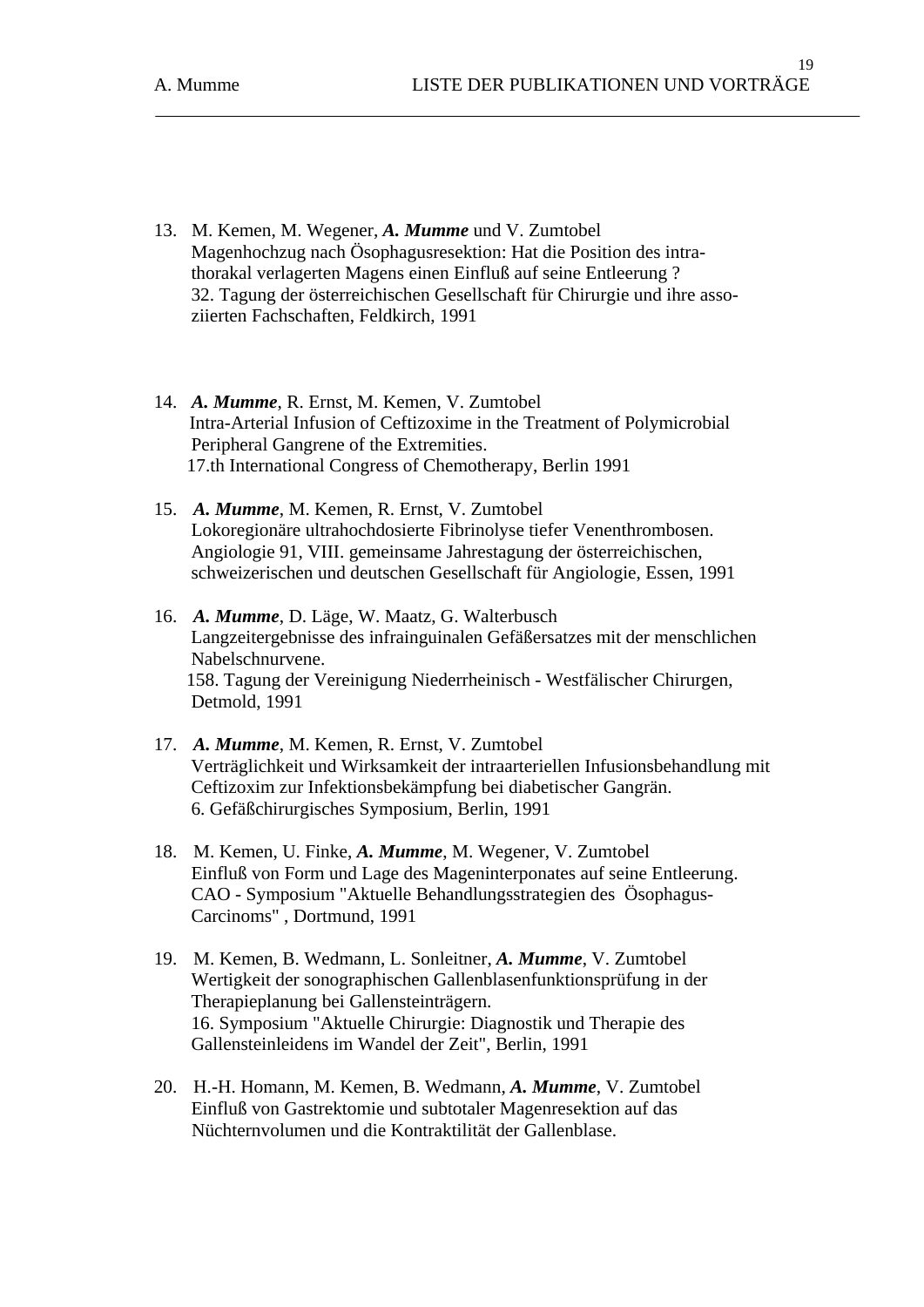80. Jahrestagung der Vereinigung Mittelrheinischer Chirurgen, Stuttgart, 1992

- 21. *A. Mumme*, R. Ernst, M. Kemen, V. Zumtobel Intraoperative ultrahochdosierte Fibrinolyse bei venöser Thrombektomie. 33. Tagung der österreichischen Gesellschaft für Chirurgie, Eisenstadt, 1992
- 22. *A. Mumme*, R. Ernst, M. Kemen, V. Zumtobel Akute extremitätenbedrohende Ischämie bei Ergotismus- erfolgreiche Behandlung durch intraarterielle Gabe von Nifedipin. 33. Tagung der österreichischen Gesellschaft für Chirurgie, Eisenstadt, 1992
- 23. M. Kemen, *A. Mumme*, H. G. Sippel, V. Zumtobel Gastroduodenale Ulcusperforation: Definitive chirurgische oder hoffen auf eine lebenslange konservative Therapie. 33. Tagung der österreichischen Gesellschaft für Chirurgie, Eisenstadt, 1992
- 24. M. Senkal, *A. Mumme*, M. Kemen, H.H. Homann, V. Zumtobel Intraarterial Application of Ceftizoxime Supports Wound-Healing in Infected Ischaemic Lesions of the Limb. European Congress on Wound-Healing and Skin Physiology, Bochum, 1992
- 25. *A. Mumme*, M. Kemen, H. H. Homann, V. Zumtobel Lokoregionäre ultrahochdosierte Fibrinolyse tiefer Beinvenenthrombosen bei kontraindizierter systemischer Fibrinolysebehandlung. 159. Tagung der Rheinisch-Westfälischen Gesellschaft für Innere Medizin, Düsseldorf, 1992
- 26. *A. Mumme*, R. Ernst, M. Kemen, V. Zumtobel Intraoperative ultrahochdosierte Fibrinolyse tiefer Beinvenenthrombosen nach inkompletter Thrombektomie. 12. Münchner Gefäßchirurgisches Gespräch, München, 1992
- 27. M. Kemen, M. Senkal, H.-H. Homann, *A. Mumme*, J. Baier, V. Zumtobel Veränderungen der Immunität in der postoperativen Phase unter enteraler Ernährung mit einer Arginin, RNA und Omega-3 Fettsäuren supplementierten Diät - eine plazebokontrollierte Doppelblindstudie. 159. Jahrestagung der Vereinigung Niederrheinisch-Westfälischer Chirurgen, Aachen, 1992
- 28. M. Senkal, B. Wedmann, *A. Mumme,* M. Kemen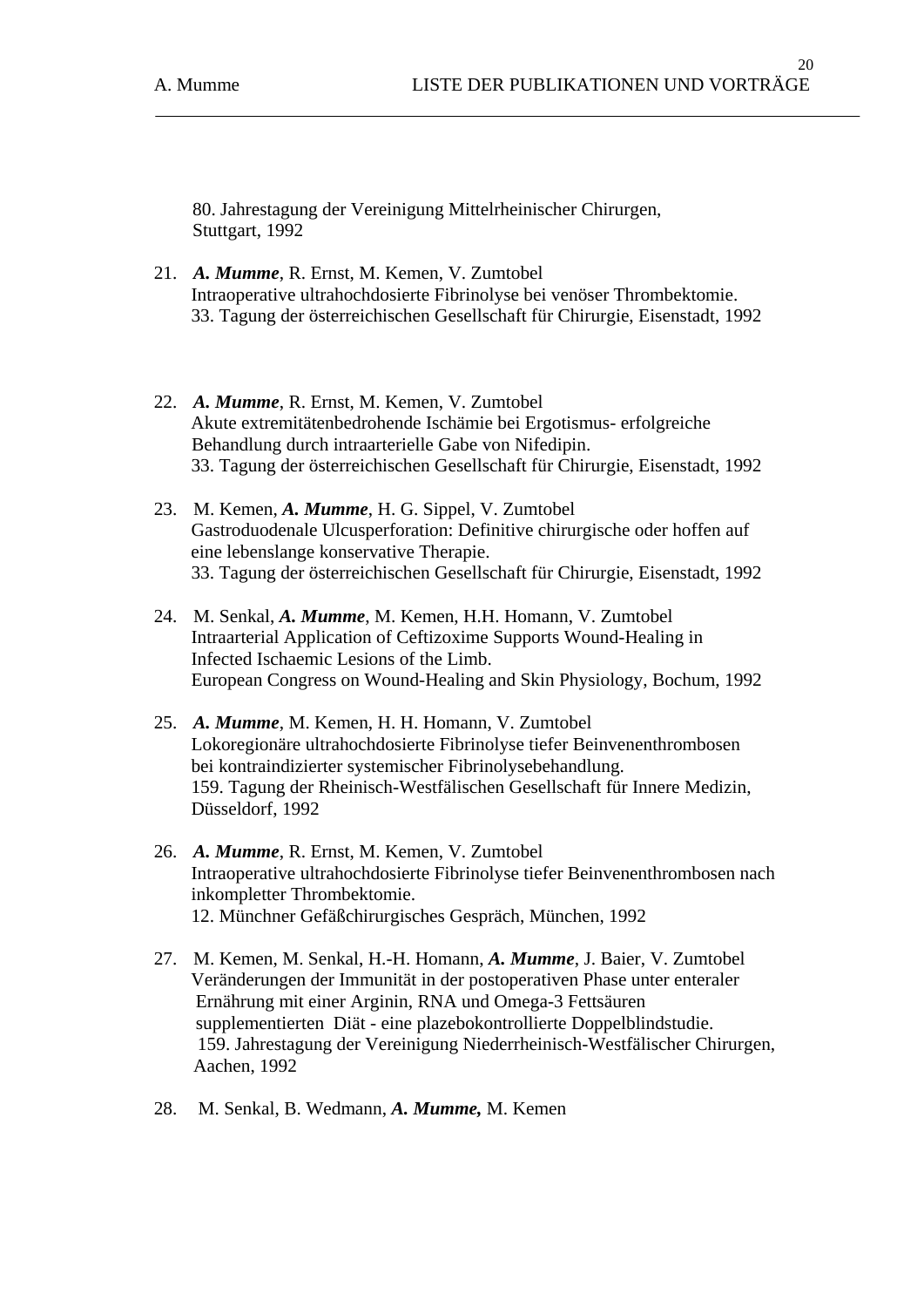Welche Bedeutung hat die sonographische Gallenblasenfunktionsprüfung in der Therapieplanung der Cholelithiasis? 159. Jahrestagung der Vereinigung Niederrheinisch-Westfälischer Chirurgen, Aachen, 1992

- 29. M. Kemen, N. Bein, H.-H. Homann, *A. Mumme*, V. Zumtobel Continuous registration of postoperative small bowel motility after different surgical procedures. 6th European Symposium on gastrointestinal motility, Barcelona, 1992
- 30. M. Kemen, M. Senkal, H.-H. Homann, *A. Mumme*, H. Neumann, V. Zumtobel Modulation of cellular immunity by enteral nutrition after surgery in patients with malignant upper gastrointestinal tumors. 4th BICON conference, Prag, 1992
- 31. N. Bein, M. Kemen, H.-H. Homann, *A. Mumme*, V. Zumtobel Small bowel motility during nutrition with enteral formulas containing peptides and intact protein in healthy volunteers. 6th European Symposium on Gastrointestinal Motility, Barcelona, 1992
- 32. *A. Mumme*, R. Ernst, M. Kemen, V. Zumtobel Intra-Arterial Treatment of Infected Ischaemic Lesions with Ceftizoxime 8th Mediterranean Congress of Chemotherapy, Athen, 1992
- 33. *A. Mumme*, M. Kemen, H.H. Homann, V. Zumtobel Risiken der intraoperativen Fibrinolyse thrombotischer Gefäßverschlüsse. 17. internationales Symposion für Anästhesie-, Notfall-, Schmerz und Intensivbehandlungsprobleme, St. Anton, Österreich, 1993
- 34. M. Kemen, T. Harings, *A. Mumme*, V. Zumtobel Die perioperative unspezifische Immunantwort bei Patienten mit großen Oberbaucheingriffen. 17. internationales Symposion für Anästhesie-, Notfall-, Schmerz und Intensivbehandlungsprobleme, St. Anton, Österreich, 1993#
- 35. *A. Mumme*

Portsysteme.

 12. Gemeinsame Jahrestagung der Deutschen Gesellschaft für Ernährungsmedizin und der Österreichischen Arbeitsgemeinschaft für klinische Ernährung, Bochum, 1993

36. H.-H. Homann, M. Kemen, *A. Mumme*, S. v. Liebe, V. Zumtobel Die Feinnadelkatheterjejunostomie, ein sicherer Zugang zur postoperativen parenteralen Ernährung.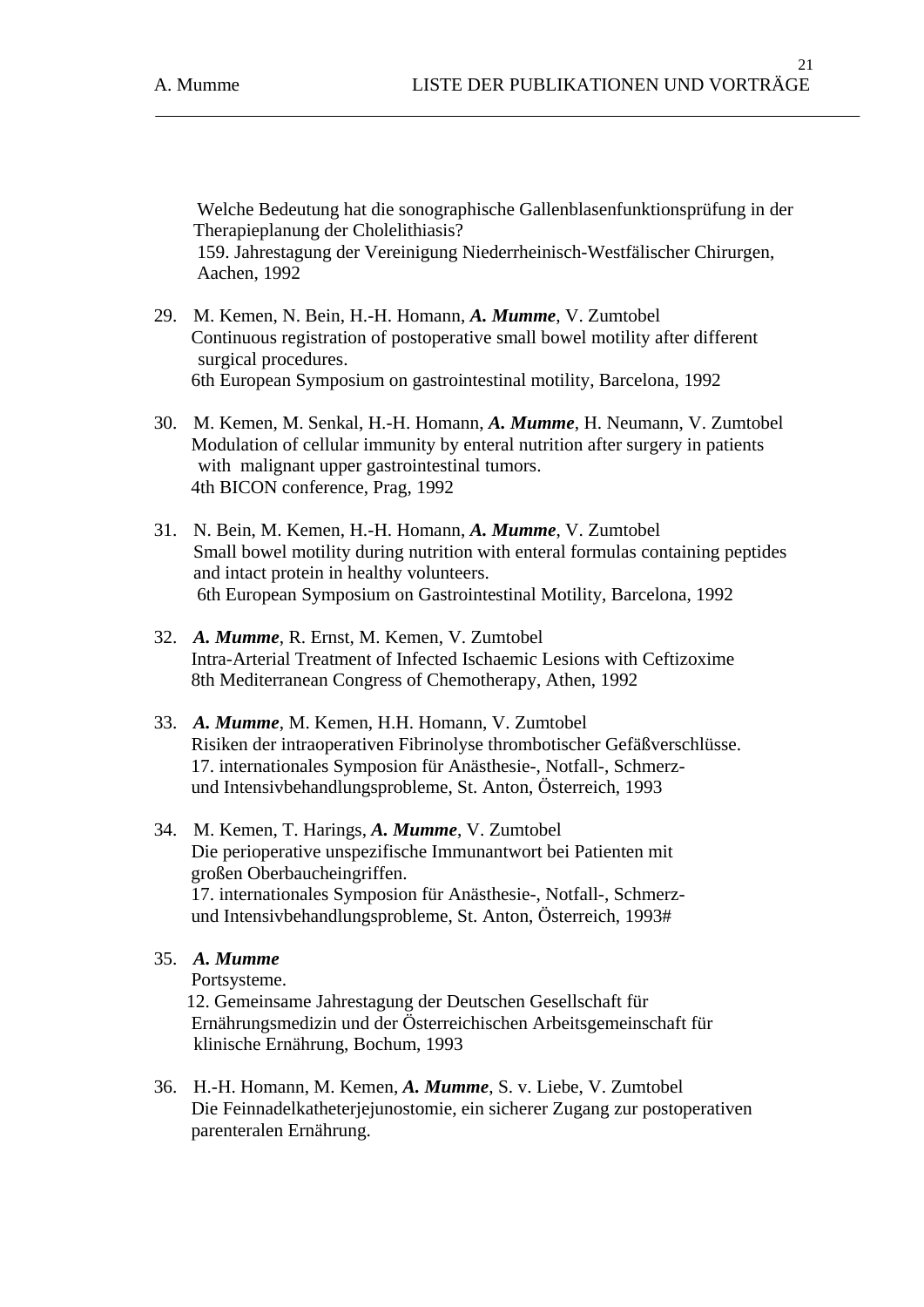12. Gemeinsame Jahrestagung der Deutschen Gesellschaft für Ernährungsmedizin und der Österreichischen Arbeitsgemeinschaft für klinische Ernährung, Bochum, 1993

- 37. M. Senkal, M. Kemen, H.-H. Homann, *A. Mumme*, V. Zumtobel Influence of an arginine, RNA, omega-3 fatty acid supplemented enteral diet on the cellular immune response after major upper gastrointestinal surgery 4th Vienna shock forum, Wien, 1993
- 38. M. Kemen, M. Senkal, H.-H. Homann, *A. Mumme*, J. Baier, V. Zumtobel Veränderungen der zellulären Immunität in der postoperativen Phase unter enteraler Ernährung mit einer Arginin, RNA und Omega-3 Fettsäuren supplementierten Diät- eine plazebokontrollierte Doppelblindstudie. 34. Tagung der österreichischen Gesellschaft für Chirurgie, Innsbruck, 1993
- 39. *A. Mumme*, R. Ernst, M. Kemen, V. Zumtobel Risiken und Nebenwirkungen der intraoperativen Fibrinolyse 8. Gefäßchirurgisches Symposium, Berlin, 1993
- 40. *A. Mumme*, G. Walterbusch, V. Zumtobel Regionale hypertherme Fibrinolytika-Perfusion nach inkompletter Thrombektomie aszendierender Mehretagenthrombosen 23. Jahrestagung der Deutschen Gesellschaft für Herz-, Thorax- und Gefäßchirurgie, Bonn, 1994
- 41. M. Senkal, M. Kemen, *A. Mumme,* V. Zumtobel Kostenvergleich zwischen enteralem und parenteralem Ernährungsregime bei Patienten nach Gastrektomie. 13. gemeinsame Jahrestagung der AKE und DGEM, Graz, 1994
- 42. *A. Mumme*, M. Rudke, W. Maatz, G. Walterbusch Langzeitergebnisse des femoro-cruralen Gefäßersatzes mit der Dardik- Bioprothese. 35. Tagung der österreichischen Gesellschaft für Chirurgie, Salzburg, 1994
- 43. M. Kemen, M. Bartens, *A. Mumme*, V. Zumtobel Perioperative Monozytenfunktion bei Patienten mit großen Oberbauch eingriffen. 35. Tagung der österreichischen Gesellschaft für Chirurgie, Salzburg, 1994
- 44. *A. Mumme*, M. Kemen, V. Zumtobel, G. Walterbusch Regionale hypertherme Fibrinolytika-Perfusion langstreckiger Becken-Bein venenthrombosen.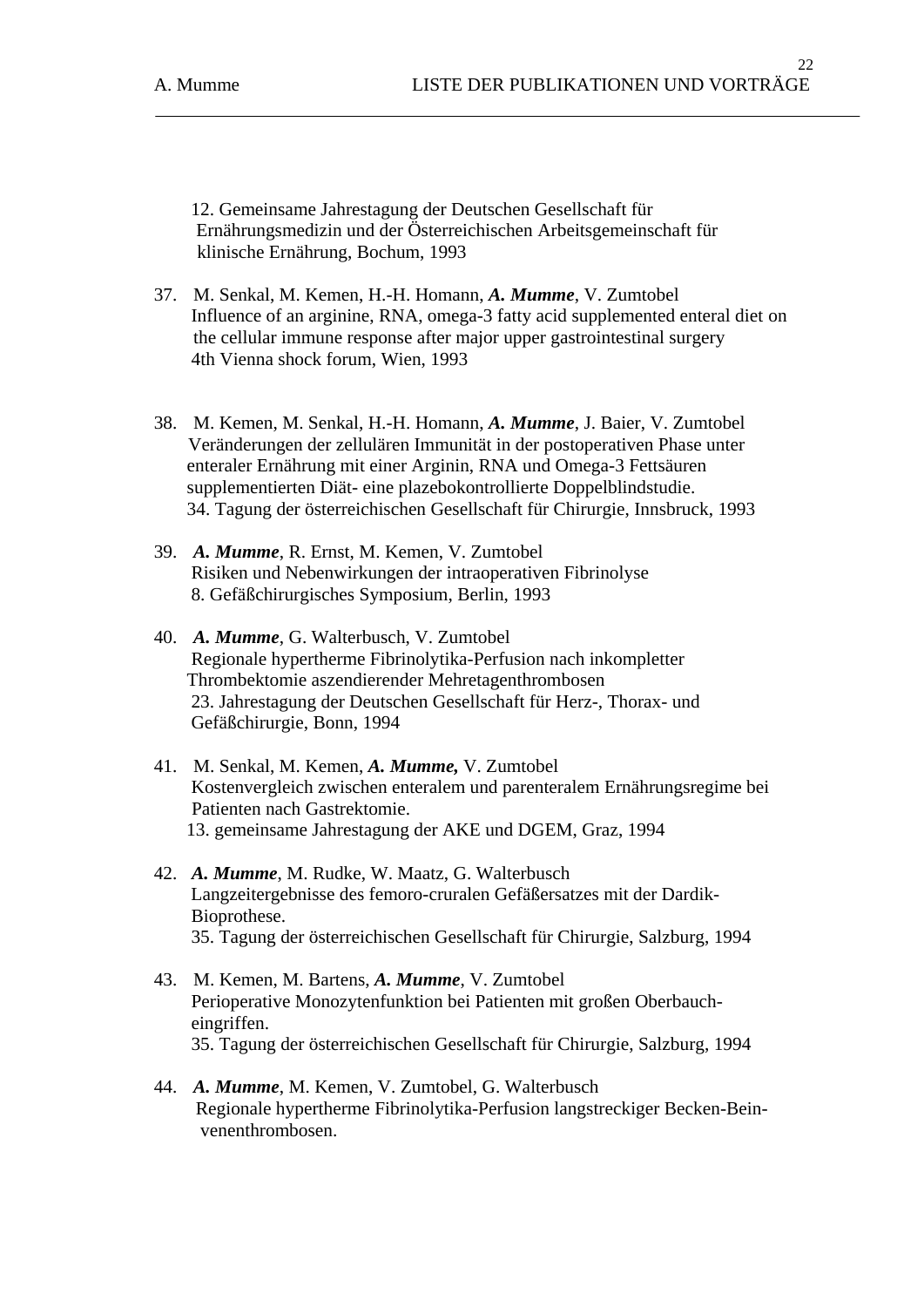161. Tagung der Vereinigung Niederrheinisch-Westfälischer Chirurgen, Essen, 1994

45. *A. Mumme*, W. Maatz, G. Walterbusch

 Regionale hypertherme Fibrinolytika-Perfusion bei extremitätenbedrohender Ischämie nach arterieller Thrombose der peripheren Ausstrombahn. 161. Tagung der Vereinigung Niederrheinisch-Westfälischer Chirurgen, Essen, 1994

### 46. *A. Mumme*

 Erfahrungen mit der hyperthermen Extremitätenperfusion Symposium der Ärztekammer Westfalen-Lippe "Hautkrebs 1994", Bochum, 1994

- 47. V. Zumtobel, *A. Mumme* Inkomplette Thrombektomie "Regionale hypertherme Lyse". Tiefe Venenthrombose - Standards und Neuerungen -, Köln 1994
- 48. M. Senkal, *A. Mumme*, M. Bacharach-Buhles, M. Kemen Ultrastructural alterations of the skin after hyperthermic perfusion of the extremities in melanoma patients. Eurosurgery 94, Berlin, 1994
- 49. *A. Mumme*

 Indikation und Technik der regionalen hyperthermen Fibrinolytika-Perfusion. 8. Sarns Technologieseminar, Borken, 1994

- 50. H.-H. Homann, M. Kemen, *A. Mumme*, M. Senkal Der Einsatz von Ballaststoffen in der enteralen Ernährung- eine prospektive Studie an 100 Patienten. 13. gemeinsame Jahrestagung der AKE und DGEM, Graz, 1994
- 51. M. Senkal, *A. Mumme*, M. Bacharach-Buhles, M. Kemen Ultrastructural alterations of the skin after hyperthermic perfusion of the extremities in melanoma patients Eurosurgery 94, Berlin, 1994
- 52. *A. Mumme*, M. Kemen, M. Senkal, V. Zumtobel Temperaturabhängigkeit der fibrinolytischen Aktivität von Streptokinase und rekombinantem Gewebeplasminogen-Aktivator. 1. Berliner Phlebologentreffen, Berlin, 1995
- 53. *A. Mumme*, M. Kemen, R. Ernst, G. Walterbusch, V. Zumtobel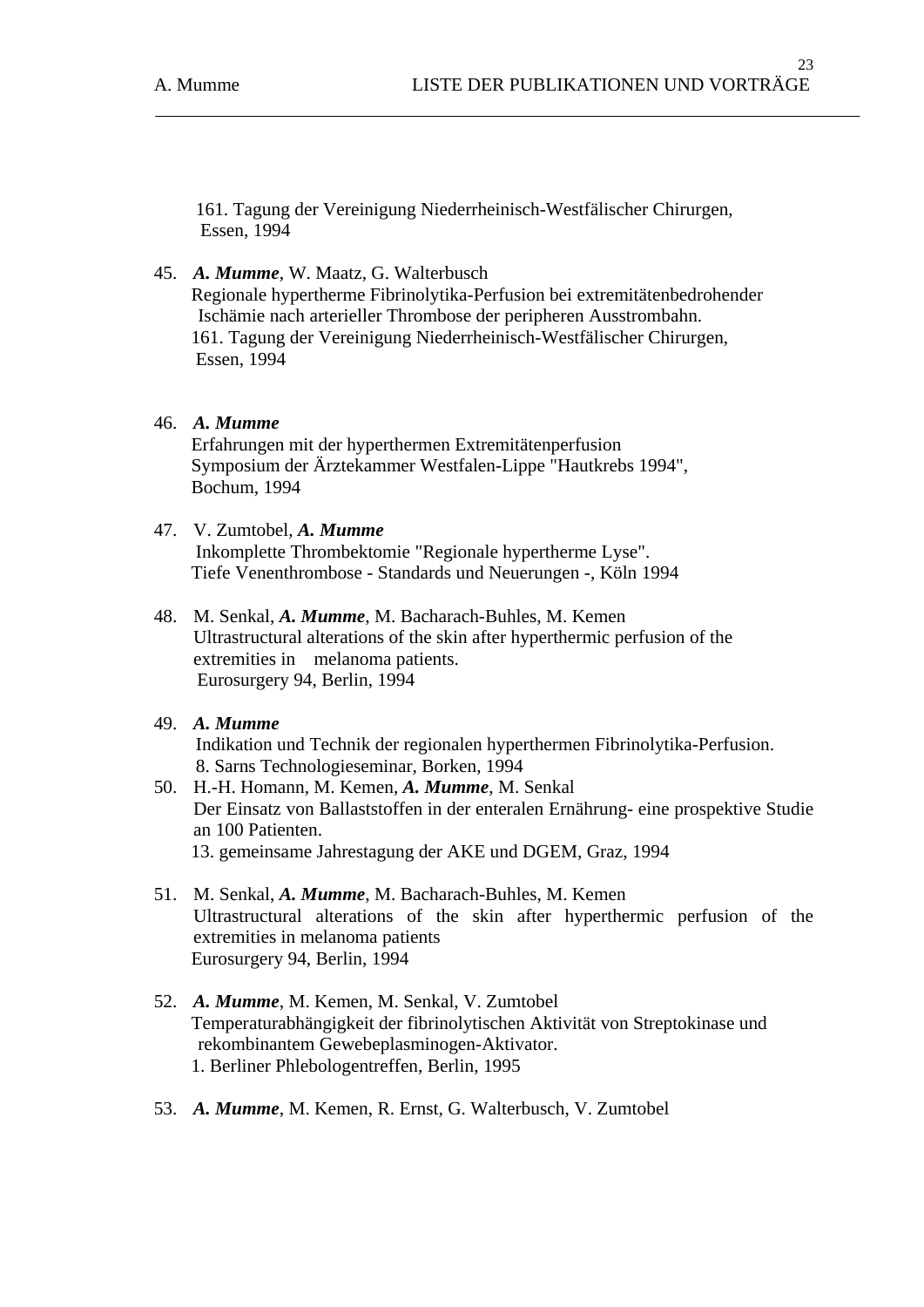Regionale hypertherme Fibrinolytika-Perfusion zur Behandlung langstreckiger tiefer Beinvenenthrombosen. 1. Berliner Phlebologentreffen, Berlin, 1995

- 54. *A. Mumme*, M. Senkal, M. Kemen, V. Zumtobel Temperature-dependency of the fibrinolysis with streptokinase and recombinant tissue-type plasminogen activator (rt-PA). Gemeinsame Jahrestagung der Deutschen und Österreichischen Gesellschaft für Hämatologie und Onkologie, Hamburg, 1995
- 55. *A. Mumme*, M. Kemen, R. Ernst, G. Walterbusch, V. Zumtobel Regionale hypertherme Fibrinolytika-Perfusion zur Behandlung langstreckiger tiefer Beinvenenthrombosen. 2. Tag der Biomedizinischen Technik an der RUB, 1995
- 56. *A. Mumme*, W. Maatz, G. Walterbusch Regionale hypertherme Fibrinolytika-Perfusion als ultima ratio bei kritischer Ischämie der unteren Extremitäten. 24. Jahrestagung der Deutschen Gesellschaft für Thorax-, Herz- und Gefäßchirurgie, Bonn, 1995
- 57. *A. Mumme* Tiefe Bein-Becken-Venenthrombose "Der angiologische Notfall" AIP-Fortbildungsveranstaltung der Ärztekammer Westfalen-Lippe, Bochum, 1995

## 58. *A. Mumme*, M. Rudke, W. Maatz, G. Walterbusch Sekundärer Gefäßersatz in Ober- und Unterschenkeletage mit der Dardik- Bioprothese. Gemeinsame Jahrestagung der Gesellschaften Deutschlands, Österreichs und der Schweiz, Salzburg, 1995

59. *A. Mumme*

 Regionale Thrombolyse tiefer Beinvenenthrombosen unter Einsatz der Herz- Lungenmaschine.

 "Interdisziplinäre Angiologie", XV. Kolloquium der Dermatologischen Klinik der RUB, Bochum, 1995

60. M. Senkal, M. Kemen, U. Späth, U. Joosten, D. Wulfert, *A. Mumme*, V. Zumtobel Effect of postoperative enteral support with arginine, RNA and omega-3 fatty acids on clinical outcome following major abdominal surgery. 15th International Symposium on Intensive Care and Emergency Medicine, Brüssel, 1995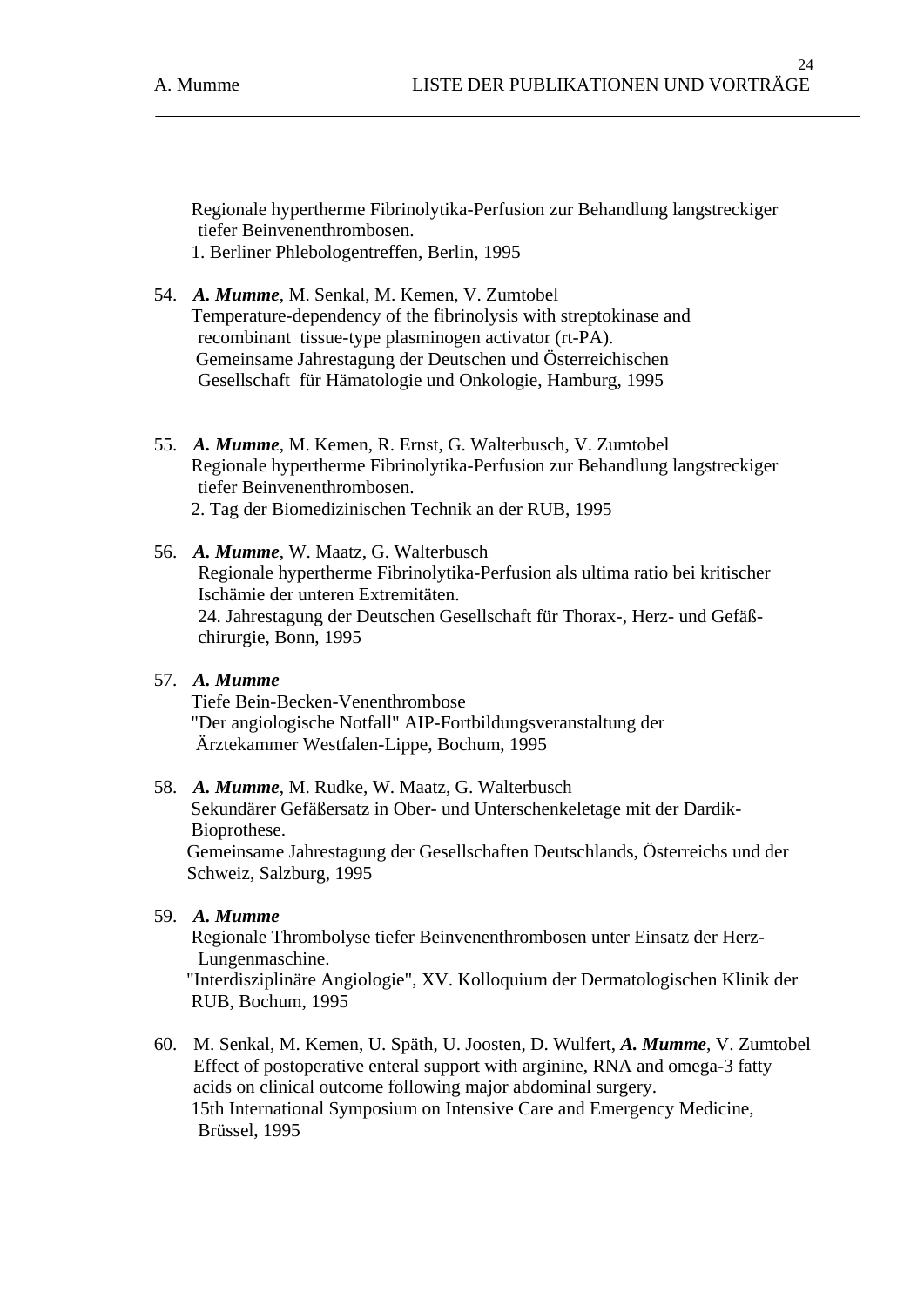- 61. *A. Mumme*, M. Rudke, W. Maatz, G. Walterbusch Langzeitergebnisse des infrainguinalen Gefäßersatzes mit der Dardik-Bioprothese. Wissenschaftliches Symposium aus Anlaß des 30-jährigen Bestehens der Gefäßchirurgischen Abteilung Berlin-Friedrichshain, Berlin, 1995
- 62. *A. Mumme*, L. Barbera, M. Senkal, G. Walterbusch Regionale hypertherme Fibrinolytika-Perfusion zur Behandlung arterieller Thrombosen an den unteren Extremitäten. 10. Gefäßchirurgisches Symposium, Berlin, 1995
- 63. *A. Mumme* Regionale hypertherme Fibrinolytika-Perfusion als ultima ratio bei extremitätenbedrohender Ischämie Symposium der Ärztekammer Westfalen-Lippe "Interdisziplinäre Angiologie", Bochum, 1995
- 64. C.W. Israel, K. Weber, T. Böhmeke, J.B. Böckenförde, *A. Mumme*, D. Ricken Verhalten von atrialem Sensing und AV-Synchronität bei VDD-Schrittmachern im Verlauf über bis zu zwei Jahre. 165. Tagung der Rheinisch-Westfälischen Gesellschaft für Innere Medizin, Düsseldorf, 1995
- 65. M. Kemen, M. Senkal, *A. Mumme*, W. König, V. Zumtobel Immunmodulation durch parenterale Ernährung mit einer Omega-3-Fettsäuren supplementierten Fettemulsion. 3. Deutscher interdisziplinärer Kongreß für Intensivmedizin, Hamburg, 1995
- 66. K. Weber, T. Böhmeke, *A. Mumme*, M. Kemen, O. Köster Embolisierende sapheno-femorale Appositionsthrombosefarbdopplersonographischer Nachweis bei unauffälliger Sonographie 165. Tagung der Rheinisch-Westfälischen Gesellschaft für Innere Medizin, Düsseldorf, 1995
- 67. *A. Mumme*

 Lymphknotenexstirpation und Extremitätenperfusion beim Malignen Melanom "Das Maligne Melanom", Fortbildungsveranstaltung der Dermatologischen Klinik der RUB und der Akademie für ärztliche Fortbildung der Ärztekammer Westfalen-Lippe, Bochum, 1995

68. M. Kemen, K.H. Bauer, *A. Mumme*, V. Zumtobel Indikation und Verfahrenswahl bei Narbenhernien. 162. Tagung der Vereinigung Niederrheinisch-Westfälischer Chirurgen, Oberhausen, 1995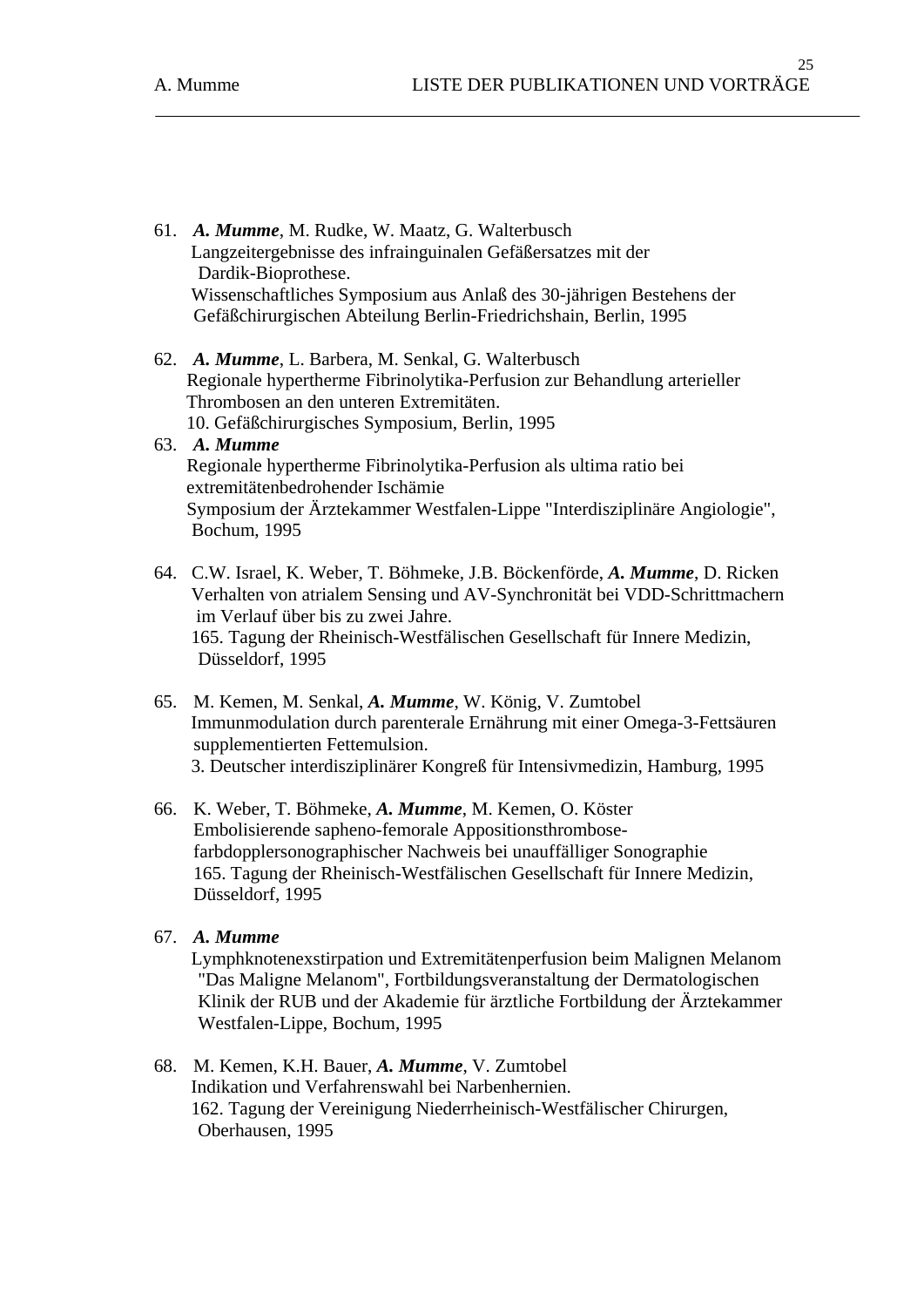- 69. E. Kollig, *A. Mumme*, M. Kemen, U. Eickhoff Die intraarterielle Antibiotikainfusion zur Infektionsbehandlung bei diabetischer Gangrän 59. Jahrestagung der Deutschen Gesellschaft für Unfallchirurgie, Berlin, 1995
- 70. M. Kemen, M. Senkal, U. Späth, U. Joosten, D. Wulfert, *A. Mumme*, V. Zumtobel Improvement of the clinical outcome of surgical patients by postoperative enteral support with arginine, RNA and omega-3 fatty acids 17th Congress of the European Society of Parenteral and Enteral Nutrition, Rom, 1995
- 71. M. Senkal, M. Kemen, *A. Mumme*, U. Späth, U. Joosten, D. Wulfert, V. Zumtobel Enterale Immunonutrition - Therapieergebnisse und Kosten-Nutzen-Analyse einer Multicenterstudie 15. Gemeinsame Jahrestagung der Österreichischen Arbeitsgemeinschaft für klinische Ernährung und der Deutschen Gesellschaft für Ernährungsmedizin, Innsbruck, 1996
- 72. *A. Mumme*, W. Heinen, L. Barbera, M. Kemen, G. Walterbusch, V. Zumtobel Intraoperative Fibrinolyse mit rt-PA nach frustraner Thrombektomie tiefer Beinvenenthrombosen 38. Jahrestagung der Deutschen Gesellschaft für Phlebologie, Berlin, 1996
- 73. M. Senkal, M. Kemen, U. Eickhoff, *A. Mumme*, V. Zumtobel Preoperative immunonutrition improves postoperative immune response 9th European Congress on Intensive Care Medicine, Glasgow, 1996
- 74. M. Kemen, M. Senkal, *A. Mumme*, V. Zumtobel Perioperative Monozytenfunktion bei Patienten mit großen Oberbaucheingriffen 163. Jahrestagung der Vereinigung Niederrheinisch-Westfälischer Chirurgen, Bochum, 1996
- 75. *A. Mumme*, W. Heinen, L. Barbera, M. Senkal, G. Walterbusch Intraoperative Fibrinolyse mit der regionalen hyperthermen Fibrinolytika-Perfusion bei akuter Ischämie der unteren Extremitäten 163. Jahrestagung der Vereinigung Niederrheinisch-Westfälischer Chirurgen, Bochum, 1996
- 76. M. Kemen, M. Senkal, *A. Mumme*, E. Kollig, V. Zumtobel Early postoperative immunonutrition: clinical outcome and cost benefit analysis.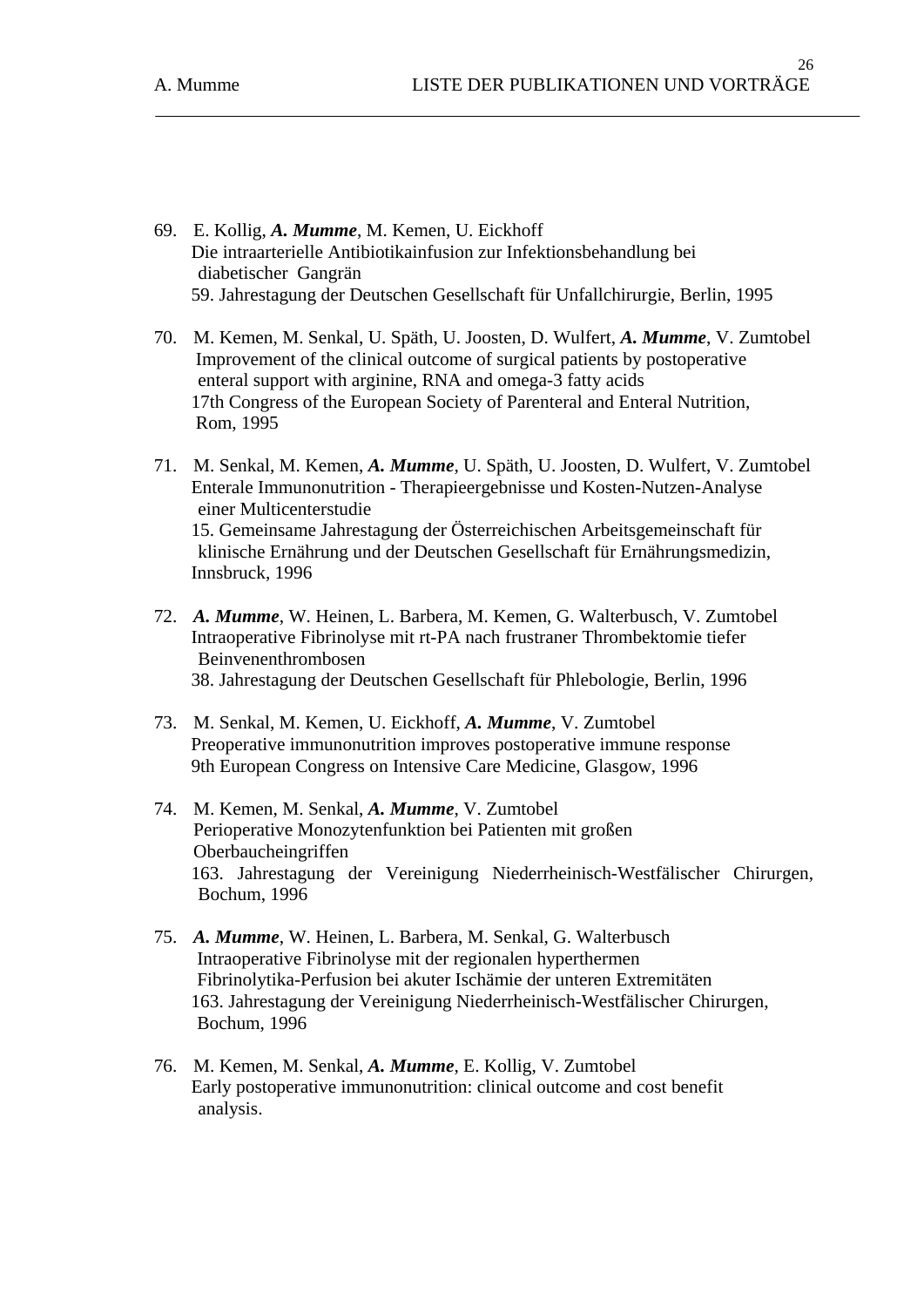20th Clinical Congress of American Society of Parenteral and Enteral Nutrition, Washington, 1996

77. S. Hentsch, E. Kollig, *A. Mumme*, V. Zumtobel Der akute arterielle Verschluß als Manifestation des paraneoplastischen Syndroms- Diagnostik und Therapie anhand von vier Fallbeispielen 163. Jahrestagung der Vereinigung Niederrheinisch-Westfälischer Chirurgen, Bochum, 1996

## 78. *A. Mumme*

 Gefäßchirurgische Behandlung bei diabetischer Angiopathie II. Bochumer Gefäßsymposium: Vaskuläre Folgeschäden bei Diabetes mellitus- Neue interdisziplinäre Konzepte, Bochum, 1996

- 79. M. Senkal, M. Kemen, *A. Mumme*, U. Späth, U. Joosten, D. Wulfert, V. Zumtobel Enterale Immunonutrition- Therapieergebnisse und Kosten-Nutzen-Analyse einer Multicenterstudie 15. Jahrestagung der Österreichischen Arbeitsgemeinschaft für klinische Ernährung, Innsbruck, 1996
- 80. *A. Mumme*, W. Heinen, M. Kemen, G. Walterbusch, V. Zumtobel Intraoperative Fibrinolyse thrombotischer Gefäßverschlüsse unter Einsatz der isolierten Extremitätenperfusion mit der Herz- Lungenmaschine 113. Kongreß der Deutschen Gesellschaft für Chirurgie, Berlin, 1996
- 81. C.W. Israel, K. Weber, *A. Mumme* AV-Synchronicity of New VDD-Single-Lead Systems During a Follow-Up Period of 2 Years. Cardiostim 96, 10th International Congress, Nizza, 1996
- 82. W. Fischer-Barth, S. el Gammal, *A. Mumme*, P. Altmeyer Die extraluminale Valvuloplastie - Eine venenerhaltende Therapie bei chronischer Veneninsuffizienz 126. Tagung der Rheinisch-Westfälischen Dermatologen, Münster, 1996
- 83. M. Kemen, *A. Mumme*, L. Barbera, V. Zumtobel Die videoassistierte Implantation einer aorto-bifemoralen und iliacofemoralen Gefäßprothese 163. Jahrestagung der Vereinigung Niederrheinisch-Westfälischer Chirurgen, Bochum, 1996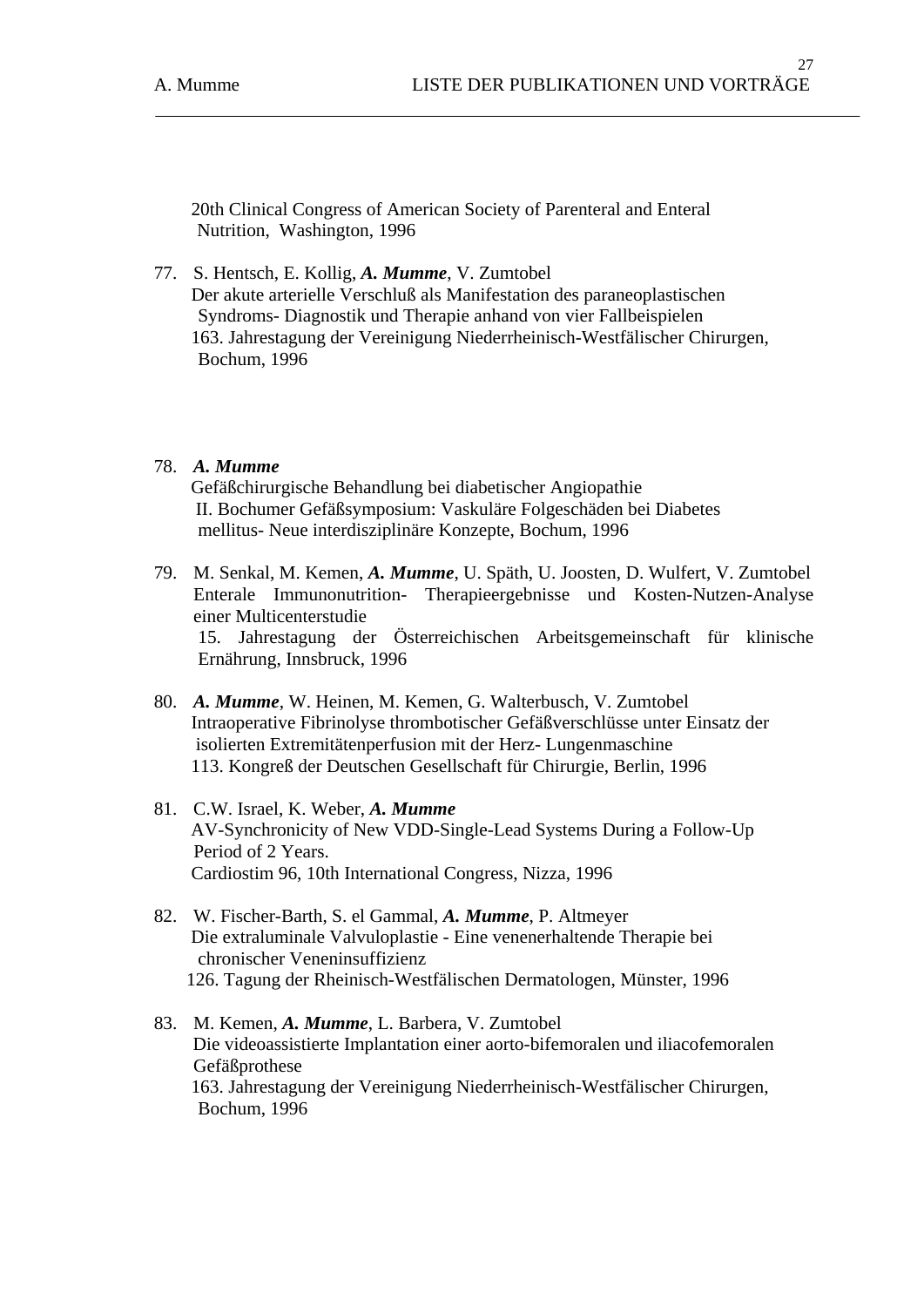- 84. C.W. Israel, E. Floren, *A. Mumme*, K. Weber, D. Ricken Effektivität von VDD-Single-Lead-Schrittmachern im Langzeit-Verlauf über 3 Jahre. 9.Jahrestagung der Arbeitsgruppe Herzschrittmacher der Deutschen Gesellschaft für Kardiologie, Ulm, 1997
- 85. M. Senkal, M. Kemen, U. Eickhoff, *A. Mumme,* V. Zumtobel Perioperative enteral immunonutrition in surgical patients. 4th International Congress on the Immune Consequences of Trauma, Shock and Sepsis - Mechanisms and Therapeutic Approaches, München, 1997
- 86. M. Kemen, *A. Mumme*, L. Barbera, V. Zumtobel Die videoassistierte Implantation aorto-femoraler und iliaco-femoraler Gefäßprothesen. 13. Jahrestagung der Deutschen Gesellschaft für Gefäßchirurgie, Heidelberg, 1997
- 87. *A. Mumme*, W. Heinen, L. Barbera, M. Kemen, V. Zumtobel, G. Walterbusch Intraoperative, ultrahoch dosierte Fibrinolyse zur Mobilisation therapierefraktärer tiefer Beinvenenthrombosen. 13. Jahrestagung der Deutschen Gesellschaft für Gefäßchirurgie, Heidelberg, 1997
- 88. C.W. Israel, E. Floren, *A. Mumme,*K. Weber Long-term follow-up of VDD-single-lead pacemaker systems Europace ´97, Athen, 1997
- 89. M. Senkal, M. Kemen, E. Kollig, U. Eickhoff, *A. Mumme* Cost-effectiveness of enteral nutrition versus parenteral nutrition after gastric surgery 3rd World-Coference on Surgical Efficiency and Economy, Kiel, 1995
- 90. S. el Gammal, W. Fischer-Barth, *A. Mumme*, P. Altmeyer Die extraluminale Valvuloplastie – eine venenerhaltende Therapie bei chronischer Veneninsuffizienz 39. Jahrestagung der Deutschen Gesellschaft für Phlebologie, Bonn, 1997
- 91. *A. Mumme*

 Die regionale hypertherme Fibrinolytika-Perfusion - eine neue Option in der Behandlung tiefer Beinvenenthrombosen Bochumer Medizinische Gesellschaft, Bochum, 1997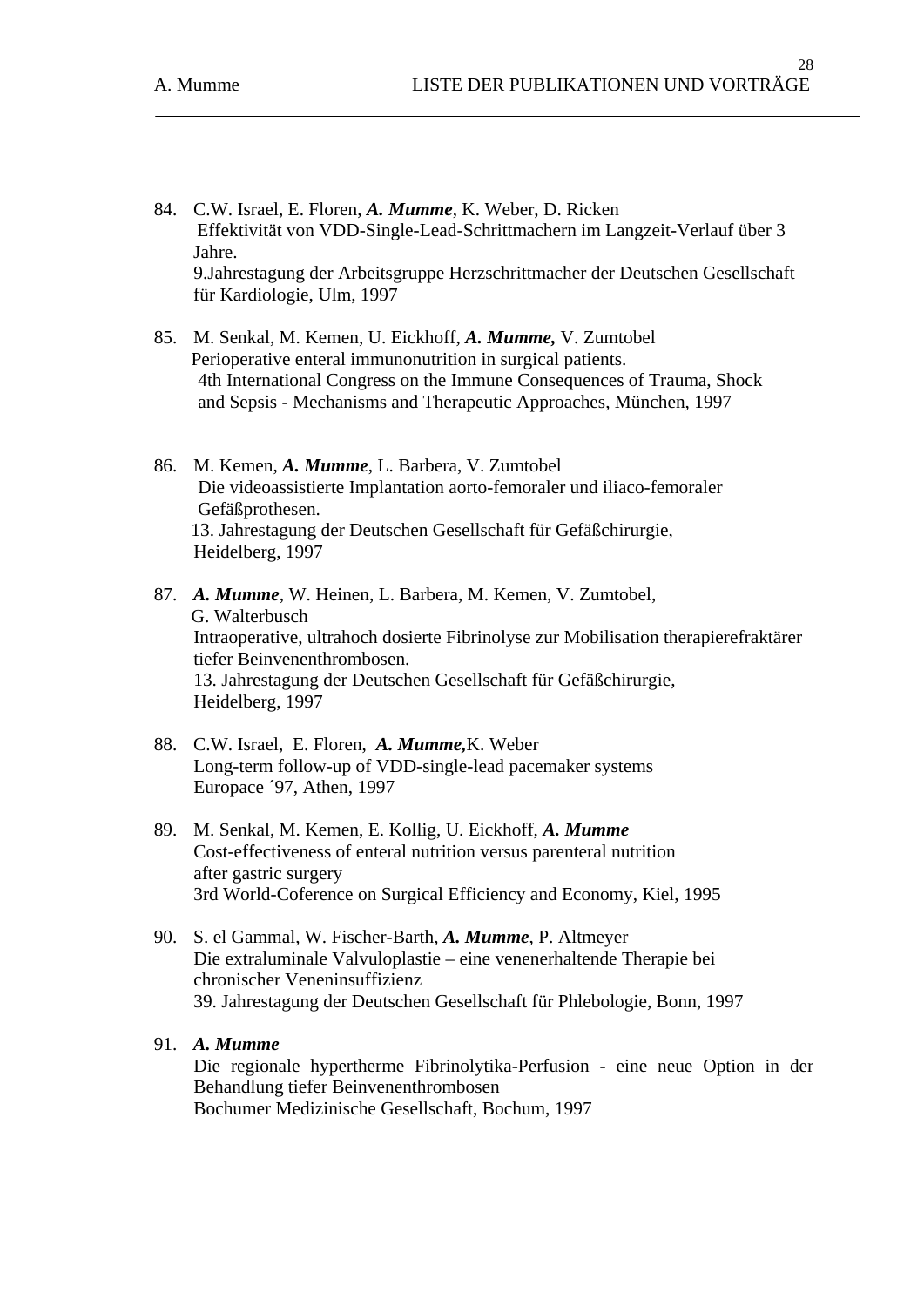- 92. L. Barbera, *A. Mumme*, M. Kemen Die laparoskopische Anlage aortobifemoraler und ilacofemoraler Bypässe: eine neue Technik für bewährte gefäßchirurgische Rekonstruktionsverfahren Jahrestagung der Österreichischen Gesellschaft für Gefäßchirurgie, Linz, 1997
- 93. *A. Mumme*, L. Barbera, M. Senkal, P. Tanswell, M. Kemen, V. Zumtobel Intravenöse Gabe von Aprotinin zur Vermeidung systemischer Nebenwirkungen der intraoperativen Fibrinolyse Jahrestagung der Österreichischen Gesellschaft für Gefäßchirurgie, Linz, 1997
- 94. S. Hentsch, E. Kollig, *A. Mumme*, V. Zumtobel Arterielle und venöse Gefäßverschlüsse durch das paraneoplastische Syndrom Jahrestagung der Österreichischen Gesellschaft für Gefäßchirurgie, Linz, 1997

 Externe Valvuloplastie bei Stammvarikose Fortbildungsveranstaltung "Interdisziplinäre Therapie der Varikose in Praxis und Klinik", Stuttgart, 1997

## 96. *A. Mumme*

 Karotis-Desobliteration: Indikation aus gefäßchirurgischer Sicht Symposium "Schlaganfall-Behandlung: aktuelle Standortbestimmung", Bochum, 1997

### 97. *A. Mumme*

 Extraluminale Valvuloplastie und Saphenektomie im Gesamtkonzept zur Venensanierung III. Bochumer Gefäßsymposium "Fortschritte in der Phlebologie- Neue interdisziplinäre Konzepte", Bochum, 1997

## 98. E. Rembs, M. Kemen, *A. Mumme*, V. Zumtobel Optimiertes und computergestütztes Erlöscontrolling durch den Chirurgen 114. Tagung der Deutschen Gesellschaft für Chirurgie, München, 1997

99. L. Barbera, M. Kemen, *A. Mumme*, V. Zumtobel Ergebnisse nach 23 laparoskopischen Eingriffen an dem aortoiliakalen Gefäßabschnitt wegen arterieller Verschlußkrankheit 115. Tagung der Deutschen Gesellschaft für Chirurgie, Berlin, 1998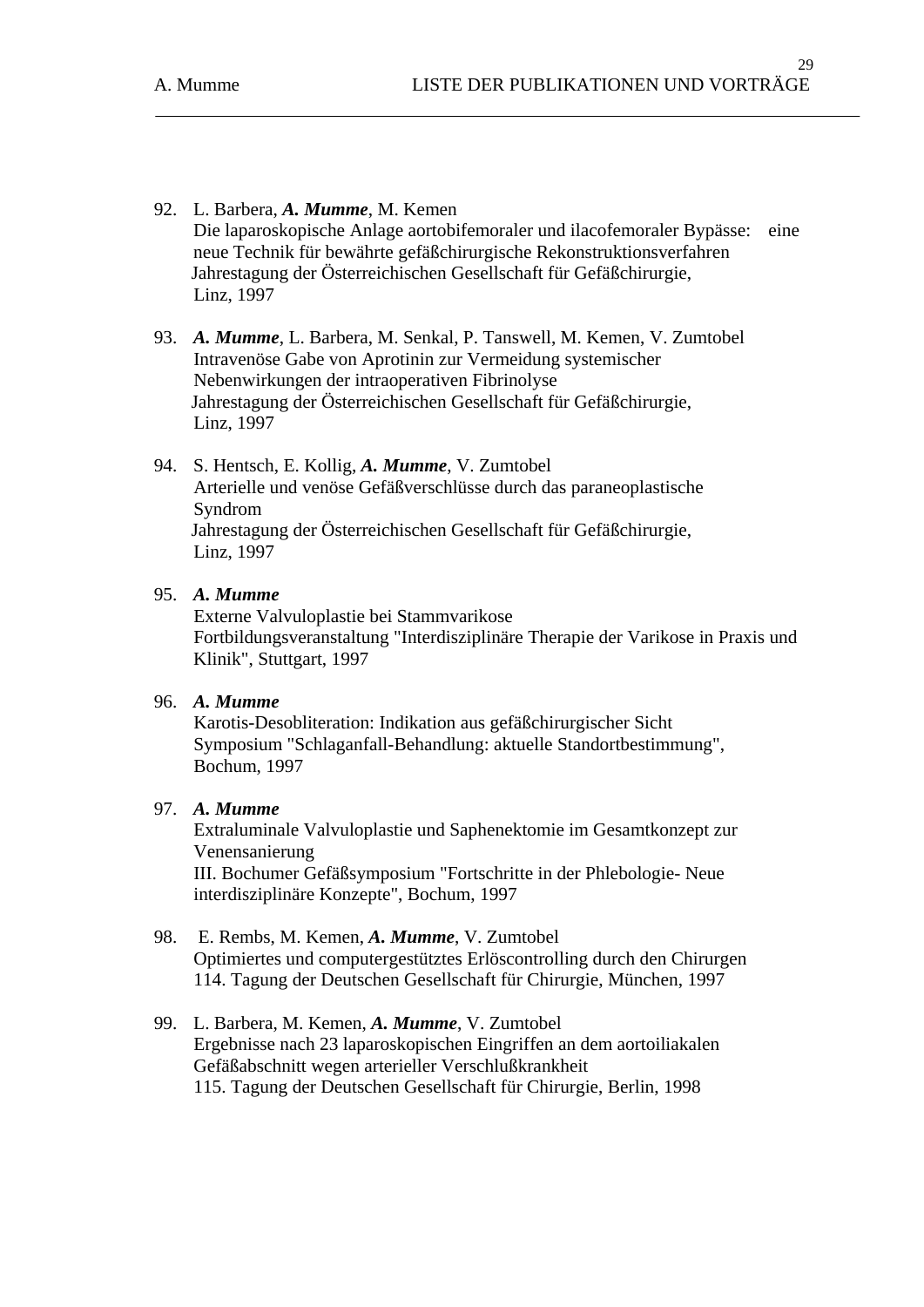- 100. *A. Mumme*, L. Barbera, M. Kemen, V. Zumtobel Laparoskopische Thrombendarteriektomie der infrarenalen Aorta 5. Tagung der Deutschen Gesellschaft für Chirurgie, Berlin, 1998
- 101. S. el Gammal, W. Fischer-Barth, *A. Mumme*, P. Altmeyer Die extraluminale Valvuloplastie - eine venenerhaltende Therapie bei chronischer Veneninsuffizienz 40. Jahrestagung der Deutschen Gesellschaft für Phlebologie, Tegernsee, 1998
- 102. W. Fischer-Barth, *A. Mumme*, P. Altmeyer, S. el Gammal Die extraluminale Valvuloplastie - eine venenerhaltende Behandlung der Stammvarikosis der V. saphena magna 40. Jahrestagung der Deutschen Dermatologischen Gesellschaft, Hamburg, 1999

 Wo liegen die Grenzen der minimal-invasiven Verfahren und was bleibt für die konventionelle Gefäßchirurgie? IV. Bochumer Gefäßsymposium: Minimal-invasive Therapie der Gefäßkrankheiten, Bochum, 1998

- 104. L. Barbera, B. Geier, M. Kemen, *A. Mumme* Laparoscopic aortic surgery through a transperitoneal approach Techniques et strategies en chirurgie vasculaire, Paris, 1999
- 105. S. el Gammal, R. Nordmeier, T, Reuther, P. Altmeyer, *A. Mumme* Partielle Saphenektomie und Sklerosierungstherapie bei Stammvarikosis der V. saphena magna Grad IV n. Hach (VSM-G4) 40. Jahrestagung der Deutschen Dermatologischen Gesellschaft, Hamburg, 1999
- 106. L. Barbera, M. Grossefeld, M. Kemen, *A. Mumme*  Reconstructions vasculaires pour lesions occlusives par voie laparoscopique transperitoneale: technique, indications et resultats Chirurgie laparoscopique aortoiliaque, Marseille, France, 1999
- 107. L. Barbera, R. Ludemann, B. Hope, *A. Mumme*, L. Swanstrom Erste tierexperimentelle Erfahrungen mit der video-assistierten Anlage endovaskulärer Prothesen an der infrarenalen Aorta 116. Kongreß der Deutschen Gesellschaft für Chirurgie, München, 1999
- 108. *A. Mumme*, W. Heinen, L. Barbera, G. Walterbusch Intraoperative Fibrinolyse zur Unterstützung der chirurgischen Thrombektomie bei tiefer Beinvenenthrombose 116. Kongreß der Deutschen Gesellschaft für Chirurgie, München, 1999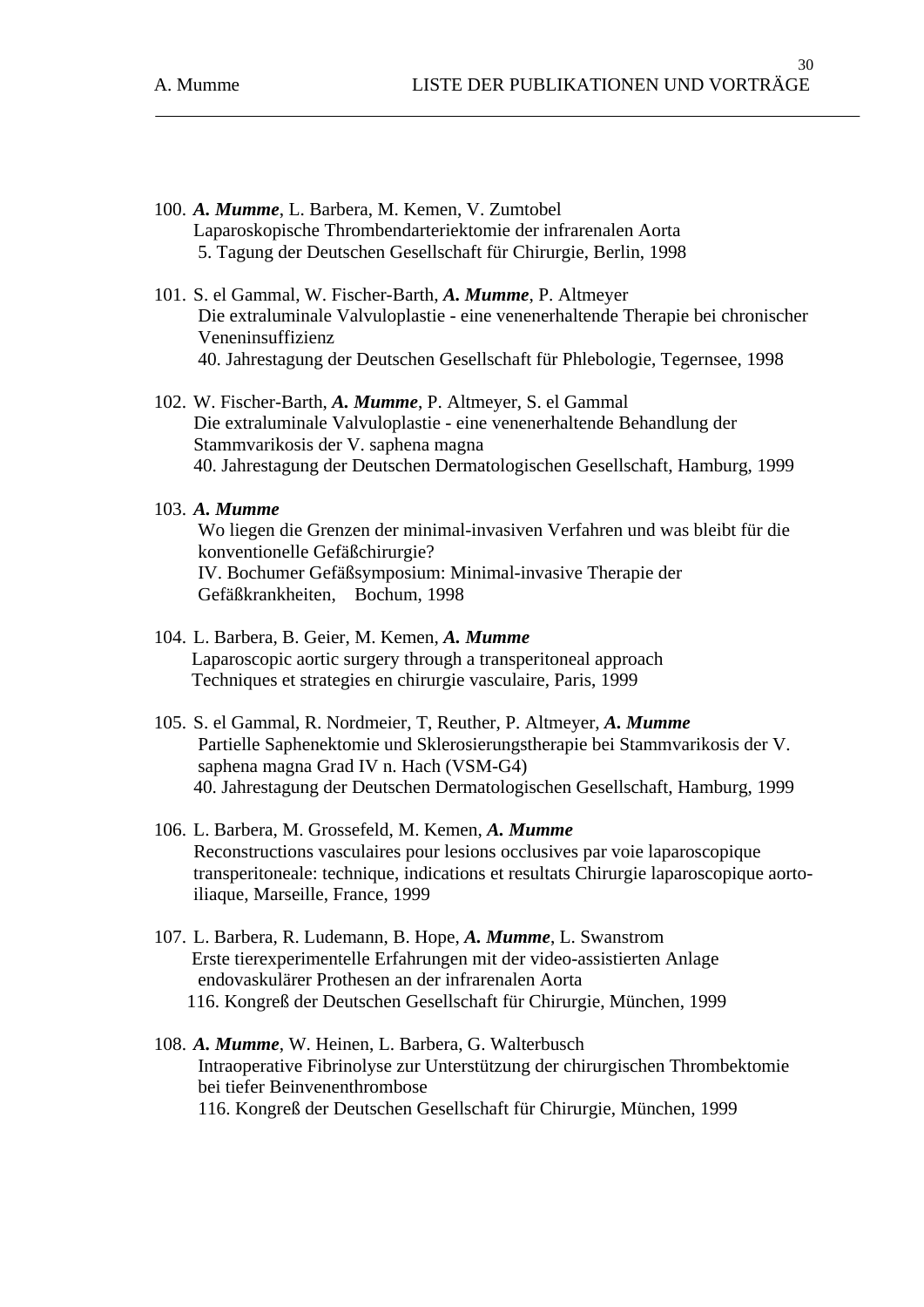- 109. B. Geier, L. Barbera, M. Kemen, *A. Mumme*  Videoassistierter Obturator-Bypass bei Leisteninfekt 116. Kongreß der Deutschen Gesellschaft für Chirurgie, München, 1999
- 110. *A. Mumme*, M. Kemen, L. Barbera Videoassistierte Gefäßrekonstruktionen im aortoiliacalen Gefäßabschnitt 13. Titisee-Symposium, Titisee-Neustadt, 1999
- 111. S. el Gammal, W. Fischer-Barth, *A. Mumme* External valvuloplasty - a surgical method allowing vein preservation in long saphenous vein insufficiency German-Polish Phlebology Symposium, Berlin, 1999
- 112. S. Laumann, *A. Mumme*, L. Barbera, V. Zumtobel Zum Stellenwert der intraarteriellen Antibiose zur Infektsanierung bei der diabetischen Zehengangrän - Pharmakokinetische Untersuchung zur Bestimmung der Gewebekonzentration am Infektort 6. Dortmunder Unfallchirurgie-Tagung, Dortmund, 1999
- 113. M. Großefeld, B. Ludemann, B. Geier, L. Barbera, *A. Mumme* Laparoskopische Aortenchirurgie am Schweine-Modell unter Zuhilfenahme neuentwickelter Darm-Retraktionssysteme 14. Gefäßchirurgisches Symposium, Berlin, 1999
- 114. B. Geier, L. Barbera, M. Großefeld, M. Kemen, *A. Mumme*  Intra- und frühpostoperative Ergebnisse nach Anlage einer aortofemoralen Bifurkationsprothese 14. Gefäßchirurgisches Symposium, Berlin, 1999

 pAVK: Diagnostik und Therapie in der Klinik und in der Praxis Kardiologie -"live". Fortbildungsveranstaltung der Kardiologischen Klinik, St. Josef-Hospital, Bochum, 1999

- 116. B. Gallwitz, *A. Mumme* Der diabetische Fuß - eine interdisziplinäre Herausforderung 22. Bochumer Therapietag der RUB, Bochum, 1999
- 117. *A. Mumme* Gefäßchirurgische Behandlung bei diabetischer Angiopathie V. Bochumer Gefäßsymposium, Bochum, 1999
- 118. *A.Mumme*, L. Barbera Aktueller Stand der Carotischirurgie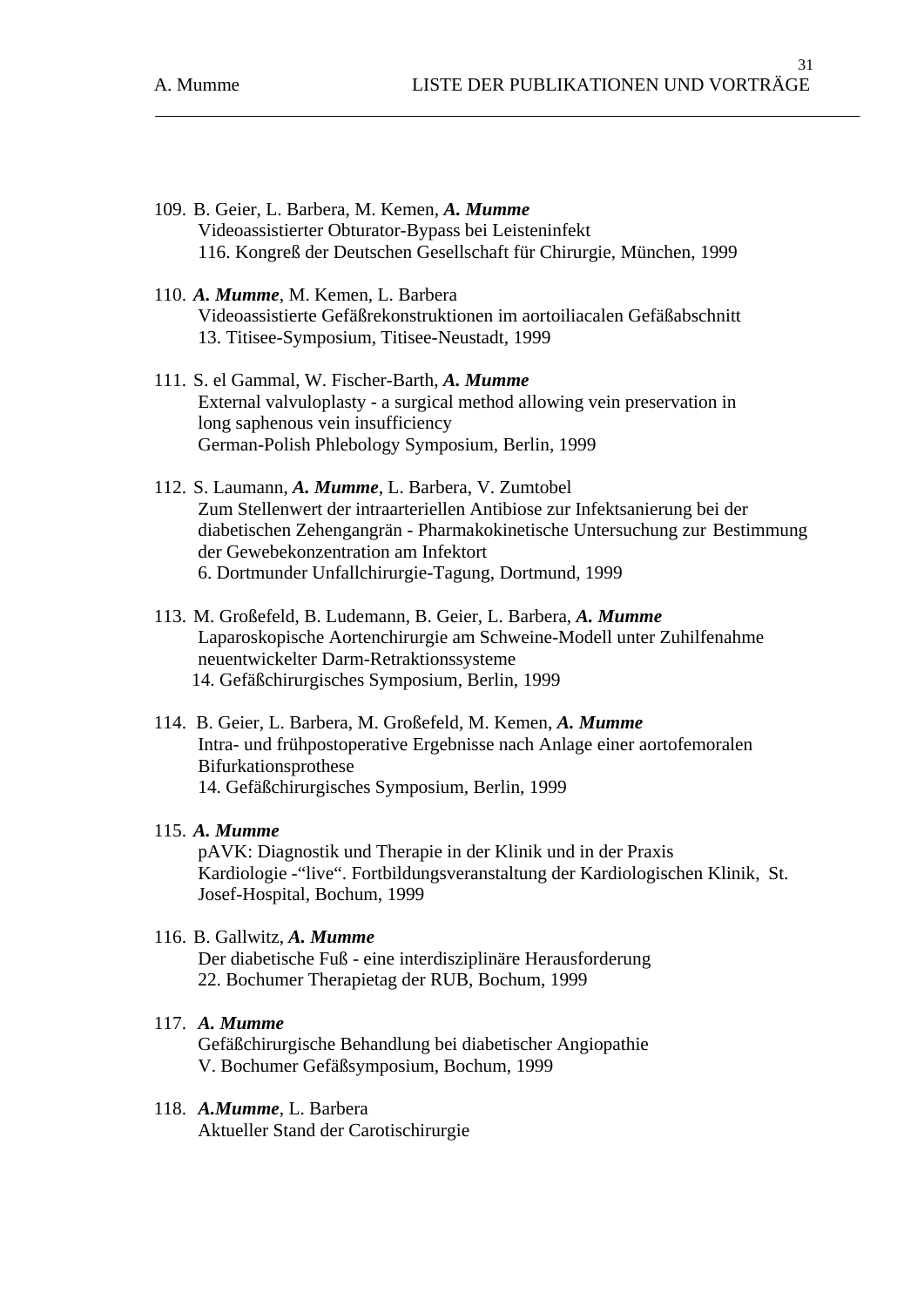Update 2000 - Schlaganfall, Bochum, 2000

#### 119. *A. Mumme*

Crossenrezidiv nach Varizenoperation: Technischer Fehler oder Angioneogenese ? VI. Bochumer Gefäßsymposium, Bochum, 2000

120. Hunscheidt, H. Neubauer, C. Drewes, L. Barbera, B. Geier, A. Mügge, *A. Mumme* 

Interdisziplinäres Vorgehen von Gefäßchirurgie und Kardiologie bei der Schrittmacherimplantation: Operationsbezogene Komplikationen 12. Jahrestagung der Arbeitsgruppen Herzschrittmacher und Arrhythmie der Deutschen Gesellschaft für Kardiologie- Herz- und Kreislaufforschung, Düsseldorf, 2001

121. H. Neubauer, K. Hunscheidt, B. Geier, C. Drewes, L. Barbera, A. Mügge, *A. Mumme*

Lebensqualität und Komplikationsrate heute: 40 Jahre nach der ersten deutschen Schrittmacherimplantation

12. Jahrestagung der Arbeitsgruppen Herzschrittmacher und Arrhythmie der Deutschen Gesellschaft für Kardiologie- Herz- und Kreislaufforschung, Düsseldorf, 2001

- 122. B. Geier, M. Großefeld, L. Barbera, *A. Mumme* Pharmakokinetik von tPA in einem isolierten, extrakorporalen Kreislauf mit Hilfe der Herz- Lungenmaschine 35. Jahrestagung der Deutschen Gesellschaft für Biomedizinische Technik, Bochum 2001
- 123. K. Hunscheidt, H. Neubacher, L. Barbera, B. Geier, C. Drewes, A. Mügge, *A. Mumme* Operationsbezogene Komplikationen moderner Herzschrittmachersysteme

 35. Jahrestagung der Deutschen Gesellschaft für Biomedizinische Technik, Bochum 2001

124. H. Neubauer, K. Hunscheidt, C. Drewes, L. Barbera, *A. Mumme*, A. Mügge Lebensqualität und Komplikationsrate der modernen Herzschrittmachertherapie 35. Jahrestagung der Deutschen Gesellschaft für Biomedizinische Technik, Bochum 2001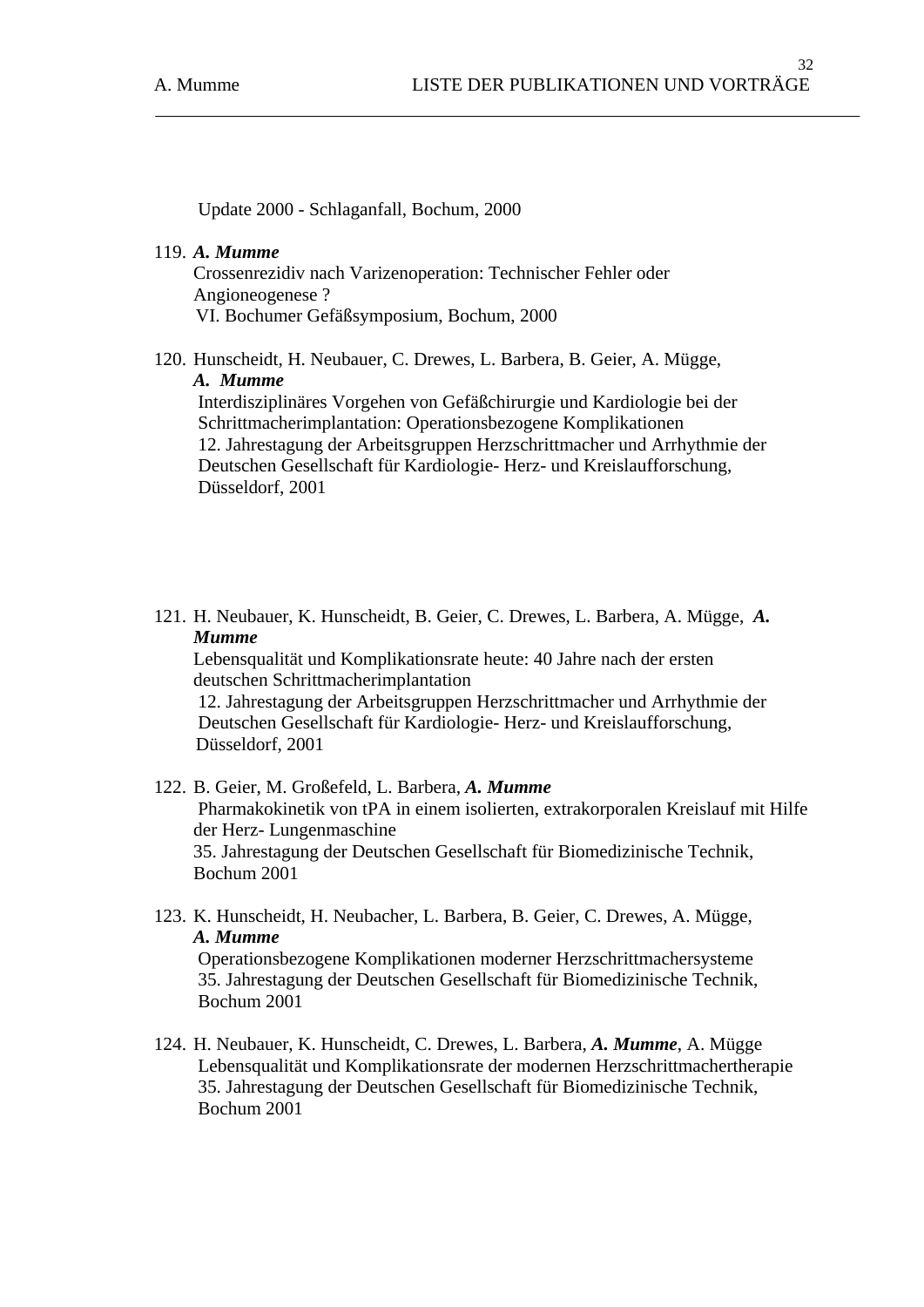- 125. B. Geier, K. Neuking, *A. Mumme*, L. Barbera Vergleichende Untersuchung laparoskopischer Aortenklemmen im pulsatilen Kreislaufmodell 35. Jahrestagung der Deutschen Gesellschaft für Biomedizinische Technik, Bochum 2001
- 126. B. Geier, I. Voigt, L. Barbera, *A. Mumme*  Die extraluminale Valvuloplastie in der Therapie der Stammveneninsuffizienz der V. saphena magna – Ergebnisse nach 5 Jahren 16. Gefäßchirurgisches Symposium, Berlin, 2001
- 127. B. Geier, K. Neuking, *A. Mumme*, L. Barbera Vergleichende Untersuchung laparoskopischer Aortenklemmen im pulsatilen Kreislaufmodell 16. Gefäßchirurgisches Symposium, Berlin, 2001

 Möglichkeiten und Grenzen der chirurgischen Thrombektomie VII. Bochumer Gefäßsymposium, Bochum, 2001

129.*A. Mumme* 

 Der diabetische Fuß als Gefäßkatastrophe Symposium "Der komplexkranke Patient mit Diabetes", Bochum 2002

### 130. *A. Mumme*

Stellenwert der gefäßrekonstruktiven Behandlung bei nicht heilenden Wunden der unteren Extremität Ulcus cruris, Diabetischer Fuß und Dekubitus in der täglichen Praxis, Bochum, 2002

## 131. *A. Mumme*, S. Olbrich, L. Barbera, M. Stücker Saphenofemorales Leistenrezidiv nach Stripping der Vena saphena magna: technischer Fehler oder Neovaskularisation ? 18. Jahrestagung der Deutschen Gesellschaft für Gefäßchirurgie, Würzburg, 2002

- 132. L. Barbera, B. Geier, C. Kaminsky, *A. Mumme* Die videoskopische Ligatur der Vena ovarica bei pelviner Insuffizienz 18. Jahrestagung der Deutschen Gesellschaft für Gefäßchirurgie, Würzburg, 2002
- 133. L. Barbera, P. Reipke, W. Pennekamp, C. Kaminsky, G. Schmid, *A. Mumme* Ergebnisse nach selektiver Angiographie der Ovarial- und Beckenvenen bei Rezidivvarikosis 18. Jahrestagung der Deutschen Gesellschaft für Gefäßchirurgie, Würzburg, 2002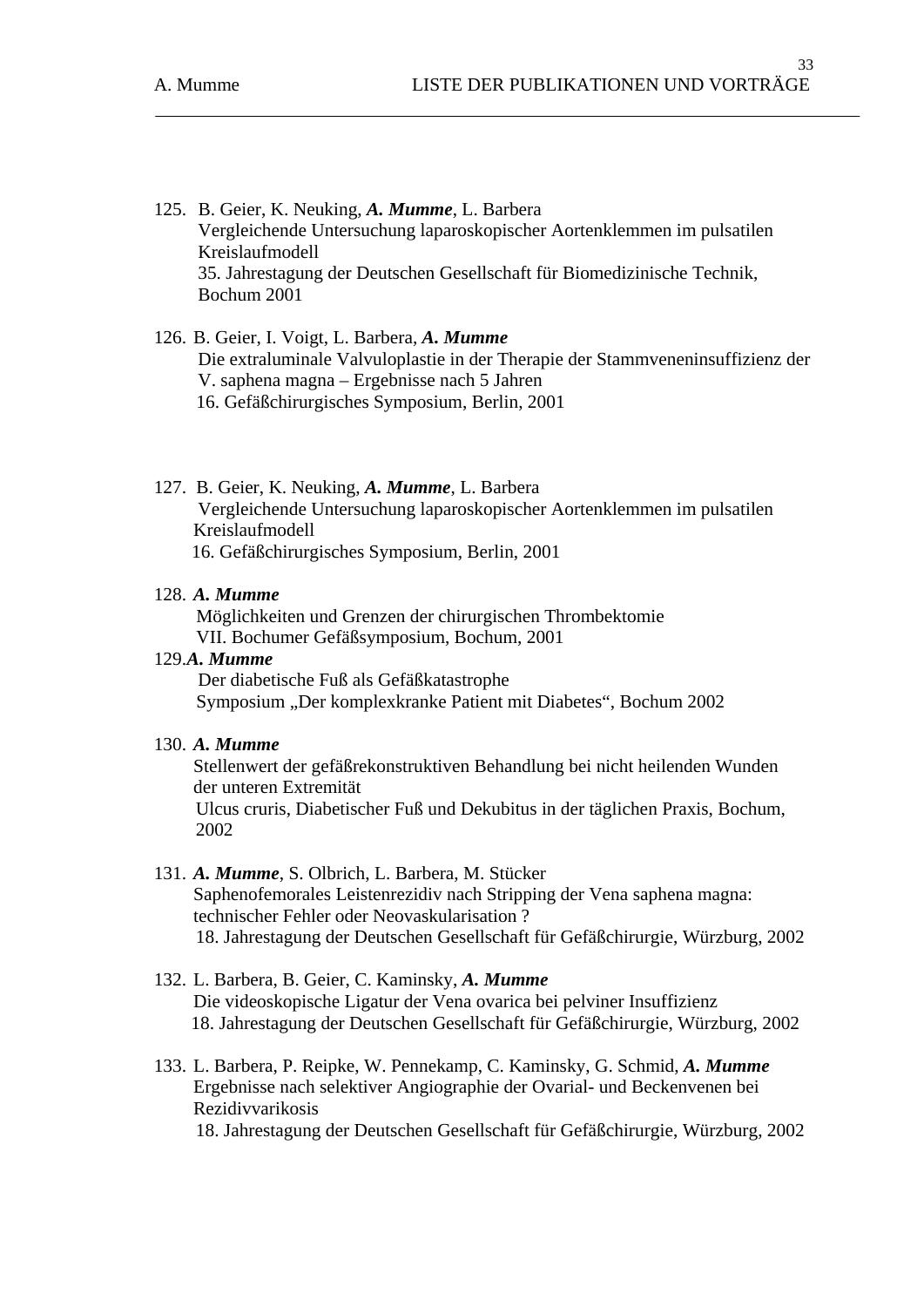- 134. B. Geier, I. Voigt, B. Marpe, M. Stücker, L. Barbera, *A. Mumme*  Die extraluminale Valvuloplastie in der Therapie der Stamminsuffizienz der V. saphena magna: 5-Jahres-Ergebnisse 34. Jahrestagung der Österreichischen Gesellschaft für Gefäßchirurgie, Voecklabrück, 2002
- 135. B. Geier, K. Neuking, *A. Mumme*, L. Barbera Vergleichende Untersuchung laparoskopischer Aortenklemmen im pulsatilen Kreislaufmodell 34. Jahrestagung der Österreichischen Gesellschaft für Gefäßchirurgie, Voecklabrück, 2002
- 136. M. Stücker, K. Netz, P. Altmeyer, *A. Mumme* Histomorphologisches Korrelat des Crossenrezidivs der V. saphena magna 44. Jahrestagung der Dt. Gesellschaft für Phlebologie, Mannheim, 2002
- 137. *A. Mumme*, L. Barbera, G. Walterbusch Regionale hypertherme Fibrinolytika-Perfusion nach erfolgloser Thrombektomie tiefer Beinvenenthrombosen 44. Jahrestagung der Dt. Gesellschaft für Phlebologie, Mannheim, 2002
- 138. *A. Mumme*  Minimal invasive Konzepte in der Behandlung der Varikosis VIII. Bochumer Gefäßsymposium, Bochum, 2002

# 139. F. Schanne, *A. Mumme*  Entwicklung einer automatischen oxygenierenden Perfusionspumpe zur isolierten **Organperfusion** 9. Tag der biomedizinischen Technik an der RUB, Bochum, 2002

- 140. B. Geier, L. Barbera, *A. Mumme* Oxygenierende Perfusion isolierter Organe am Beispiel der regionalen hyperthermen Fibrinolytika-Perfusion 9. Tag der biomedizinischen Technik an der RUB, Bochum, 2002
- 141. A. Meiser, *A. Mumme*, H. Laubenthal Leckkontrolle für die isolierte Organperfusion mit der Herz- Lungenmaschine-Vorstellungen der Methode und erste klinische Erfahrungen mit einem Gas- und einem Farbstoffindikator 9. Tag der biomedizinischen Technik an der RUB, Bochum, 2002
- 142. M. Stücker , K. Netz, P. Altmeyer, *A. Mumme* Histologie des Crossenrezidivs.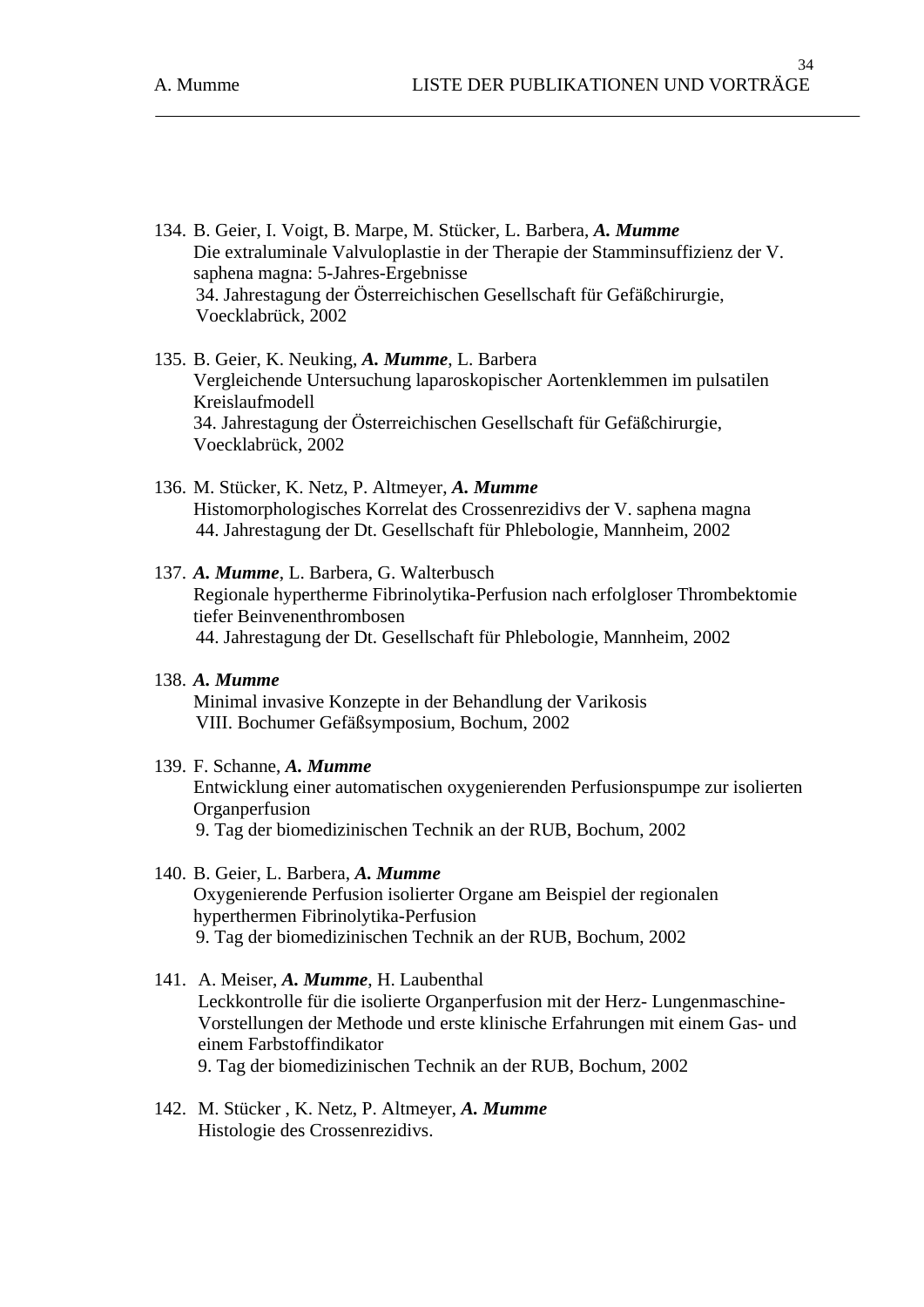42. DDG Tagung. Berlin 6.-10.5.2003

# 143. *A. Mumme*

 Intraoperative assessment of saphenofemoral recurrences: Is the surgeon able to distinguish between neovascularisation and residual stump ? 2. International Meeting of SRRG, Bad Bertrich, 2003

## 144. T. Postert, *A. Mumme*

Carotischirurgie versus Angioplastie aus neurologischer und gefäßchirurgischer Sicht

Aktuelle Aspekte zu Diagnostik und Therapie des akuten Schlaganfalls Akademie für ärztliche Fortbildung, Bochum, 2003

## 145. *A. Mumme*

Venenklappenrekonstruktion bei chronisch venöser Insuffizienz 170. Jahrestagung der Vereinigung Niederrheinisch- Westfälischer Chirurgen, Dortmund, 2003

- 146. L. Barbera, M. Stücker, G. Schmid, B. Marpe, B. Geier, *A. Mumme* Pelviner venöser Reflux bei symptomatischer Rezidivvarikosis: Ergebnisse einer phlebographischen Studie an 53 Patienten 170. Jahrestagung der Vereinigung Niederrheinisch- Westfälischer Chirurgen, Dortmund, 2003
- 147. G. Asciutto, B. Geier, F. Spinelli, *A. Mumme*, L. Barbera Eine retrospektive Analyse der Leisteninfektionen im eigenen gefäßchirurgischen Patientenkollektiv: Welche Konsequenzen für die zukünftige Therapieplanung lassen sich hieraus ableiten ? 170. Jahrestagung der Vereinigung Niederrheinisch- Westfälischer Chirurgen, Dortmund, 2003
- 148. B. Geier, L. Barbera, S. Sievers, H. Ermert, *A. Mumme*  Elastographie zur Altersbestimmung venöser Thromben im Tiermodell 19. Jahreskongress der Deutschen Gesellschaft für Gefäßchirurgie, Ulm, 2003
- 149. *A. Mumme*, S. Olbrich, L. Barbera, B. Geier, M. Stücker Saphenofemorales Rezidiv nach Crossektomie der V. saphena magna: Können Neovaskulate von Pseudorezidiven makroskopisch unterschieden werden? 45. Jahrestagung der Deutschen Gesellschaft für Phlebologie, Nürnberg, 2003
- 150. B. Geier, L. Barbera, M. Stücker, *A. Mumme* Venenerhaltende Therapie der Stamminsuffizienz der V. saphena magna: Ergebnisse der extraluminalen Valvuloplastie 45. Jahrestagung der Deutschen Gesellschaft für Phlebologie, Nürnberg, 2003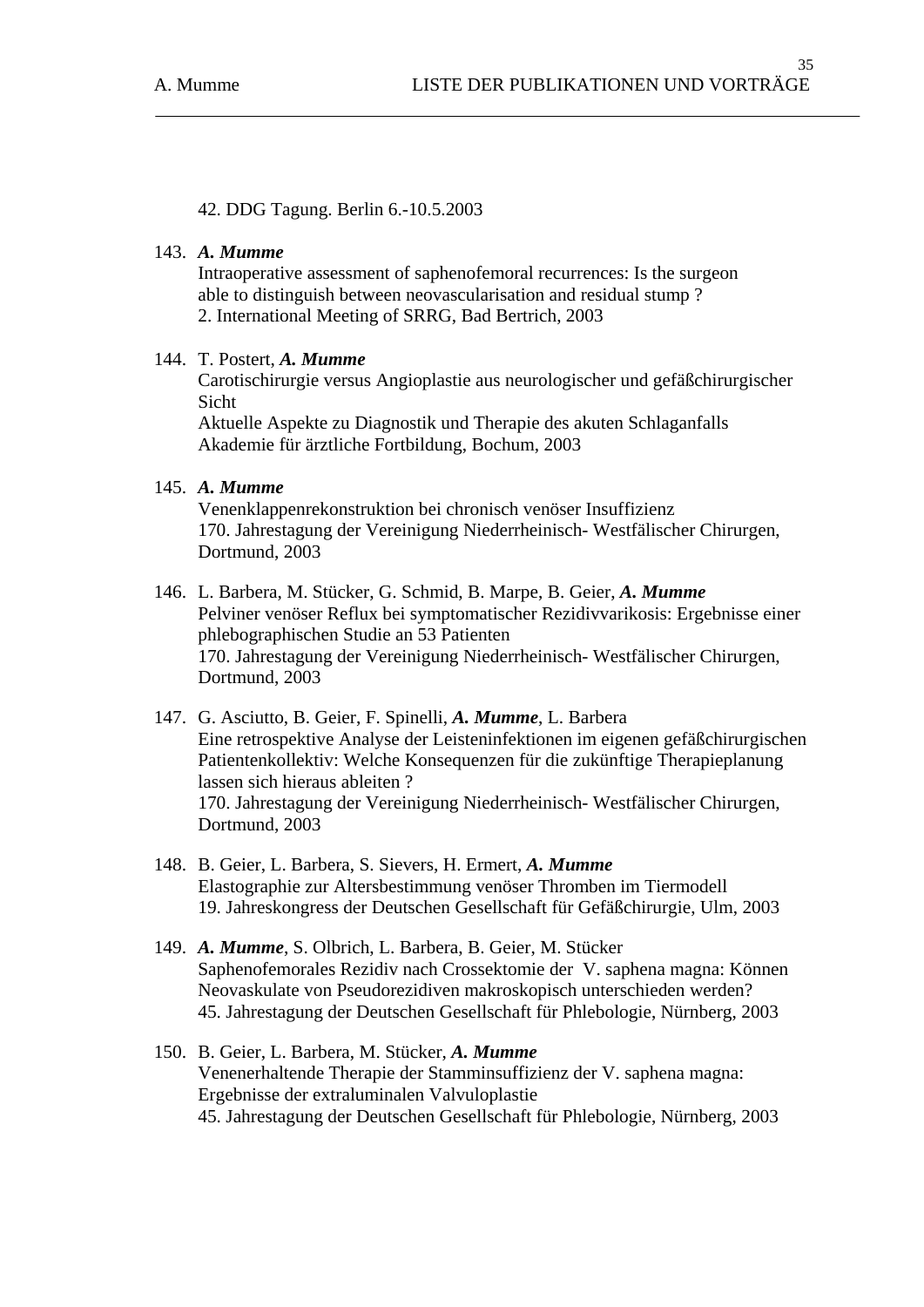- 151. L. Barbera, B. Geier, C. Kaminski, *A. Mumme*  Die videoskopische Ligatur der Vena ovarica bei pelviner Insuffizienz 45. Jahrestagung der Deutschen Gesellschaft für Phlebologie, Nürnberg, 2003
- 152. L. Barbera, G. Schmid, M. Stücker, G. Asciutto, C. Kaminsky, *A. Mumme* The endovascular treatment of pelvic venous insufficiency: our clinical experience in 25 cases 2. Convegno Nazionale S.A.C.E., Cernobbio Villa Erba, Italien, 2003
- 153. *A. Mumme*, L. Barbera, G. Walterbusch Per fusione fibrinolitica ipertermia regionale dopo trombectomia inefficace nelle trombosi venose profonde degli arti inferiori 2. Convegno Nazionale S.A.C.E., Cernobbio Villa Erba, Italien, 2003
- 154. G. Asciutto, *A. Mumme*, M. Badzies, F. Spinelli, L. Barbera Efficacia a breve e medio termine della terapia trombolitica loco-regionale nel trattamento dell ´ischemia critica degli arti inferiori. Esperienza su 52 casi 2. Convegno Nazionale S.A.C.E., Cernobbio Villa Erba, Italien, 2003
- 155. *A. Mumme* Isolierte Organperfusion 10. Tag der Biomedizinischen Technik, Bochum, 2003
- 156. *A. Mumme*, K. Überla

Lokoregionärer Gentransfer durch Katheter-vermittelte Organperfusion 10. Tag der Biomedizinischen Technik, Bochum, 2003

157. *A.Mumme* 

Rezidiv nach Krossektomie und Stripping der V. saphena magna: Vermeidbar oder nicht ?

9. Bochumer Gefäßsysmposium "Rezidive in der Gefäßmedizin", Bochum 2003

158. B. Marpe, S. Olbrich, B. Geier, L. Barbera, *A. Mumme* Sonographisch kontrollierte Ergebnisse nach Recrossektomie Venalpina IV, Pontresina, Schweiz, 2004

# 159. B. Geier

Ergebnisse nach selektiver Angiographie der Ovarial- und Beckenvenen bei symptomatischer Varikosis Venalpina IV, Pontresina, Schweiz, 2004

# 160. *A. Mumme*

Spektrum der chirurgischen Therapie bei pAVK Symposium Angiologie – mehr als kalte Füße ! Bochum, 2004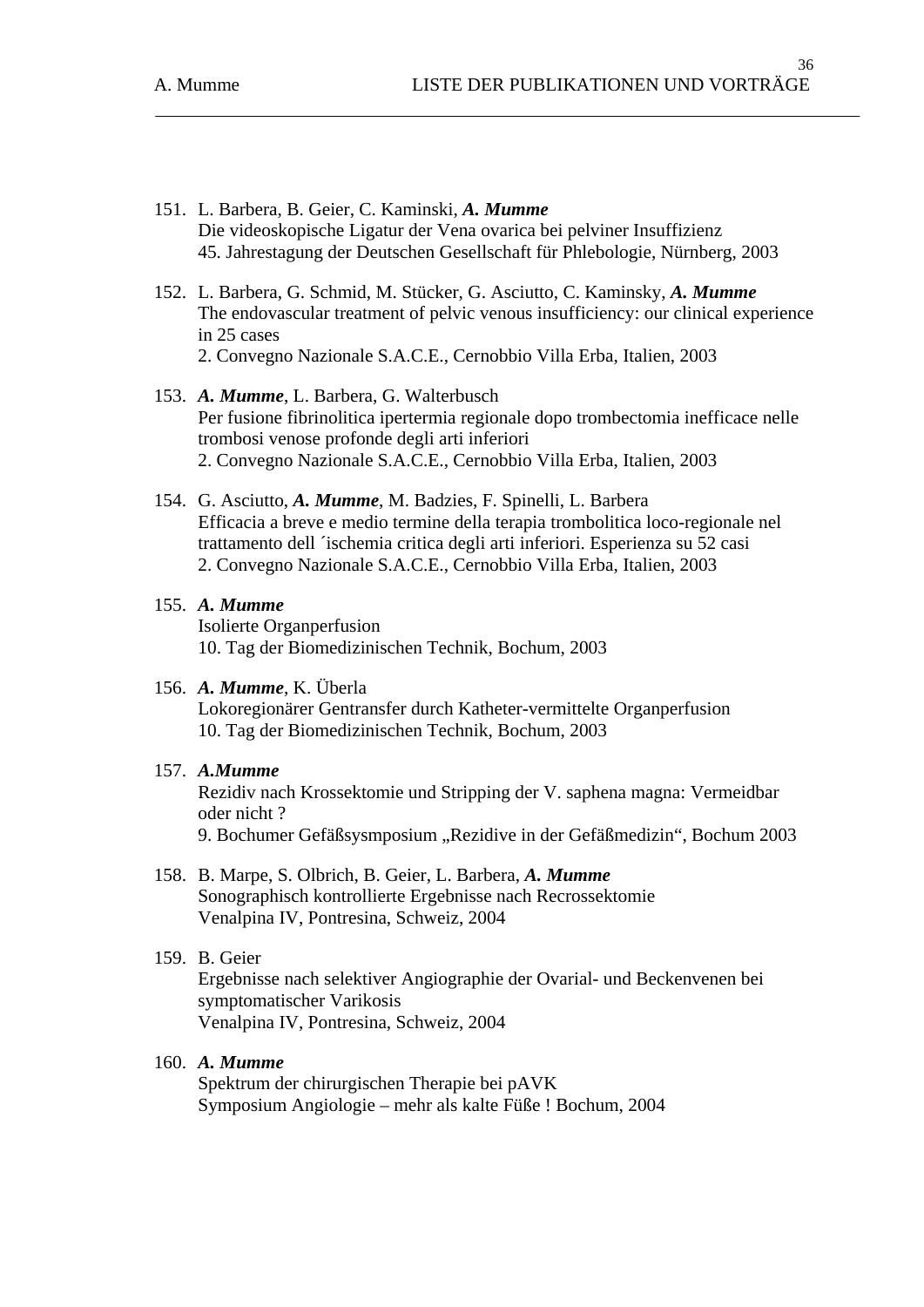### 161. L. Barbera

Zum aktuellen Stand laparoskopischer und Minilaparotomie-gestützter Gefäßeingriffe 11. Ostwestfälisches Gefäss-Symposium, Bielefeld 2004

## 162. *A. Mumme*

Minimal-invasive Verfahren in der Phlebochirurgie Cosmedica, Bochum, 2004

### 163. *A. Mumme*, L. Barbera, B. Geier, M. Stücker

Der zu lang belassene Stumpf der V. saphena magna: häufigste Ursache des Leistenrezidivs. 46. Jahrestagung der Deutschen Gesellschaft für Phlebologie, Recklinghausen, 2004

# 164. *A. Mumme*

Gefäßchirurgische Versorgung makrovaskulärer Komplikationen Aktuelle Diabetologie – Diagnostik, Prävention und Therapie diabetischer Folgeerkrankungen, Bochum 2004

## 165. *A. Mumme*

Gemischt arteriell-venöse Ulcera crurum: eine Herausforderung für den Gefäßchirurg. X. Bochumer Gefäßsymposium, Bochum, 2004

- 166. B. Marpe, S. Olbrich, B. Geier, L. Barbera, *A. Mumme* Sonographisch kontrollierte Ergebnisse nach Re-Crossektomie Venalpina IV, Pontresina, Schweiz, 2004
- 167. B. Geier, A. Mumme, B. Marpe, G. Schmid, M. Stücker, L. Barbera Ergebnisse nach selektiver Angiographie der Ovarial- und Beckenvenen bei symptomatischer Varikosis Venalpina IV, Pontresina, Schweiz, 2004

## 168. A. Mumme

Periphere Arterielle Verschlusskrankheit Update Venenleiden, Arterielle Verschlusskrankheit, Diabetischer Fuß, Bochum 2005

#### 169. A. Mumme

Carotis-TEA. Fortbildungsveranstaltung « Herz- Und Hirn", Bochum 2005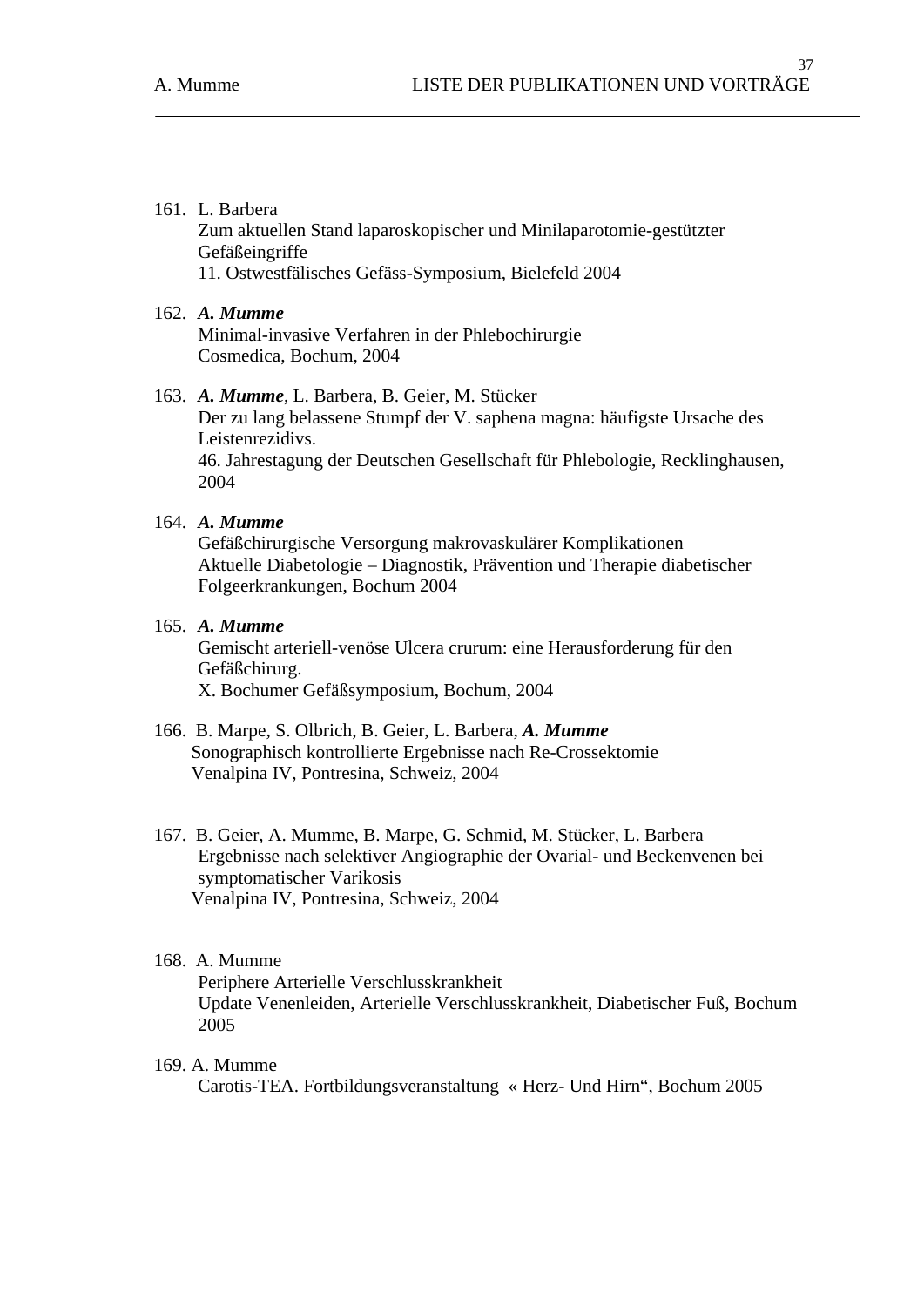Technical errors in prior surgery: main cause of groin-recurrence in the ruhr district, Germany. Meeting of the saphenofemoral recurrence research group (SRRG), Gloucester,England, 2005

- 171. A. Mumme, B. Marpe, B. Geier, M. Stücker Langzeitergebnisse nach Recrossektomie der V. saphena magna: Welchen Einfluß hat die Ursache des Leistenrezidivs ? 47. Jahrestagung Deutsche Gesellschaft für Phlebologie, Köln 2005
- 172. A. Mumme, V. Ellmanns, M. Stücker, B. Geier 10-Jahres-Ergebnisse der extraluminalen Valvuloplastie bei Stamminsuffizienz der V. saphena magna 47. Jahrestagung Deutsche Gesellschaft für Phlebologie, Köln 2005
- 173. B. Geier, O. Köster, L. Barbera, A. Mumme Refluxmuster bei der pelvinen venösen Insuffizienz 47. Jahrestagung Deutsche Gesellschaft für Phlebologie, Köln 2005
- 174. A. Mumme**,** M. Stücker Der lang belassene Saphenastumpf: Wann wird das Rezidiv symptomatisch ? 21. Jahreskongress der DGG, Stuttgart, 2005
- 175. B. Geier, G. Asciutto, C. Kandinsky, *A. Mumme*, L. Barbera Endovasculäre sowie videoassistierte Behandlung des Refluxes in den Ovarial- und Beckenvenen bei symptomatischer pelviner Insuffizienz: Ergebnisse nach 6 und 12 Monaten 21. Jahreskongress der DGG, Stuttgart, 2005
- 176. A. Mumme, M. Stücker Die extraluminale Valvuloplastie bei Stammveneninsuffizienz – 10-Jahres-Ergebnisse. 13. Ostwestfälisches Gefäßsymposium, Bielefeld, 2006
- 177. A. Mumme Valvuloplastie – Rekonstruktion zum Gefäßerhalt Cosmedica , Bochum, 2006
- 178. A. Mumme, P. Burger, T. Hummel, N. Frings, M. Hartmann, M. Schonath, C. Schwahn-Schreiber, M. Stücker Leistenrezidive nach lang belassenem Stumpf der VSM: Implikationen für die endovenöse Therapie der Varikosis 22. Jahreskongress der Dt. Gesellschaft für Gefäßchirurgie, Mülheim, 2006
- 179. G. Asciutto, B. Geier, B. Marpe, T. Hummel, A. Mumme Ist die Thrombolysetherapie mit rt\_PA ein effektives Behandlungsverfahren zum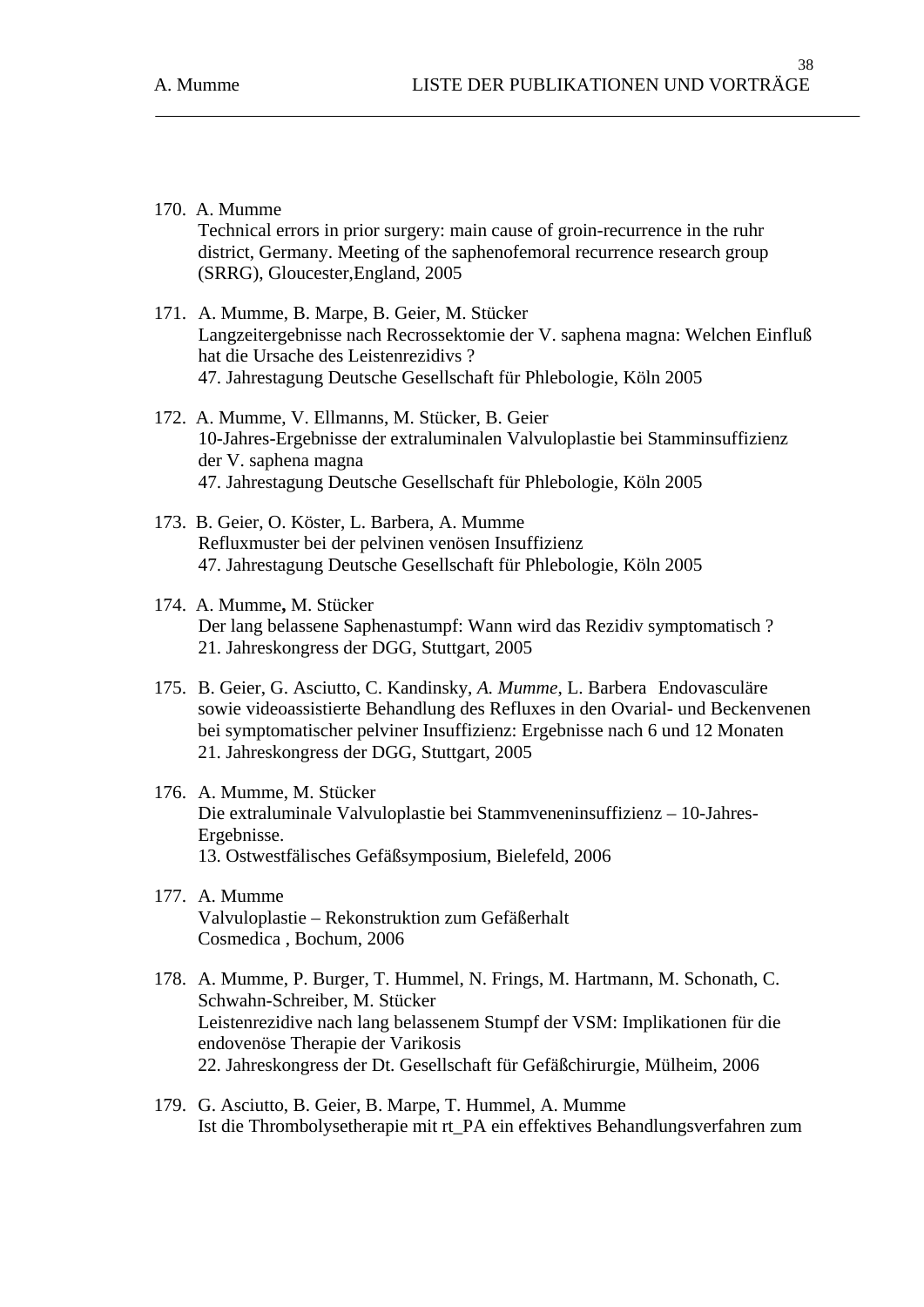Erhalt der Extremität bei Pat. mit Arterienverschlüssen ? 22. Jahreskongress der Dt. Gesellschaft für Gefäßchirurgie, Mülheim, 2006

- 180. G. Asciutto, B. Geier, B. Marpe, T. Hummel, A. Mumme Therapieverfahren in der Behandlung der zystischen Adventitiadegeneration der Arteria poplitea 22. Jahreskongress der Dt. Gesellschaft für Gefäßchirurgie, Mülheim, 2006
- 181. G. Asciutto, B. Geier, B. Marpe, T. Hummel, A. Mumme Ein Fall von gedeckt rupturierter Aortitis bei Clostridium septicum: Sepsis nach erweiterter Hemikolektomie rechts bei Kolon-Karzinom 22. Jahreskongress der Dt. Gesellschaft für Gefäßchirurgie, Mülheim, 2006
- 182. A. Mumme, Th. Postert Carotis-Stenose- Welches ist das beste Therapieverfahren ? Operation oder Stenting ? Pro und Contra Bochumer update Schlaganfall 2007, Bochum 2007

### 183. A. Mumme

Differenzialdiagnose Rückenschmerz bei Gefäßerkrankungen 6. Bochumer Symposium Rückenschmerz, Bochum 2007

- 184. A. Mumme The residual stump following stripping of the GSV: Implications for the endovenous therapy 4.th international meeting of the SRRG, Antwerpen, 2007
- 185. A. Mumme, P. Burger, T. Hummel, N. Frings, M. Hartmann, M. Schonath, C. Schwahn-Schreiber, M. Stücker Leistenrezidive nach lang belassenem Stumpf der VSM: Implikationen für die endovenöse Therapie der Varikosis 13. Ostwestfälisches Gefäßsymposium, Bielefeld, 2007

## 186. A. Mumme Stammvenenoperation Internationaler Phlebologischer Kongress: Phlebologie Gestern, Heute, Morgen Bad Bertrich, 2007

187. B. Geier, G. Asciutto, B. Marpe, T. Hummel, A. Mumme Transfemorale Thrombektomie, Stenting der Beckenvenen und intraoperative Lyse mit rtPA bei 4-Etagen TVT: ein Fallbericht Gemeinsame Jahrestagung der Gesellschaften für vaskuläre und endovaskuläre Chirurgie, Basel, 2007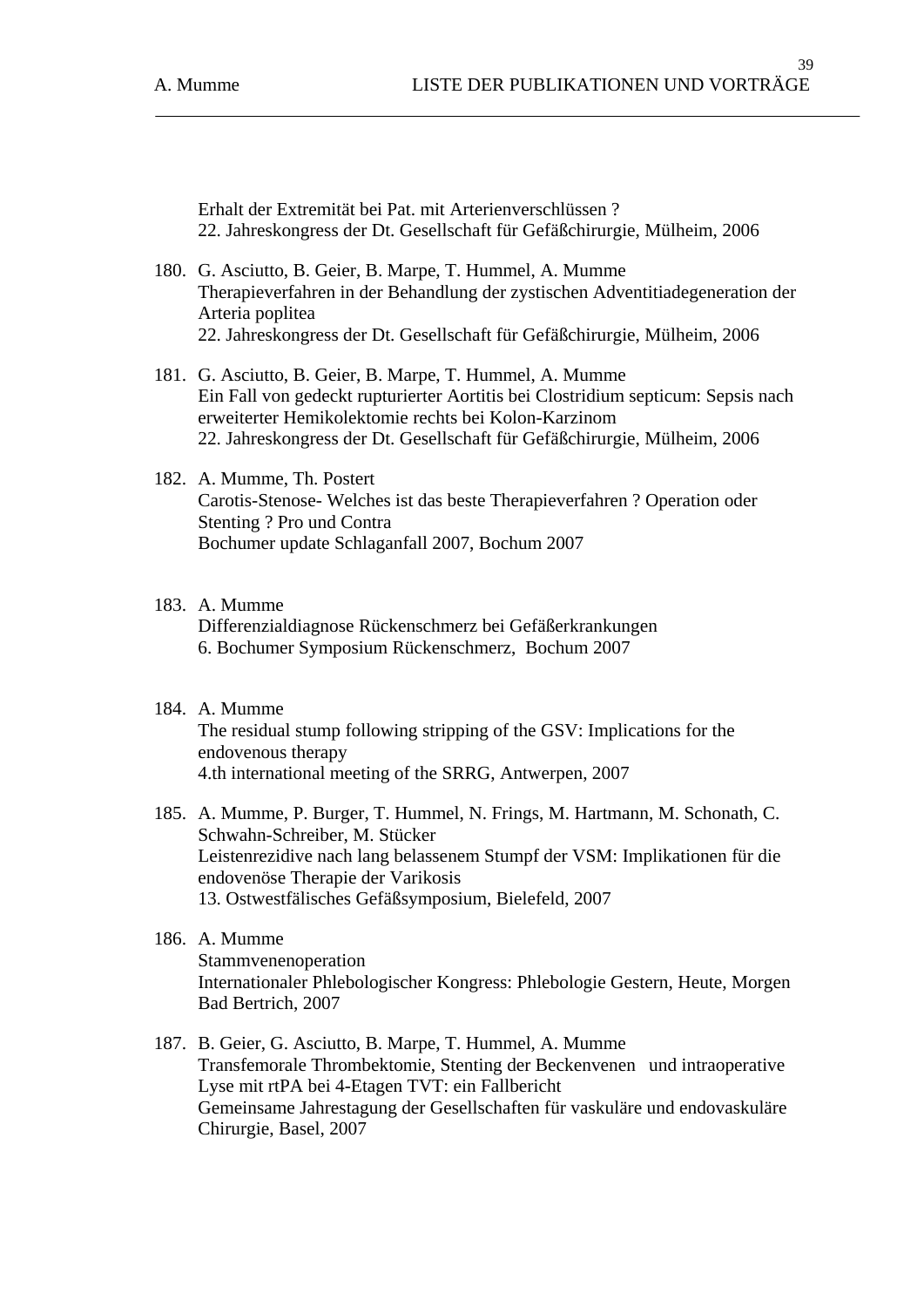- 188. B. Geier, A. Mumme, T. Hummel, B. Marpe, H. Freis, M. Stücker, G. Asciutto Validität des Duplex-Ultraschalls bei der Klassifizierung von Leistenrezidiven nach Crossektomie. 50. Jahrestagung der Deutschen Gesellschaft für Phleblogie, Bochum, 2008
- 189. B. Geier, G. Asciutto, B. Marpe, T. Hummel, H. Freis, A. Mumme Langzeitergebnisse nach venöser Thrombektomiebei iliofemoraler Thrombose. 50. Jahrestagung der Deutschen Gesellschaft für Phleblogie, Bochum, 2008.
- 190. B. Geier, G. Asciutto, T. Hummel, B. Marpe, H. Freis, M. Stücker, A. MummeDie extraluminale Valvuloplastie der V. saphena magna- Technik und Langzeitergebnisse 50. Jahrestagung der Deutschen Gesellschaft für Phleblogie, Bochum, 2008.
- 191. A. Mumme Erste Erfahrungen mit dem VenoPatch 50. Jahrestagung der Deutschen Gesellschaft für Phleblogie, Bochum, 2008.
- 192. G. Asciutto, B. Geier, A. Mumme Laborchemische Diagnosestellung bei pelviner Insuffizienz 50. Jahrestagung der Deutschen Gesellschaft für Phleblogie, Bochum, 2008.
- 193. A. Mumme Die Crossektomie ist erforderlich ! 50. Jahrestagung der Deutschen Gesellschaft für Phleblogie, Bochum, 2008.
- 194. A. Mumme Carotis-Thrombendarteriektomie: Welche Patienten profitieren ? XIV. Bochumer Gefäßsymposium, Bochum, 2008
- 195. A. Mumme Nachhaltige Behandlung der Stammvarikose und Crosse: Chirurgische Therapie Süddeutsche Gefäßtage 2009, Augsburg, 2009
	- 196. A. Mumme Die Crossektomie ist nötig! Frühjahrskongress der Schweizerischen Gesellschaft für Phlebologie, Bern, 2009
	- 197. A. Mumme Venenerhaltende Varizenchirurgie VIP-Veranstaltung Phlebologie, Herne, 2009
	- 198. A. Mumme Venöse Insuffizienz – wann und wie intervenieren ? Universitätsmedizin für die Praxis, Bochum, 2009